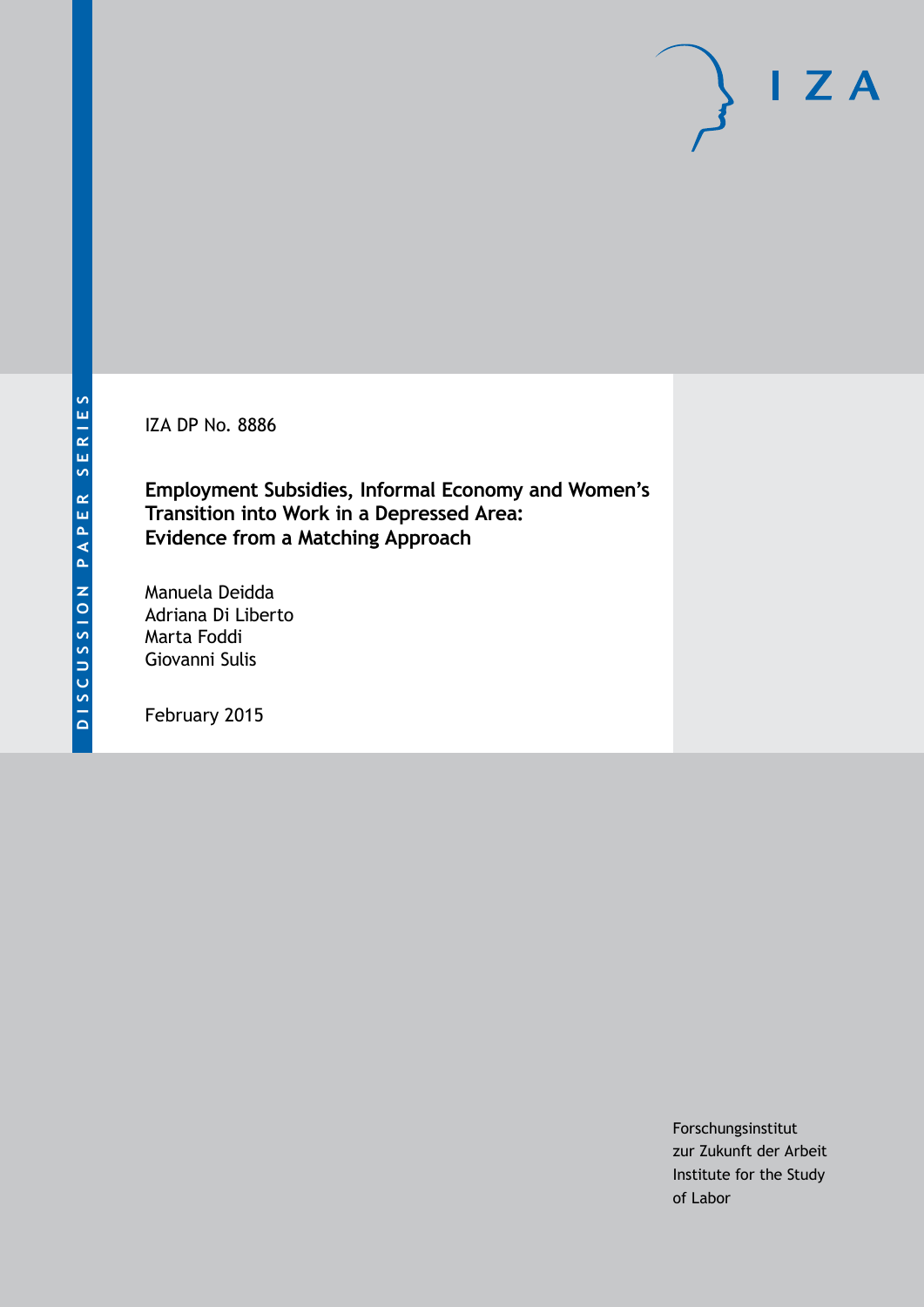# **Employment Subsidies, Informal Economy and Women's Transition into Work in a Depressed Area: Evidence from a Matching Approach**

### **Manuela Deidda**

*University of Cagliari and CRENoS*

### **Adriana Di Liberto**

*University of Cagliari, IZA and CRENoS*

### **Marta Foddi**

*University of Cagliari and CRENoS*

### **Giovanni Sulis**

*University of Cagliari and CRENoS*

### Discussion Paper No. 8886 February 2015

IZA

P.O. Box 7240 53072 Bonn Germany

Phone: +49-228-3894-0 Fax: +49-228-3894-180 E-mail: [iza@iza.org](mailto:iza@iza.org)

Any opinions expressed here are those of the author(s) and not those of IZA. Research published in this series may include views on policy, but the institute itself takes no institutional policy positions. The IZA research network is committed to the IZA Guiding Principles of Research Integrity.

The Institute for the Study of Labor (IZA) in Bonn is a local and virtual international research center and a place of communication between science, politics and business. IZA is an independent nonprofit organization supported by Deutsche Post Foundation. The center is associated with the University of Bonn and offers a stimulating research environment through its international network, workshops and conferences, data service, project support, research visits and doctoral program. IZA engages in (i) original and internationally competitive research in all fields of labor economics, (ii) development of policy concepts, and (iii) dissemination of research results and concepts to the interested public.

<span id="page-1-0"></span>IZA Discussion Papers often represent preliminary work and are circulated to encourage discussion. Citation of such a paper should account for its provisional character. A revised version may be available directly from the author.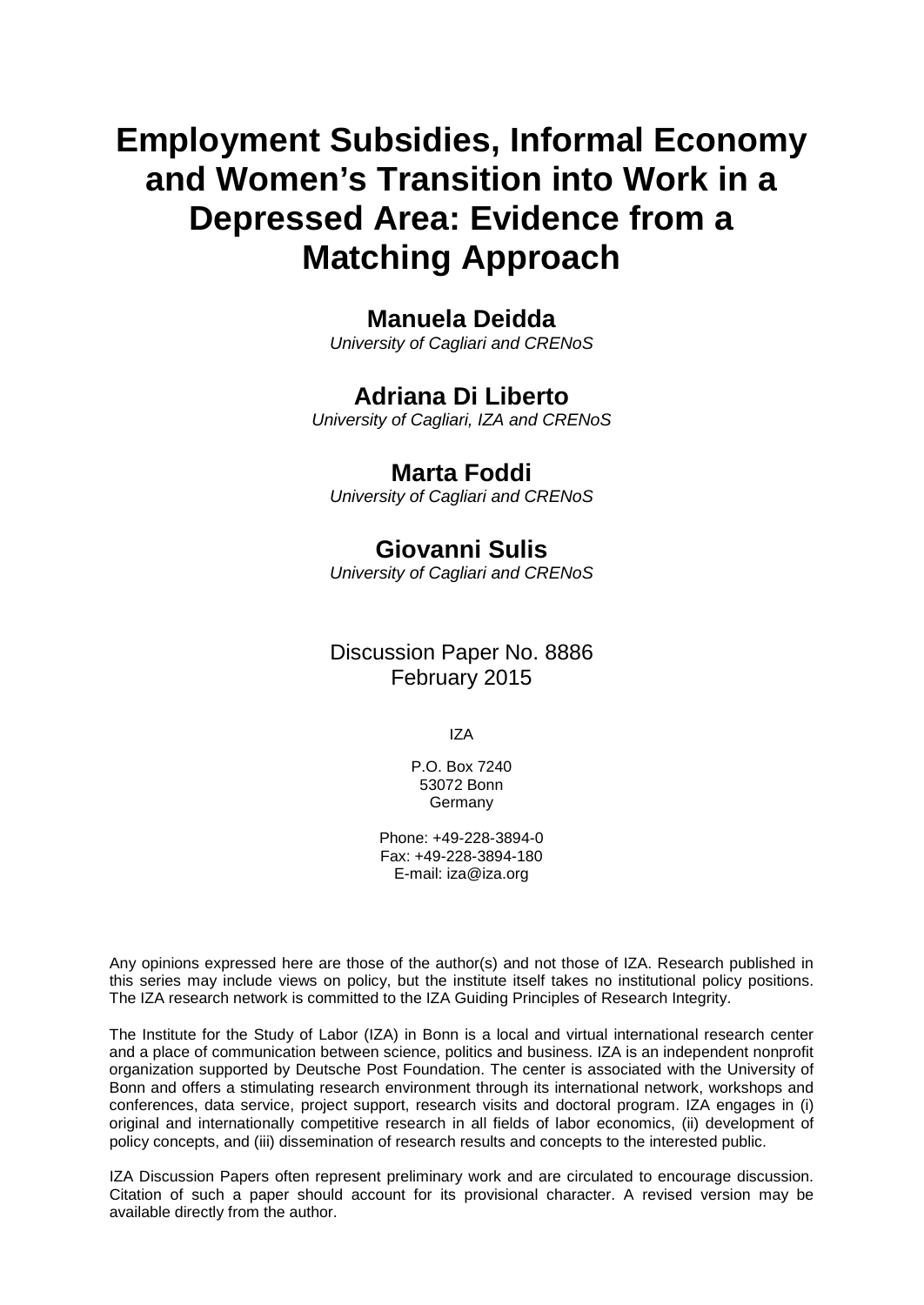IZA Discussion Paper No. 8886 February 2015

# **ABSTRACT**

## **Employment Subsidies, Informal Economy and Women's Transition into Work in a Depressed Area: Evidence from a Matching Approach[\\*](#page-1-0)**

We analyze the effects of an ALMP for disadvantaged workers implemented in a depressed area of Italy. Using propensity-score matching, we find that a) the employment subsidy had a positive effect for participants on both the probability of finding a job and income, b) the outcome of the policy was more positive for women, and c) the program was more effective for older and less-educated female workers. Using data on previous contacts between workers and firms and on informal channels for job search activity, we ultimately explore the role of the program in promoting the transition from informal to salaried employment.

JEL Classification: C14, C83, J64, J16

Keywords: employment subsidies, female labor-force participation, evaluation, informal economy

Corresponding author:

Adriana Di Liberto Dipartimento di Scienze Economiche e Aziendali Università di Cagliari Viale S. Ignazio 17 09123 Cagliari Italy E-mail: [diliberto@unica.it](mailto:diliberto@unica.it)

We thank Marco Caliendo, Francesco Devicenti, Alberto Martini, Paolo Naticchioni, Francesco Pigliaru and Fabiano Schivardi for comments and suggestions. Participants at the 2012 AIEL (Napoli), SIE (Matera) and SIEP (Pavia) Conferences also offered useful criticisms. We also thank INSAR (Regione Autonoma della Sardegna) for collaboration and help with data collection. Di Liberto also acknowledges hospitality at IZA, Bonn. The research leading to these results has received funding from the *Regione Autonoma della Sardegna*. The usual disclaimer applies.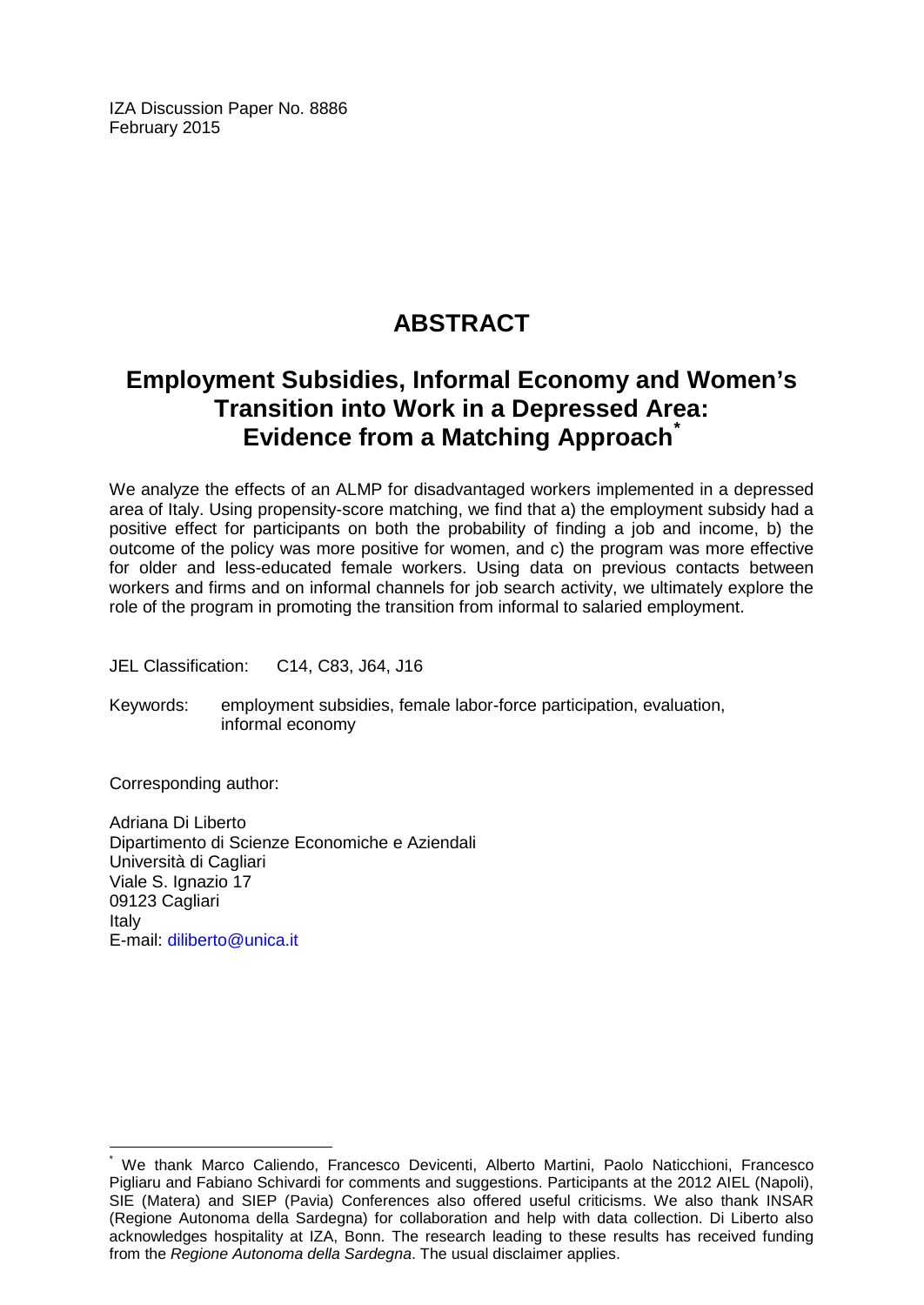#### **1 Introduction**

Women's participation in the labor market is a classic topic in the labor economics literature (see for example Killingsworth and Heckman, 1986), and gender issues are receiving increasing emphasis in the policy agenda. A leading example of this phenomenon is the so-called "Lisbon Strategy" of the European Union, which set a target of a 60% employment rates for women by 2010. Still, across European countries we find highly heterogeneous conditions and the EU has clearly indicated the need for both structural welfare and labor market reforms to reach the target.

As Bergemann and Van den Berg (2008) suggest in their recent survey of the literature on the effects of the active labor market programs (ALMPs) for women in Europe, an impact evaluation analysis is of primary importance if we want to deepen our knowledge of the forces driving gender differences in participation rates and income levels. That notwithstanding, the literature on the effectiveness of ALMPs on employment and participation outcomes for women is not vast and as stressed by Card et al. (2011), "…*few of the programmes are targeted by gender: rather, in cases where gender-specific estimates are available it is because the authors have estimated separate impacts for the same programmes on men and*  women."<sup>1</sup>

In principle, ALMPs directly targeted at increasing the probability of unemployed workers to return to work could have a relatively larger and more positive effect on women, especially in a lowparticipation country. As Bergemann and Van den Berg (2008) discuss, this may happen for various reasons. First, women's labor supply could have higher elasticity and therefore, increasing their chances in the labor market can result in a relatively stronger effect for this group of workers. Second, women may have higher reservation wages and higher outside options to stay out of the labor market: provided ALMPs increase the offer rate, women will obtain higher marginal benefits. Third, in markets in which discrimination is important and women's labor market attachment is low, ALMPs can help women signal their productivity, thus increasing their employment probabilities.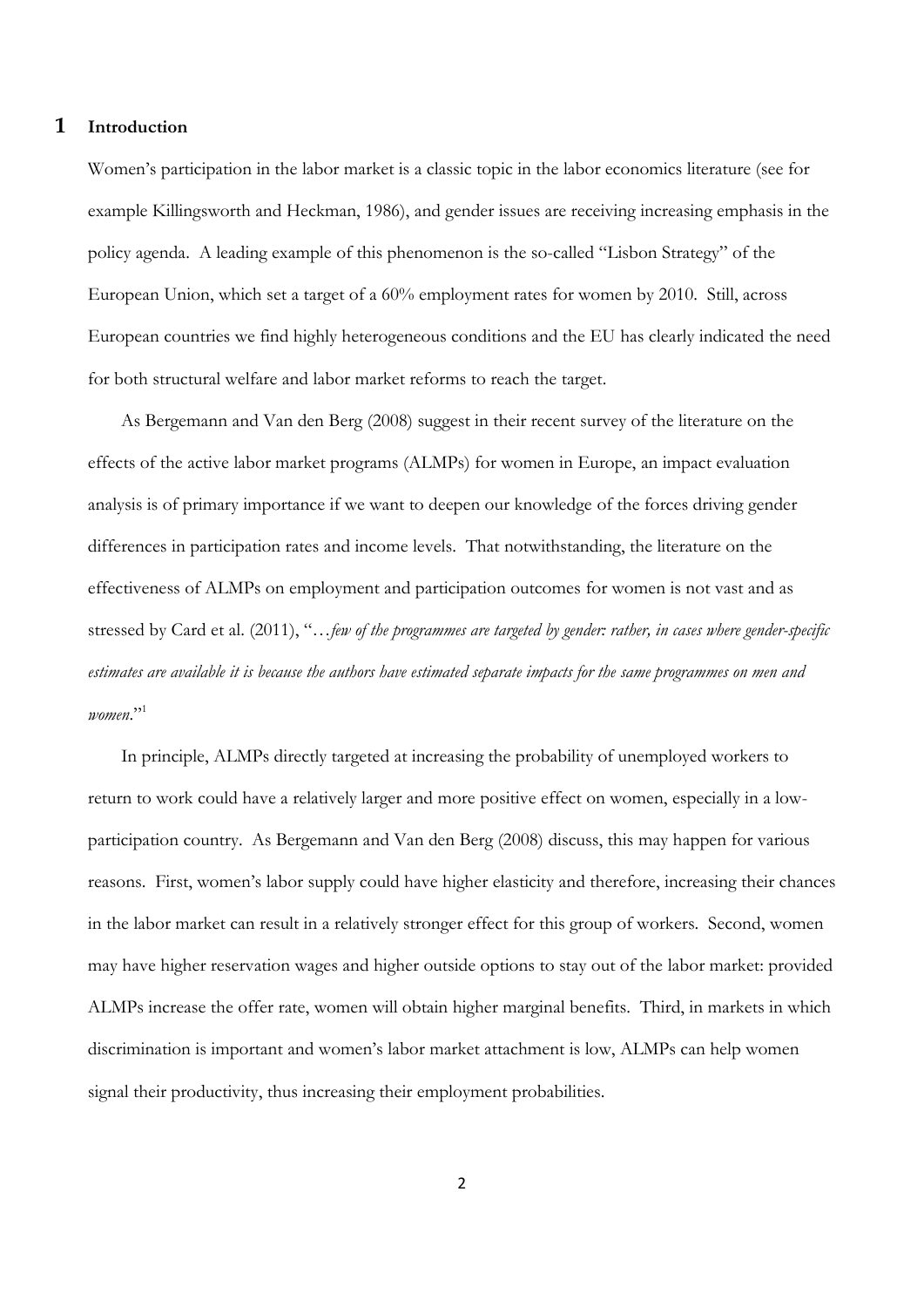The need for gender-specific labor market policies is particularly pressing in Italy. Of 135 countries, the Global Gender Gap Report ranks Italy in 90<sup>th</sup> place in Economic Participation and Opportunity, because women are much more likely to be unemployed (or out of the labor force) and to earn less than men.<sup>2</sup> The average employment rate for Italian female workers in 2010 was 46%, well below the abovementioned European Lisbon strategy target of 60%, and only two out of twenty Italian regions reached the 2010 target.<sup>3</sup> The average employment male rate, 69%, was almost on target (70%) in all Italian regions. As Del Boca (2005) suggests, Italy therefore is an interesting case study to investigate both the dynamics of low labor force participation by women and how ALMPs may influence participation. That notwithstanding, although particular attention to gender differences in the evaluation literature has been devoted to studies of Nordic or Central European countries, very few studies focus on Southern Mediterranean countries.

In this paper we attempt to fill the gap by providing evidence of the effectiveness of an ALMP called *Interventi di Coesione Sociale* (Interventions for Social Cohesion, or ICS), which was recently implemented in the Southern Italian region of Sardinia.<sup>4</sup> The main aim of this ALMP was to improve employment probabilities and income for disadvantaged workers using a set of interventions comprising, among other tactics, counseling, employment subsidies and matching services. At first, this ALMP was considered as a pilot study of the Italian national program for labor market policies. However, its primary intervention consisted of a temporary employment subsidy paid to private firms hiring eligible workers. Like most ALMPs, even the ICS program was not specifically targeted by gender but was more broadly targeted to disadvantaged workers. However, eligibility conditions were different depending on gender: women needed only be unemployed, whereas men had to fulfill stricter conditions. As a result, 75% of our sample (and of program participants) are women. This is hardly surprising, because Sardinia is among Italy's least-developed regions, and in terms of the labor market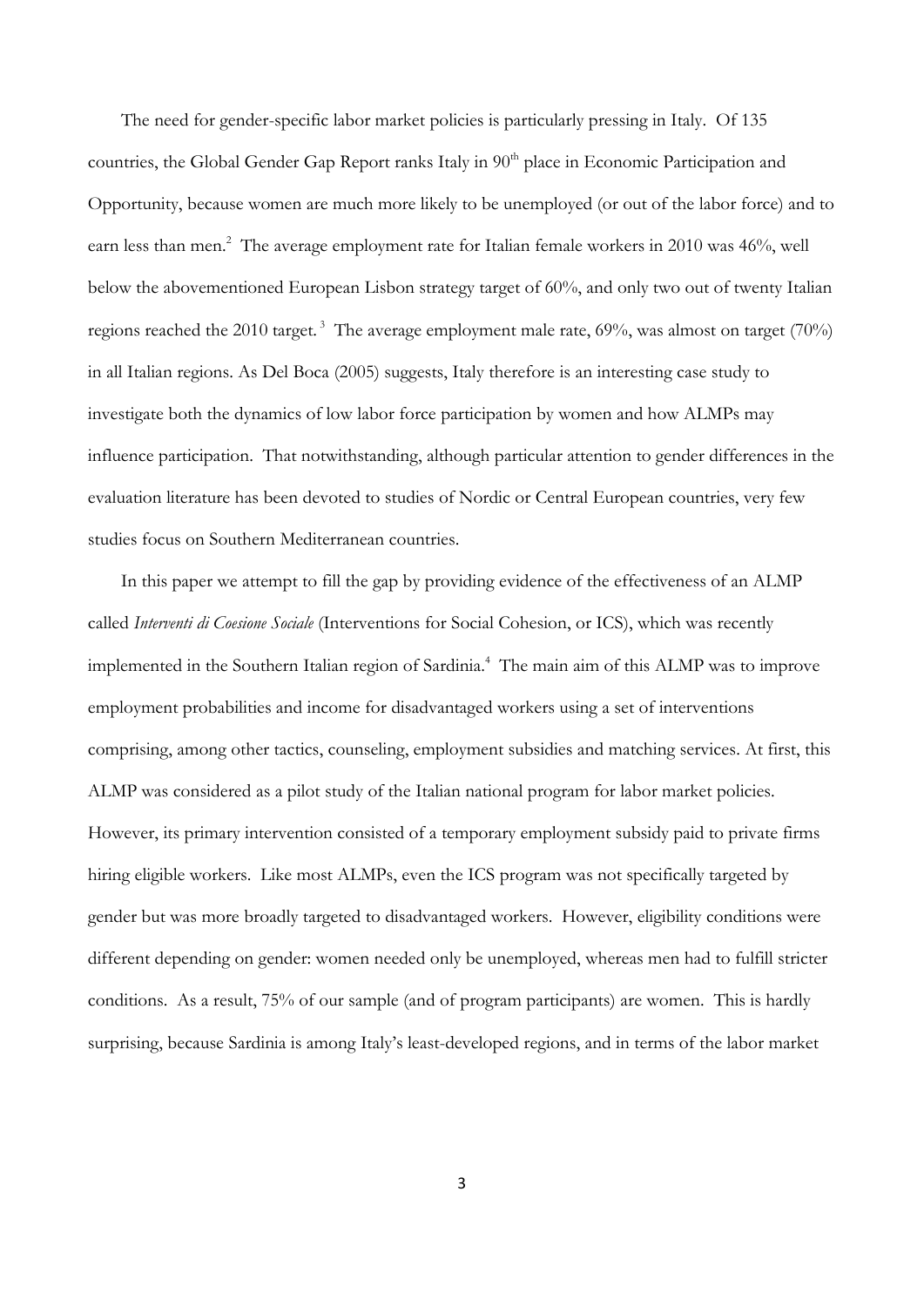gender differential, LFS data indicate that Sardinia's female labor market participation rates are quite low (50% in 2010).

Our empirical analysis uses propensity score matching methods to investigate the effect of the studied ALMP on the full sample of 859 individuals who entered the program in 2006-2008. We match administrative data with a comprehensive survey that provides us with both post-program information on employment status and income outcomes and with detailed pre-program individual and demographic characteristics.

Results on the sample of female workers indicate that the policy had a substantially positive effect on both the probability of finding a job for the group of treated individuals (about 43%) and on their level of income (397 euros per month). We also check for the presence of effect heterogeneity for specific subgroups of female workers. In particular, we find larger effects for more disadvantaged categories: effects for low skilled are higher than for high skilled workers (45% versus 40%) and for older workers with respect to the younger cohort (43% versus 37%). Furthermore, we obtain a larger effect for women than for our sample of disadvantaged men. However, when comparing these results, we always need to take into account the different eligibility conditions for men and women.

Together with the standard impact evaluation analysis, during the survey we also collected detailed information on pre-treatment search activity, unemployed individuals' previous experience and possible previous contacts between eligible workers and the firms that subsequently hired them. Descriptive statistics show significant differences between treated and non-treated workers. First, and unexpectedly, treated individuals are less active in searching for a new job during the unemployment spell than are non-treated individuals. Second, when searching for a job, treated individuals are significantly less likely to use the public employment services channel and are more likely to use informal search methods such as personal contacts, friends and relatives. Third, using the answers received in our survey to the question "Before being hired, did you have the chance to collaborate with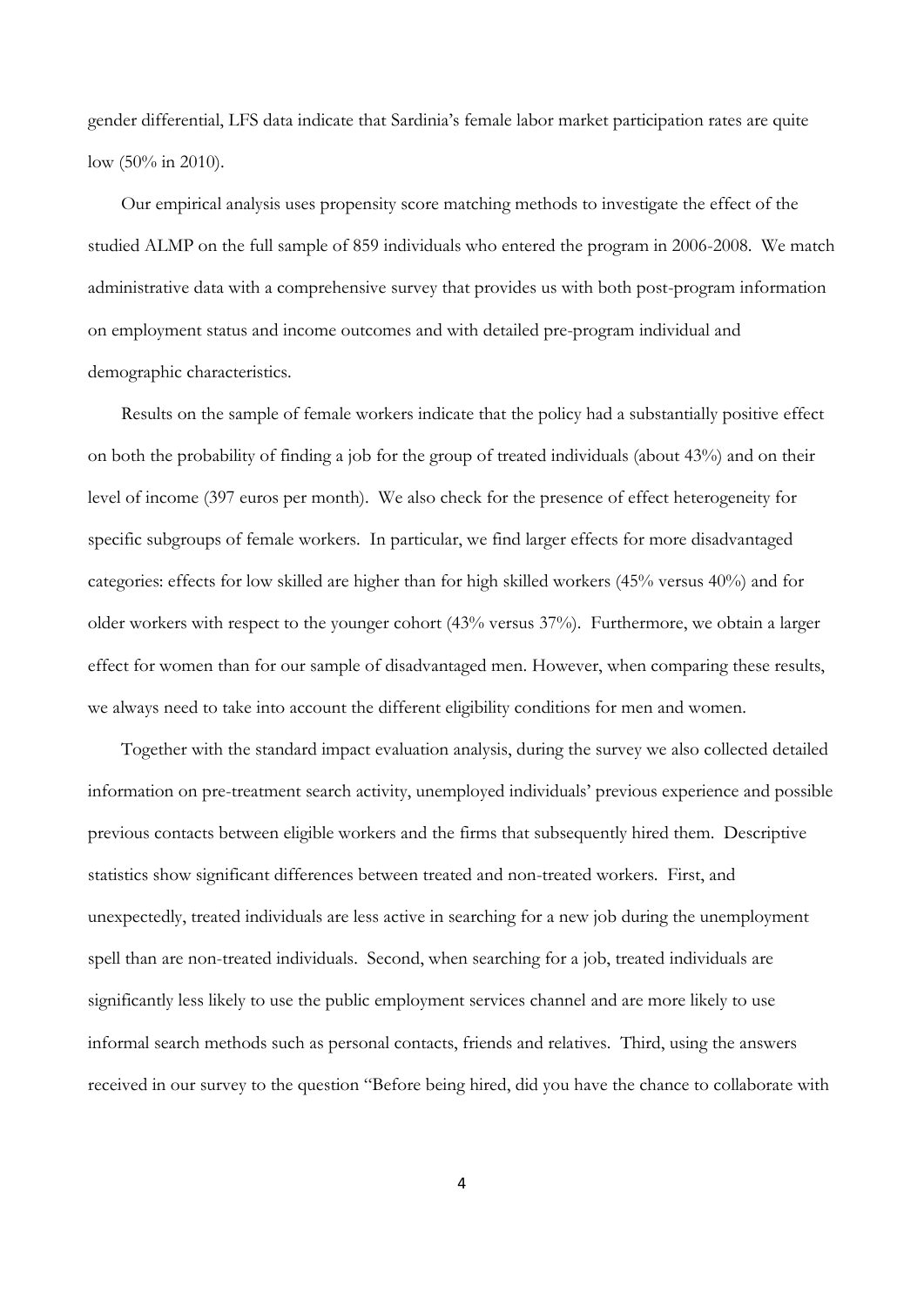the firm that hired you?" we find that the sample of treated individuals has a significantly higher probability to have had a previous contact with the firm. Overall, these three pieces of evidence are consistent with the hypothesis that at least in part, the ICS program has been ultimately effective not only in creating new employer-employee matches but also in promoting the transition from informal employment to formal jobs. Indeed, compared to other OECD countries, Italy has a significantly sized shadow economy.<sup>5</sup>

#### **2 Description of the program**

The ICS (Interventions for Social Cohesion) policy is the first comprehensive ALMP to be implemented in the Italian region of Sardinia. It was first activated as a pilot program to develop similar policy interventions on a national scale and was supported jointly by the Italian Ministry of Labor and Social Policy and the Sardinian regional government, which bore full responsibility for its actual implementation. Although the program was formally launched in June 2004, it did not actually begin until 2006.

The ICS program was aimed at reducing unemployment and increasing re-employment probabilities for different groups of disadvantaged workers. The financial resources allocated to implement the program were 9,536,000 euros: 5,916,000 financed by the Ministry of Labor and Social Policy and the remaining 3,620,000 by the regional government. The program's eligibility conditions varied depending on the applicant's gender. Women only needed to (a) be unemployed, (b) not receive any unemployment subsidy and (c) be resident in Sardinia. Men had to fulfill more stringent conditions: (a) they were required to be long-term unemployed (unemployed for at least 24 months, certified by the local Labor Office) or they were required to (b) be older than 44 years of age, (c) not receive any unemployment benefit at the moment of application for the program, and (d) reside in Sardinia.<sup>6</sup>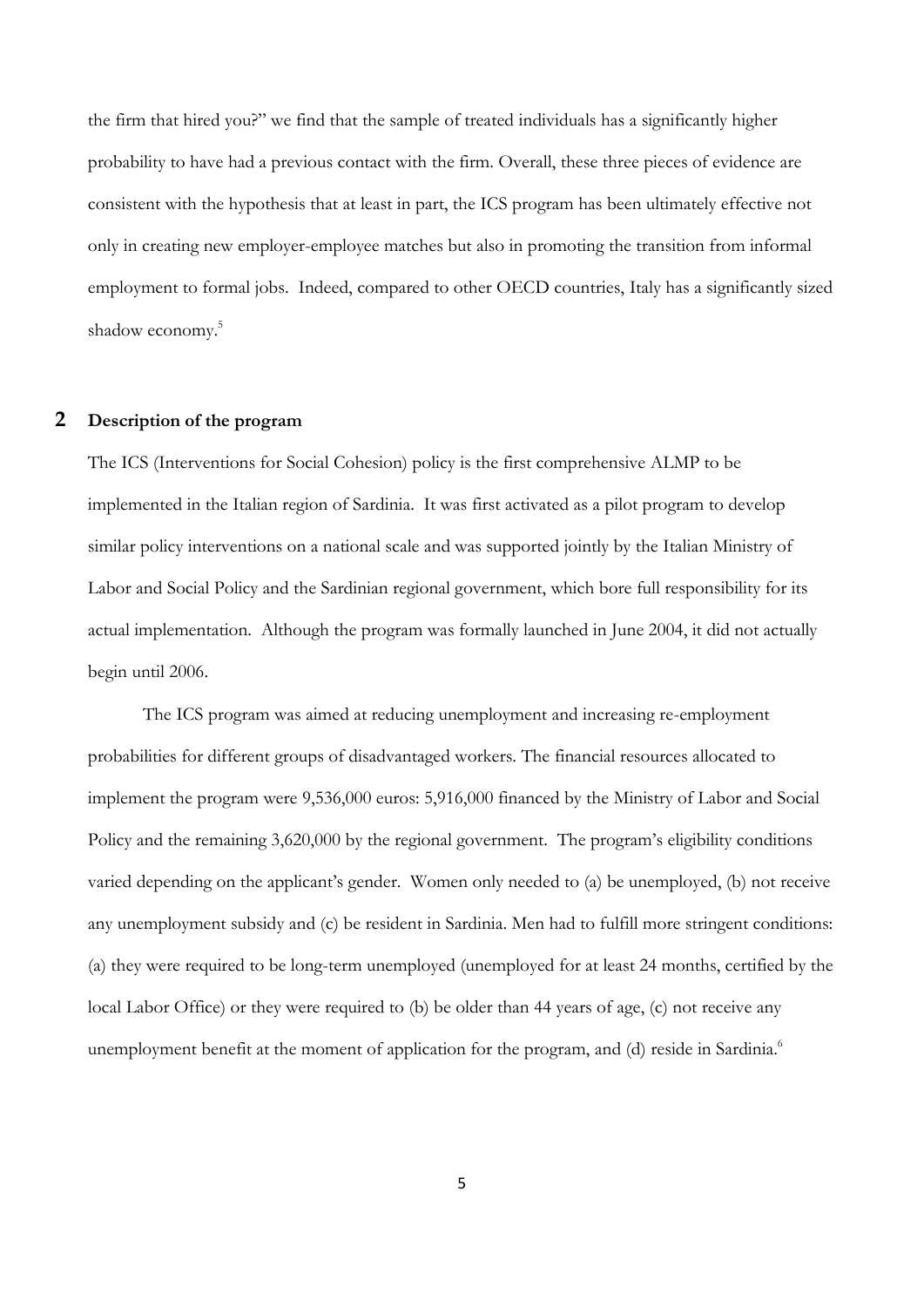In principle, the ICS program was a composite labor market policy that involved several types of interventions on both the labor demand and supply sides, thus directly targeting firms and unemployed workers. The interventions specifically directed toward firms were not eventually implemented and much more attention was paid to the labor supply side of the program through a mixture of policies including employment subsidies, counseling, tutoring and matching services.<sup>7</sup> The latter service consisted of the possibility for unemployed workers to be directly matched to a vacancy in a firm that exactly required her/his qualification profile.

However, the most relevant type of intervention envisaged by the ICS policy was a typical hiring subsidy. Firms received an employment subsidy of 460 euros/month for a maximum period of 12 months. This subsidy was conditional on eventually hiring workers on a full-time contract for a duration of at least 18 months. At the end of the additional 6-month period, firms also received a additional lump sum payment of 2,000 euros if they hired the worker on a permanent contract. In addition to these monetary incentives, workers and firms were entitled to receive counseling support in identifying their occupational needs, with tutoring related to the workings of the ICS policy and the rules governing local and national hiring procedures.

As noted above, to reduce two-sided search costs, the ICS program also offered the possibility for workers and firms to use a specifically organized matching service provided by a public employment agency, INSAR. At first, this was intended as the most innovative intervention of the ICS program, because effective public employment services were absent in Sardinia. However, bureaucratic and organizational problems made this part of the policy substantially unsuccessful: to match workers and firms, INSAR developed a database that included the firms' occupational needs and some demographic characteristics of participating workers. Indeed, not only did the database development take much longer than expected but also it ultimately lacked significant and relevant information, and it was unsuitable for efficiently matching employers and employees. As a leading example, it is sufficient to

6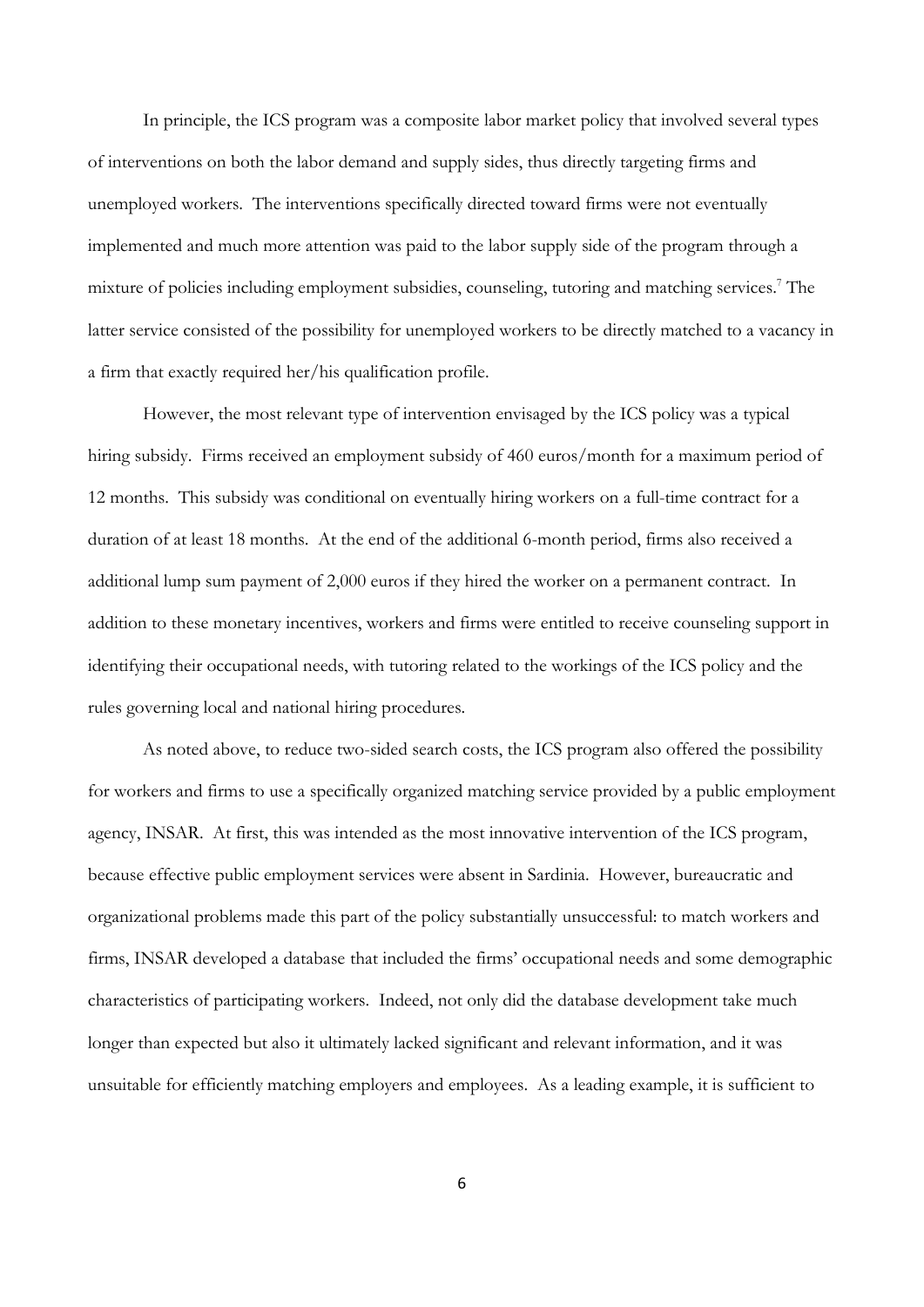say that the data collected contained no information about workers' educational attainment that might have helped match workers to firms.<sup>8</sup> Given all of these difficulties, such an (apparently) appealing feature of the intervention was rarely used.

The unexpectedly large numbers of applicants (more than 10,000) caused long delays in all of the bureaucratic procedures, and the program implementation had to be postponed. Consequently, a significant number of firms originally interested in the program decided to drop out, forcing the regional government to make a second call. Therefore, we observe two waves of participants: the first call was opened from June to December 2006, attracting the interest of 533 firms seeking 1,258 professional profiles.<sup>9</sup> The second call was opened in December 2007 and closed in March 2008, with 423 firms applying for the program and seeking 952 job profiles. This second wave of the program explicitly introduced the possibility of direct hiring (*chiamata nominativa*) for firms willing to hire one or more particular workers in the participant pool. However, this possibility was ultimately allowed even during the first wave and as we will see in the following sections, this option eventually crowded out the public placement service offered by INSAR. Overall, 877 ICS beneficiaries enrolled in the program. They agreed and began to participate to the program at different times, and the last worker enrolled at the end of June 2008. From the initial sample of 877 individuals, only 795 were eventually hired by firms, with the difference attributable both to dropouts (27) and to firms that decided not to hire the worker following the probation period (55).

#### **3 Data and descriptive statistics**

#### **3.1 Data**

Our first source of data is the administrative database provided to us by the public employment agency (INSAR), which was in charge of implementing the program. As discussed in the previous section, this dataset only contains basic information on personal characteristics (age, gender, place of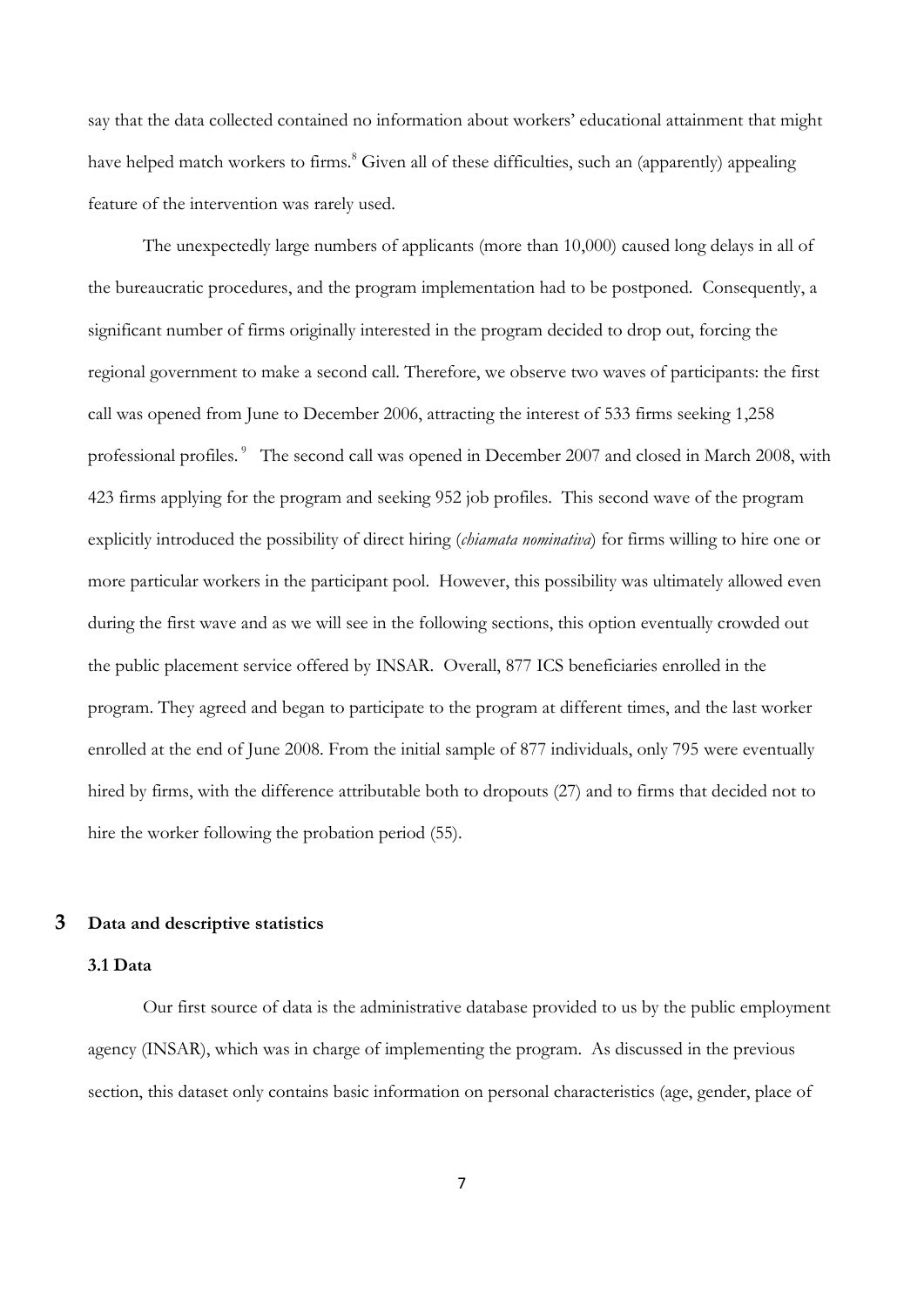residence and professional qualifications) for the 7,955 individuals who expressed interest and submitted the application form to become eligible for the ICS program.<sup>10</sup>

Excluding the dropouts, approximately 10% of those who expressed their interest in the ICS program (the 850 beneficiaries) were matched with an employer and eventually treated.<sup>11</sup> For them, the administrative source contains the following additional information: the exact date on which the worker was hired, participation in training, the characteristics of the contract offered to the worker (length, type of contract, hours/week), occupational skill profile, and information on the employment subsidies and the lump-sum payment of 2,000 euros granted to firms hiring workers on a permanent contract.

Because this administrative dataset lacked important information relevant to the policy evaluation, we decided to complement the dataset with additional survey data. Thus, a second set of data was collected through computer-assisted telephone interviews (CATI) that occurred between December 2009 and March 2010. First, we interviewed a sample of 462 beneficiaries of the ICS program.<sup>12</sup>

To avoid potentially upward-biased estimates due to locking-in effects, we exclude from this sample the 161 workers who were still under treatment or were very close to completing it when interviewed.<sup>13</sup> It is important to stress that for each beneficiary, the ICS treatment was complete after a period of 18 months, i.e., the initial 12 months during which the firms were receiving the monthly hiring subsidy plus the subsequent 6-month period that was necessary for the firms to eventually obtain the lump-sum payment. Overall, our final sample of treated include those 301 workers who completed the treatment (i.e., the employment period of at least 18 months after signing the contract) at least 3 months before the interview.<sup>14</sup>

Second, we selected the group of non-treated individuals from the sample of those who expressed interest in the program but did not receive the treatment. In this case, we extracted 1419 individuals to match the distribution of participants in terms of gender, age and geographic area of

8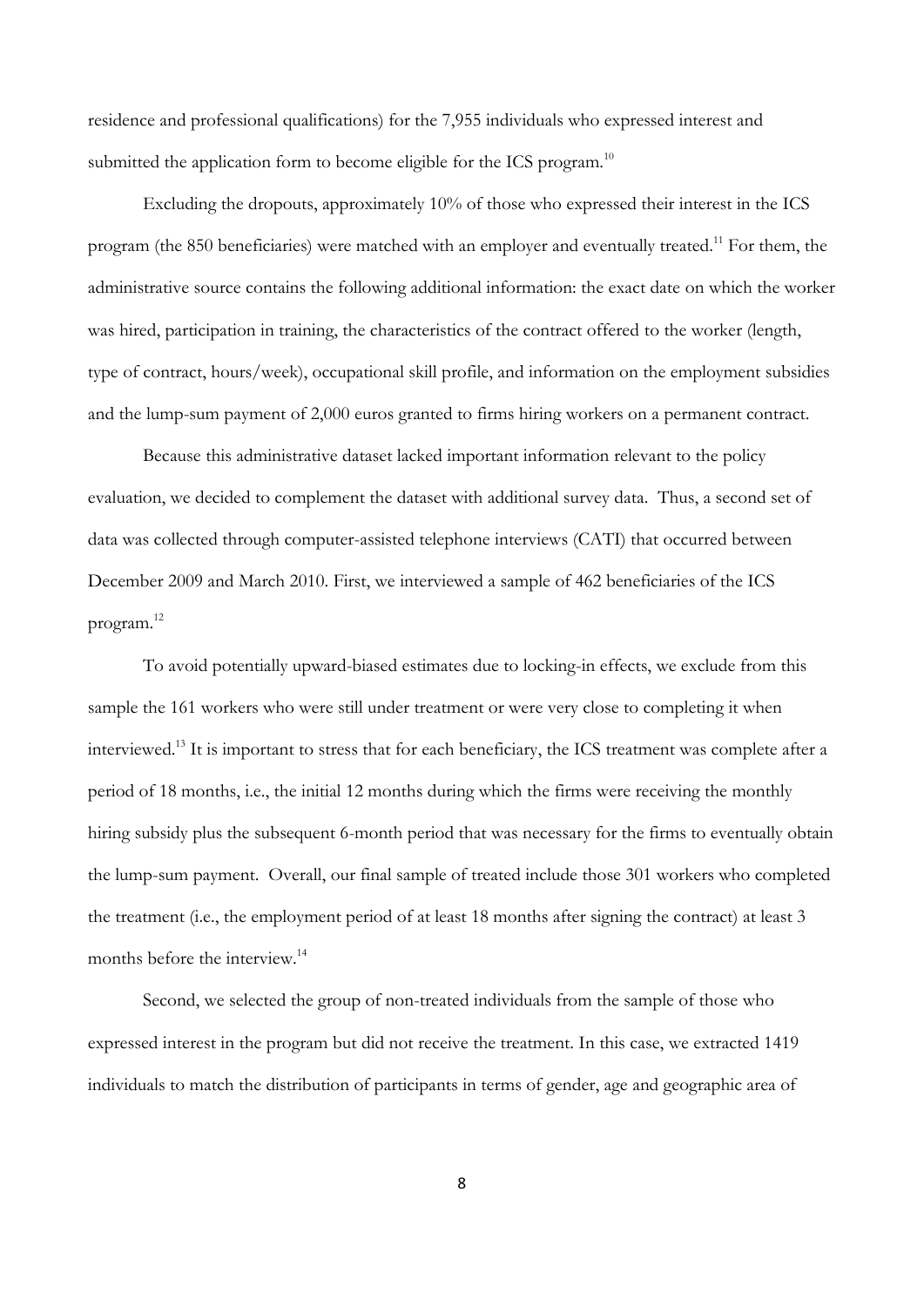residence.<sup>15</sup> Thus, as we shall see below, the treated and non-treated groups are quite similar in terms of the observed characteristics. After excluding non-respondents and unavailable individuals, we ended up with a sample of 558 non-treated individuals.<sup>16</sup> This led us to a final sample of 859 individuals, including 301 participants and 558 non-participants.

#### **3.2 Descriptive statistics**

The questionnaire used for the interviews enabled us to collect important additional information on individual pre-treatment characteristics that were missing in our administrative dataset and that were essential to perform our propensity score matching analysis. We therefore turn to a more accurate description of these variables, with particular attention to those used in the propensity score analysis. Table 1A provides descriptive statistics for the most relevant variables concerning demographics, and Table 1B includes data describing previous job experiences and job search activity. In both tables, we distinguish between treated and non-treated individuals and separately report descriptive statistics by gender. For each variable, we also identify whether the difference in the mean values of treated and non-treated individuals is significant. Below, we primarily discuss the data of the female subsample, because those individuals constitute approximately 75% of our final sample (643 observations, including 222 participants and 421 non-participants) and are the focus of our study. In terms of demographics, Table 1A shows significant heterogeneity between men and women, whereas the differences between treated and non-treated are often trivial. Gender differences are easily explained by the diverse eligibility criteria of the ICS program for the two groups. On average, female participants are 32 years old and as expected, they are slightly younger than men, because one condition of eligibility for the latter group is long-term unemployment (i.e., being unemployed for at least 24 months) and/or being more than 44 years old. We have also asked for information concerning marital status and the presence of children, because both variables purportedly influence participation in the labor market, especially for women (see, among others, Killingsworth and Heckman, 1986). Singles represent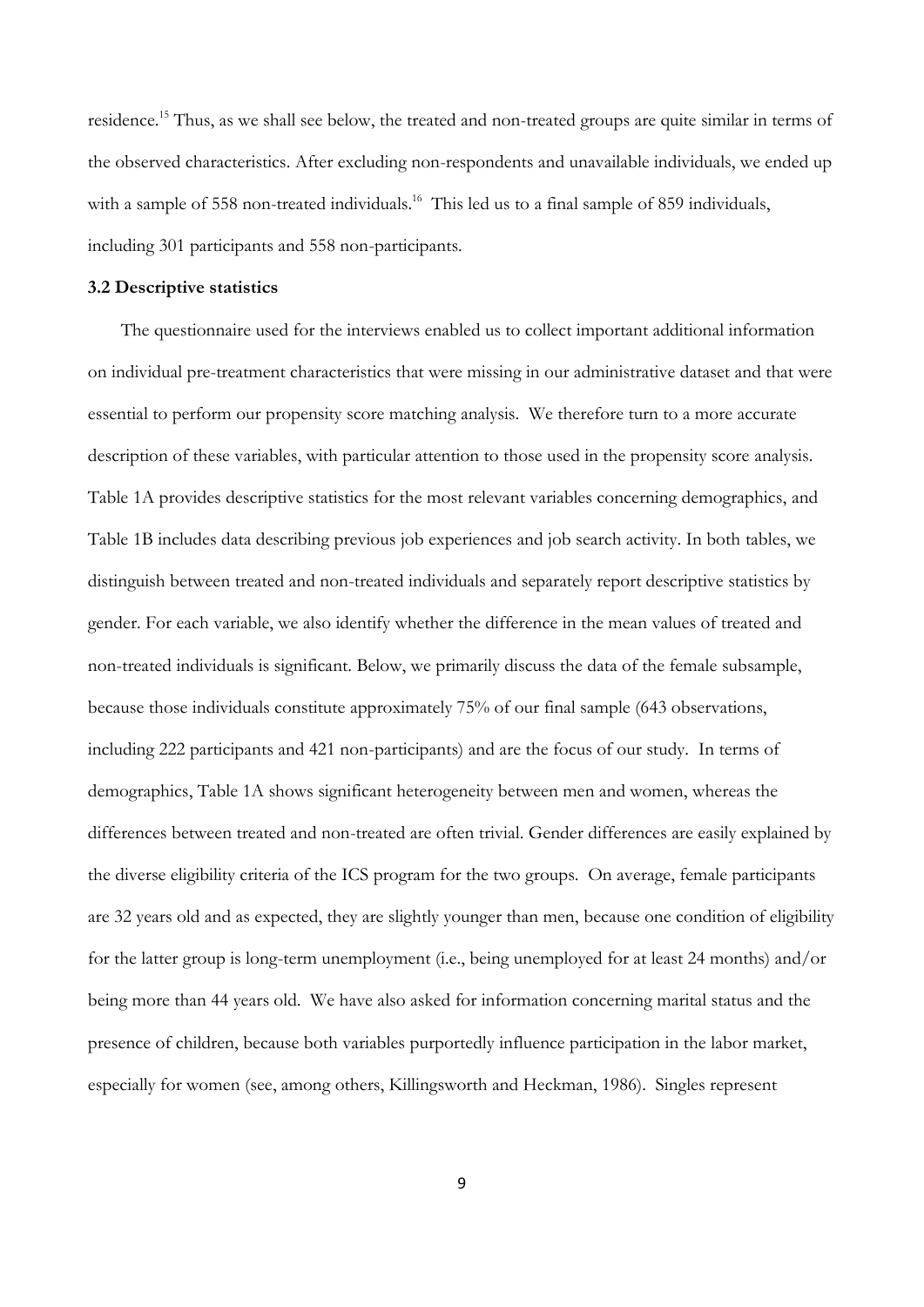approximately 60% of the sample of treated females, whereas 34% of the treated sample reports having at least one child when they applied for the ICS treatment. When considering the sample of nontreated, we observe a higher percentage of single women (almost 64%), whereas the percentage of women with children is very similar to that reported for the treated group. When we look at men, we find that the percentage of men with children is substantially lower than that of women at approximately 24% for both treated and non-treated individuals, whereas the percentage of singles is higher (63% for treated and 72% for non-treated men).

Labor-force participation is also related to informal care for the elderly and disabled people in the household (Leigh, 2010). This may be particularly important for our sample of Italian women for two related reasons: the lack of adequate formal care services provided by the Italian welfare system and the traditional role of women as caregivers (Norton, 2000). We find that the percentage of women living in a household in which at least one person is in need of long-term care is always lower for the treated sample (approximately 12% versus 18% for the non-treated sample).

We now turn to an analysis of educational attainments and self-reported professional skills. Again, we do not find significant differences between treated and non-treated individuals. As expected, women have higher educational attainments than the more disadvantaged sample of men. In general, Italian university-level attainment remains below the OECD average: its percentage of the population (25-64 year-olds) that has attained tertiary education in 2009 is 15%, significantly below the OECD average of 31% (OECD, 2012). Moreover, Italy has one of the highest regional dispersions of education attainment.<sup>17</sup> Thus, compared to the Italian average, the percentage of women that completed tertiary education in our sample is high for both treated and untreated individuals at approximately 20%. The largest proportion of our female sample left school at the upper secondary school level (approximately 47% for both groups) but a relatively high percentage, approximately 32%, ended their formal education before upper secondary school. This last piece of evidence should not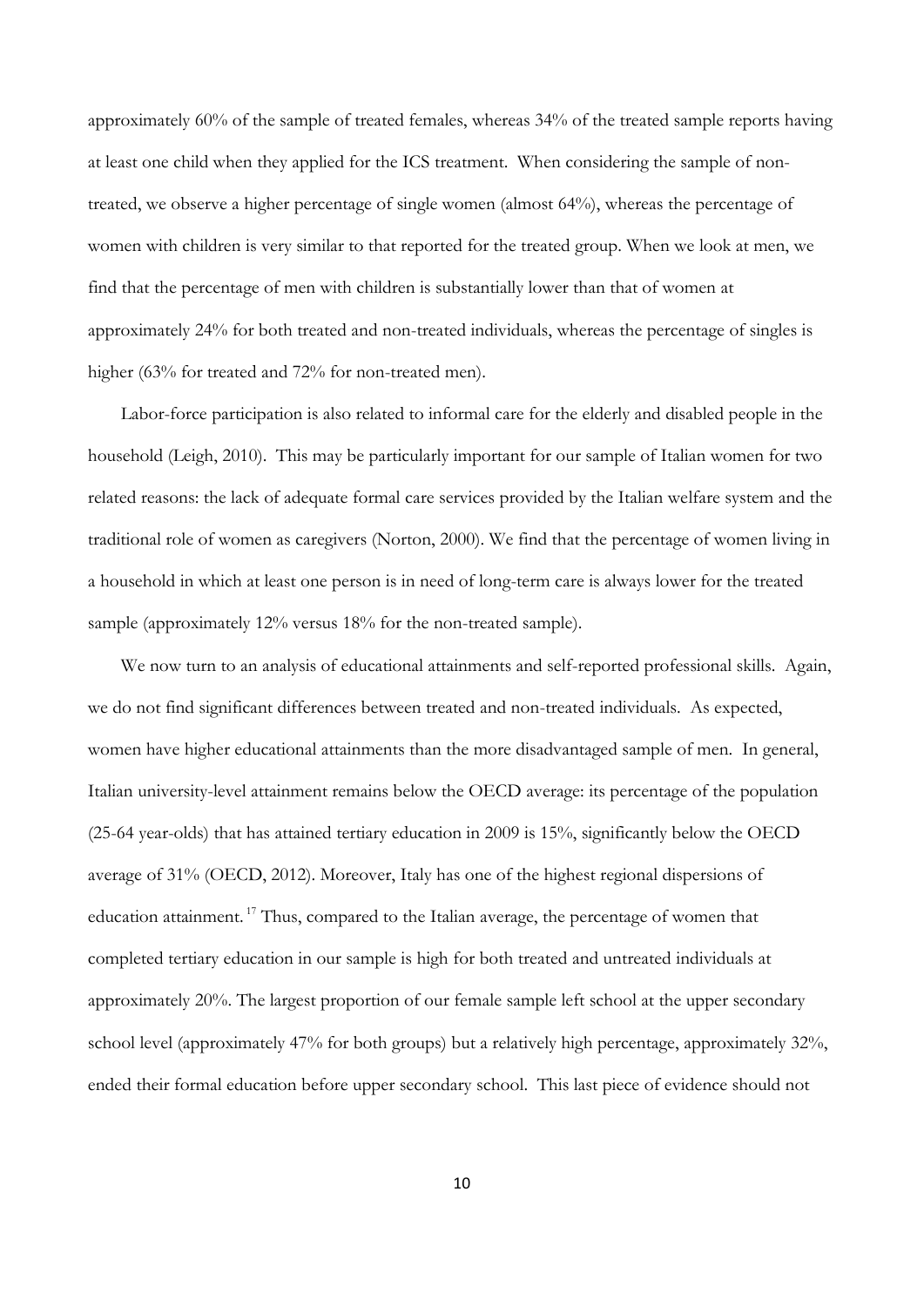come as a surprise because Sardinia is characterized by very high percentage of upper secondary school dropouts. In particular, secondary school dropout rates are higher among boys than girls, and this evidence is confirmed in our sample of disadvantaged workers, for whom we observe that almost half of our male (both treated and non-treated) samples ended their formal educations at the lower secondary level. Moreover, men show significantly lower percentages of tertiary education attainments than women (11% for treated and 14% for non-treated individuals, respectively).

Finally, Table 1A includes the distribution of individuals' self-reported professional qualifications, providing a proxy for skills. Professional qualifications are particularly relevant for the purposes of our study because the public placement service provided by the regional government to workers and firms was essentially based on workers' self-reported qualifications and on firms' desired job profiles. As expected, we find significant differences between the sample of men and women, reflecting the lower educational attainments of the former group. In particular, a large portion of the women sampled, approximately 73%, certifies professional skills suited for the service sector. For example, the proportion of (treated) women reporting "administrative office" skills is 40%, versus 25% for (treated) men. Conversely, the proportion of reported "artisans and farmers" is high for men (about 23% for the sample of participants) and almost zero for women (less than 2% for the sample of participants). Furthermore, we observe that unskilled workers are slightly overrepresented in the sample of treated women (approximately 17%) against 12% for the non-treated women.

A second set of controls includes measures of previous experience and job searches (Table 1B). Unlike the set of individual characteristics discussed in Table 1A, we do observe significant differences between the treated and non-treated samples. <sup>18</sup> One exception is found when we ask whether applicants received unemployment benefits pre-treatment: in this case, we observe similar percentages for both groups. Conversely, when applicants were asked whether they received some training before the ICS policy was implemented, differences arise: the 13% of treated individuals who replied "yes" to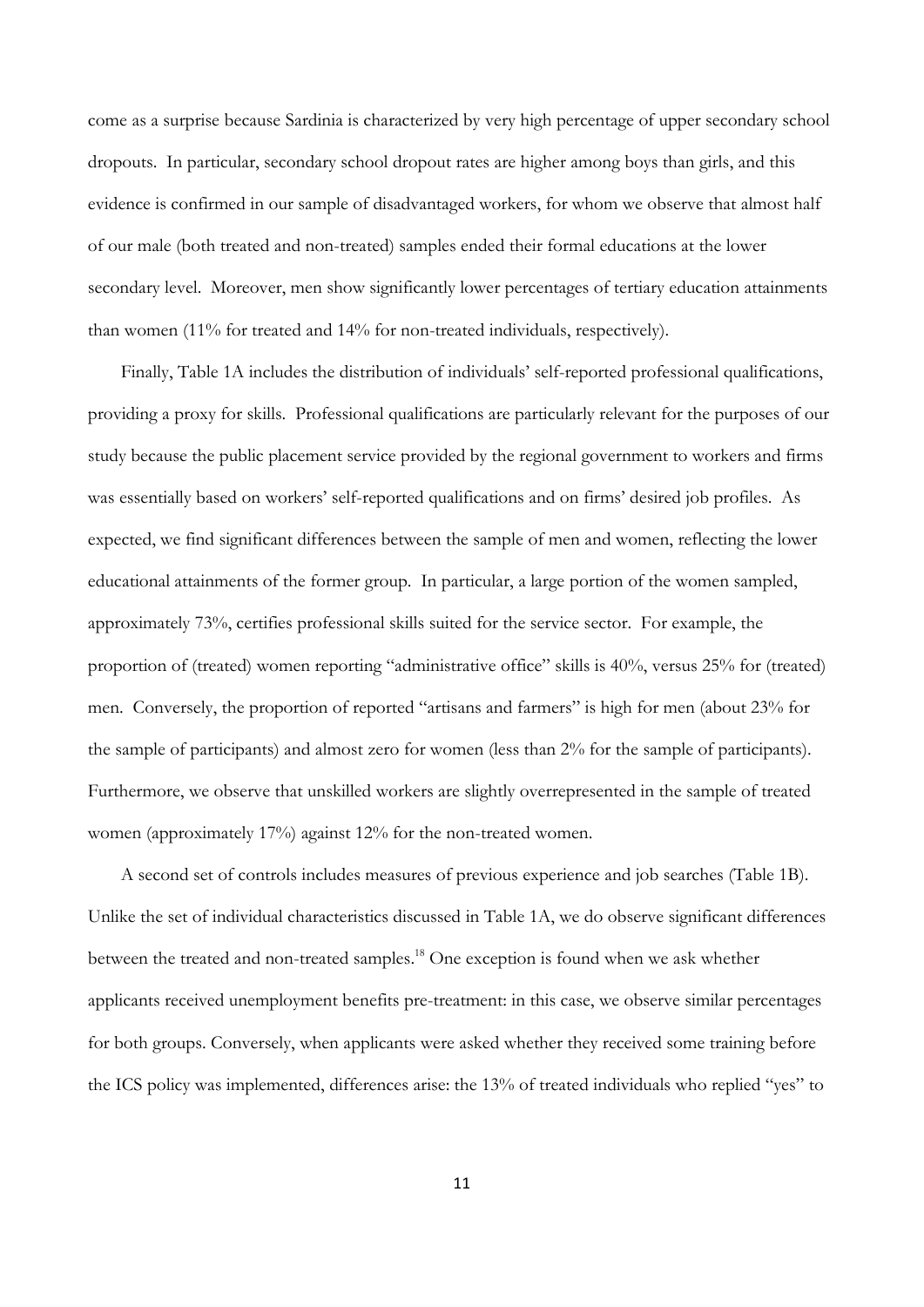this question, a rate significantly lower (32%) than that observed for the sample of non-treated individuals (45%).

One of the most significant differences between treated and untreated individuals is observed in terms of the individuals' previous job search histories. We find that the treated samples of both men and women have lower probabilities of being job seekers: the percentage of treated women who actively searched for a job before applying for the ICS program was approximately 70%, versus 83% for the non-treated. Interestingly, more than half of those who actively searched for a job have received a job offer: the percentage is higher for treated than for untreated individuals (47% versus 40% in the women subsample). However, the percentage of those who accepted such an offer is approximately 45% for the female sample of treated individuals versus nearly 54% for the sample of non-treated individuals.

When considering different search methods employed by job seekers, we also find significant differences between treated and non-treated individuals.<sup>19</sup> Table 1B, shows that when searching for a job, treated female individuals are significantly less likely to use the (few) existing public employment services as first option (22% versus 49% for non-treated individuals) and are more likely to use personal contacts, friends and relatives (33% versus 14% for non-treated individuals). Indeed, the latter method is one of the most important search channels for the sample of treated women. Finally, the data suggest that the Internet is among the most-used job search channels among the treated, with more than 30% of respondents using such methods, whereas non-treated individuals seem less likely to exploit the opportunities offered by new technologies. In our survey, we also asked individuals to identify their two most important search channels. Some respondents reported exploiting only one search channel, and this percentage (not included in the tables) is significantly lower, 24%, for the untreated than for the treated individuals, at 48%. Moreover, among the treated individuals, those who exploited only one search channel declare to have almost exclusively (70%) used the informal channel.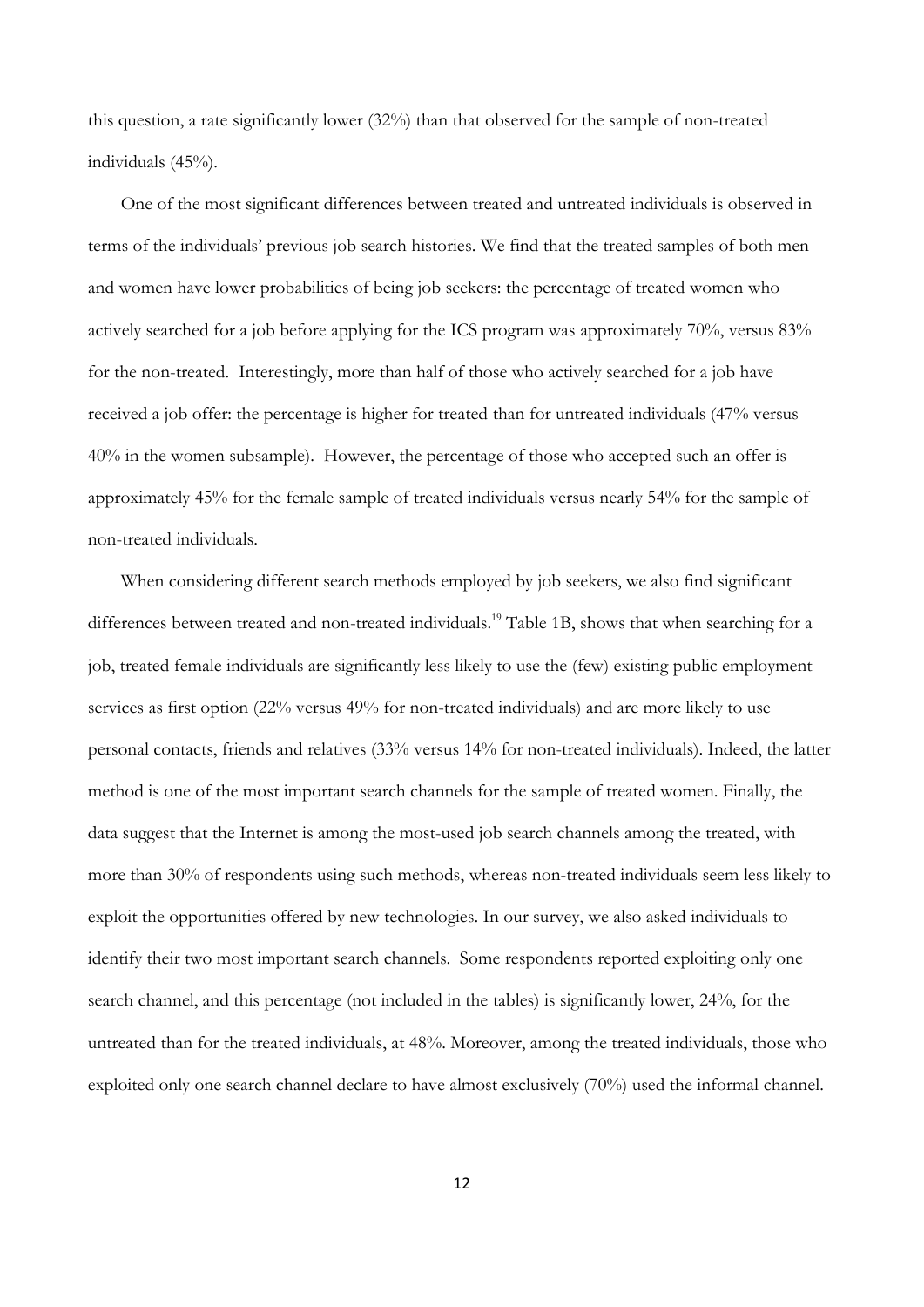At first, these figures suggested that among the eligible individuals, the ICS policy was effective in attracting less-motivated individuals. In principle, it is possible that the program has been successful in helping the transition of this discouraged group of workers into the labor force. However, this evidence is also consistent with a different hypothesis. Given the large share of the informal sector in the Italian economy, it is possible that treated individuals were not actively seeking a job because they were already working under informal employment contracts. Consequently, the ICS program may have increased the probability of transition from the informal to the formal sector.

To further investigate this possibility, in our survey we also asked a series of questions concerning both applicants' overall job experiences and details about previous interactions with firms that ultimately hired them after their application to the program. Remember that to become eligible for the program, individuals had to be formally unemployed. The first set of questions refers to the most significant previous job experience. When asked about the type of job they had before becoming unemployed and applying to the program, respondents faced three possible answers: short term, permanent and irregular contract. Interestingly, whereas almost half of the sample said they had a short-term contract, more than 10% of both groups reported they previously worked without a regular contract, and this percentage is higher for treated than for non-treated individuals, at 13% and 11%, respectively (for the female sample).

We also asked additional questions to individuals who by the time of the interview had eventually obtained a job through the program (treated) or using alternative channels (for the untreated). In particular, we asked whether before applying to the ICS program, they had the opportunity to collaborate with the firm that eventually hired them and in the event of a positive answer, what type of relationship they had. Among the (female) treated, 64% answered positively to the first question; conversely, when the same question was asked to the non-treated individuals who eventually found a job without program support, this percentage drops to 6%. Moreover, when asked about the type of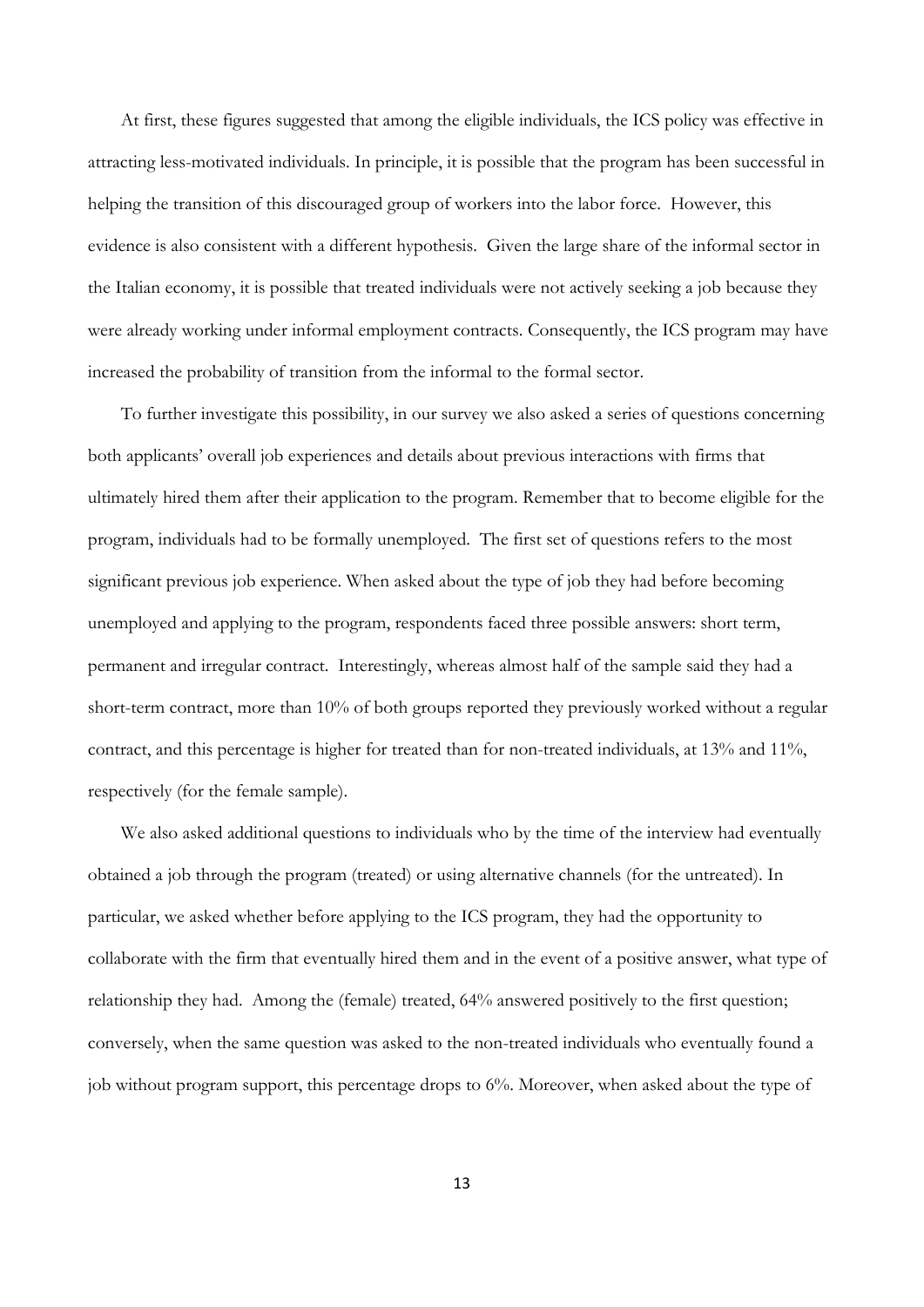collaboration they had with the firm before applying for the ICS policy, 93% of the interviewed sample refused to answer, whereas among the very few that gave an answer, 5% declared that they had been working under an informal employment contract. Note that the high rejection rate observed for this question has an easy explanation because in theory, it was possible to infer from their answers the firms that had behaved illegally.

Thus, the overall evidence reported on job search behavior and on previous contacts between workers and firms suggests the possibility that the ICS policy was ultimately used by both workers and firms to increase the transition rate from informal to formal employment relationships. This hypothesis will be further investigated in the following sections.

#### **4 Empirical analysis**

#### **4.1 Identification strategy**

Our analyses of the effects of the ICS ALMP use the standard framework of the potential outcome approach to causality or the Roy-Rubin model, and they focus on the average treatment effect on the treated (ATT), that is, on the effect the treatment shows for individuals who actually participate in the program. Below, we briefly describe the identifying assumption of propensity-score matching (PSM) methods that we apply in our study.<sup>20</sup> PSM methods need to find a group of treated individuals, who are similar to the control group in all relevant pre-treatment characteristics, the only difference being that one group was exposed to the evaluated program whereas the other group was not.

This methodology relies on two key assumptions. The first is the conditional independence assumption (CIA), or unconfoundness, which implies that selection for the treatment is exclusively based on observable characteristics, X, not affected by the treatment. This assumption implies that our study observes (and controls for) all of the variables that simultaneously influence both treatment assignment and potential outcome. The second assumption is the common support condition that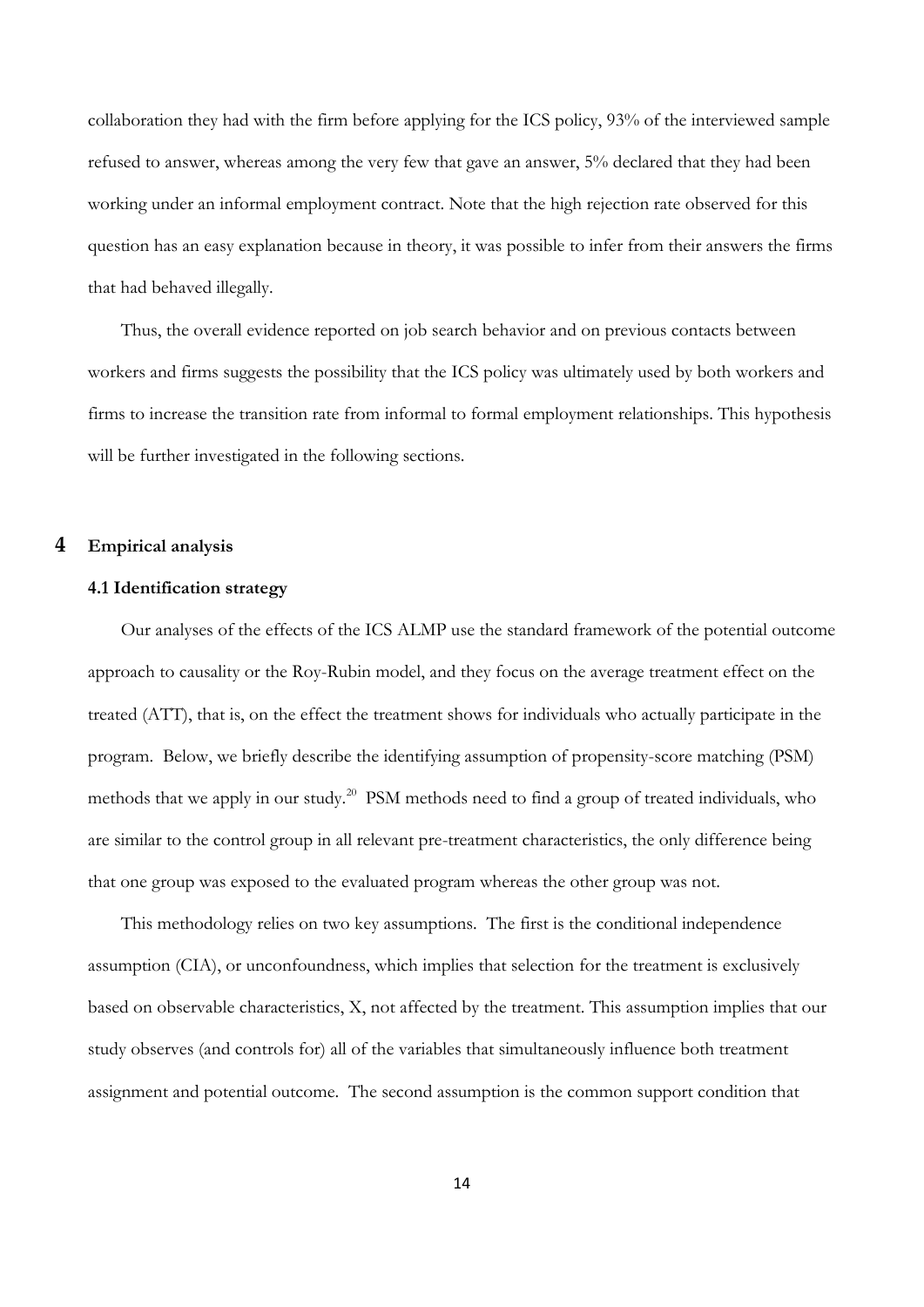implies that individuals with the same X values have equal positive probabilities of either receiving or not receiving the treatment. This also implies that no matches can be formed to estimate the average treatment effects on the treated (ATT) parameter when there is no overlap between the treatment and non-treatment groups. Matching on every covariate is difficult to implement when the set of covariates is large. To solve this dimensionality problem, PSM estimates the propensity score, that is, the probability of participating in a program conditional on X. It can be shown that under the CIA assumption, all bias due to observables can be removed by conditioning on the propensity score. We omit further details here while referring to the vast literature on the subject (e.g., Rosenbaum and Rubin, 1983; Heckman et al., 1998; Dehejia and Wahba, 2002; Smith and Todd, 2005; Caliendo and Kopeinig, 2008). Below, we claim that it is plausible to assume that our Xs, that is, our administrative and survey control variables, enable us to accept that the CIA holds in our exercise and that the mean effect of treatment can thus be calculated as the mean difference in outcomes over the common support, appropriately weighted by the propensity score of the participants.

We first analyze the variables that determine the selection into treatment, and then we estimate the ATT through a matching algorithm. Before discussing the propensity score specification, it is important to recall that two characteristics of our dataset should help decrease the possible presence of bias in our estimates.<sup>21</sup> First, we use the same source of data (administrative and survey data) for both treated and non-treated individuals. This should ensure that Xs in our probit model are similarly measured across the two groups. Second, we have collected survey data from a sample of eligible nonparticipants and participants.

Moreover, we also have a potential rich set of suitable additional covariates and are therefore able to control for many characteristics that are likely to determine both participation and labor market outcomes. That said, in choosing our X variables we will also consider that the inclusion of too many variables in the propensity score can result in a higher standard error for the estimated propensity score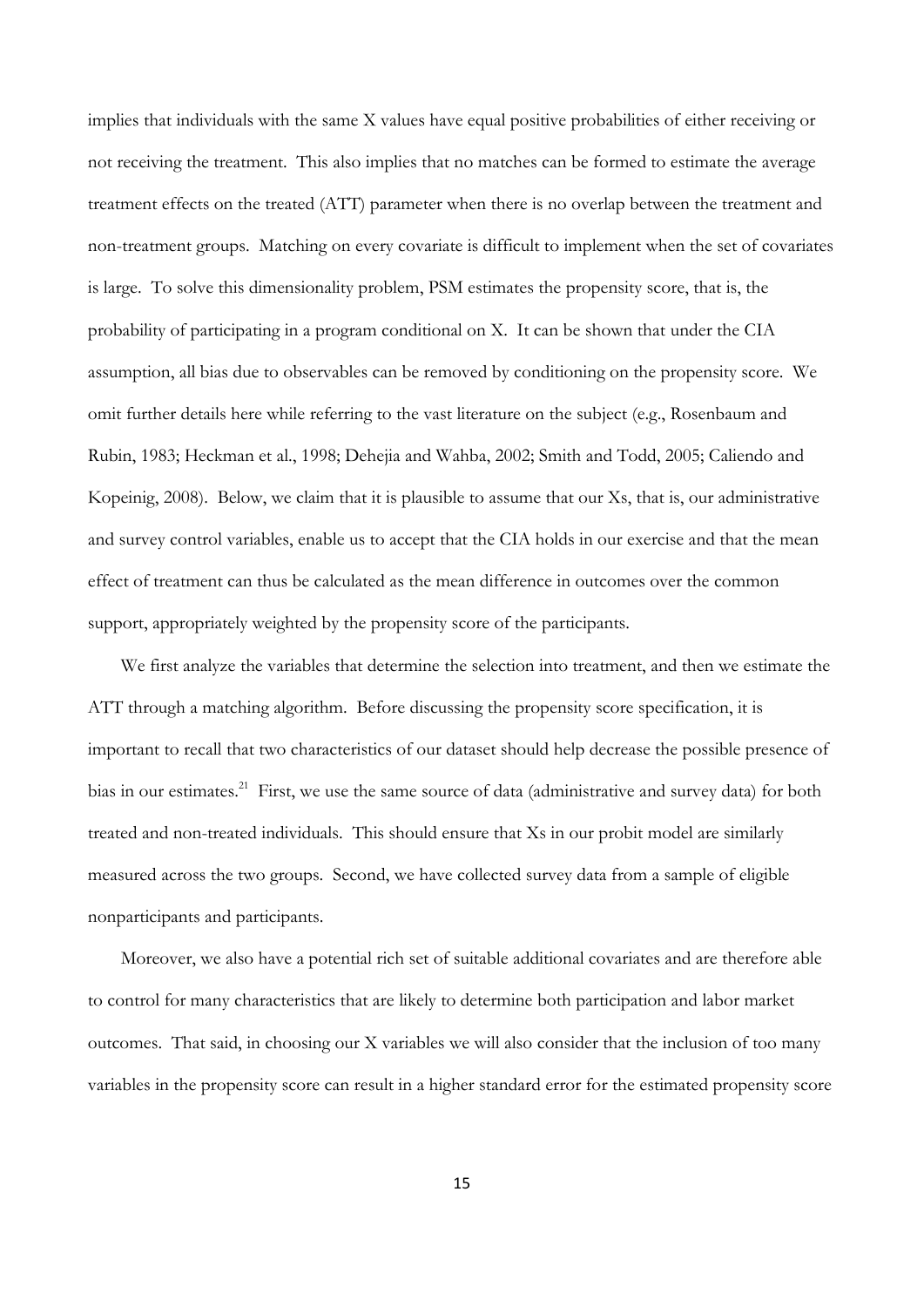and may reduce the likelihood of finding common support.<sup>22</sup> The choice of excluding some variables is primarily justified by the presence of too many missing observations that would cause a significant reduction in the sample size.<sup>23</sup> Our final specification of the propensity score that satisfies the balancing property includes the following covariates: gender, age, age squared, and a series of dummies for the presence of children, marital status, home ownership, presence of the elderly/disabled needing care, educational levels, job search activity, unemployment subsidy and previous training. We also add a series of dummies identifying the occupational profiles reported by individuals when they applied to become eligible for the ICS program.<sup>24</sup> All of the above variables represent the pre-treatment sociodemographic characteristics that are supposed to influence the allocation of individuals across the two groups.

We expect demographic characteristics such as participants' age and gender to have an effect on the probability of treatment, because they also have an effect on individuals' labor market outcomes, such as participation and employment status. In the same spirit, the number of children, the presence of elderly/disabled in the household and marital status are supposed to influence the probability of participating in the program, especially for women. Likewise, dummies for previous occupational profile and education levels are included, because they should have an effect on the selection into treatment. Finally, previous job search activity, past participation in training programs, and having received an unemployment benefit should also influence the selection into treatment.

Table 2 includes the results of the probit estimation on our main subsample of women. Because of the presence of missing values on the control set, we are left with 579 observations (197 treated and 382 non-treated).<sup>25</sup> Overall, results in the table are as expected, with two possible exceptions. Indeed, the pre-treatment dummies on both job search activity and participation in training programs show a negative and significant coefficient, and we will return on these somewhat puzzling results in the following sections. To give a better idea of the quality of our estimates, in Figure 1 we also report the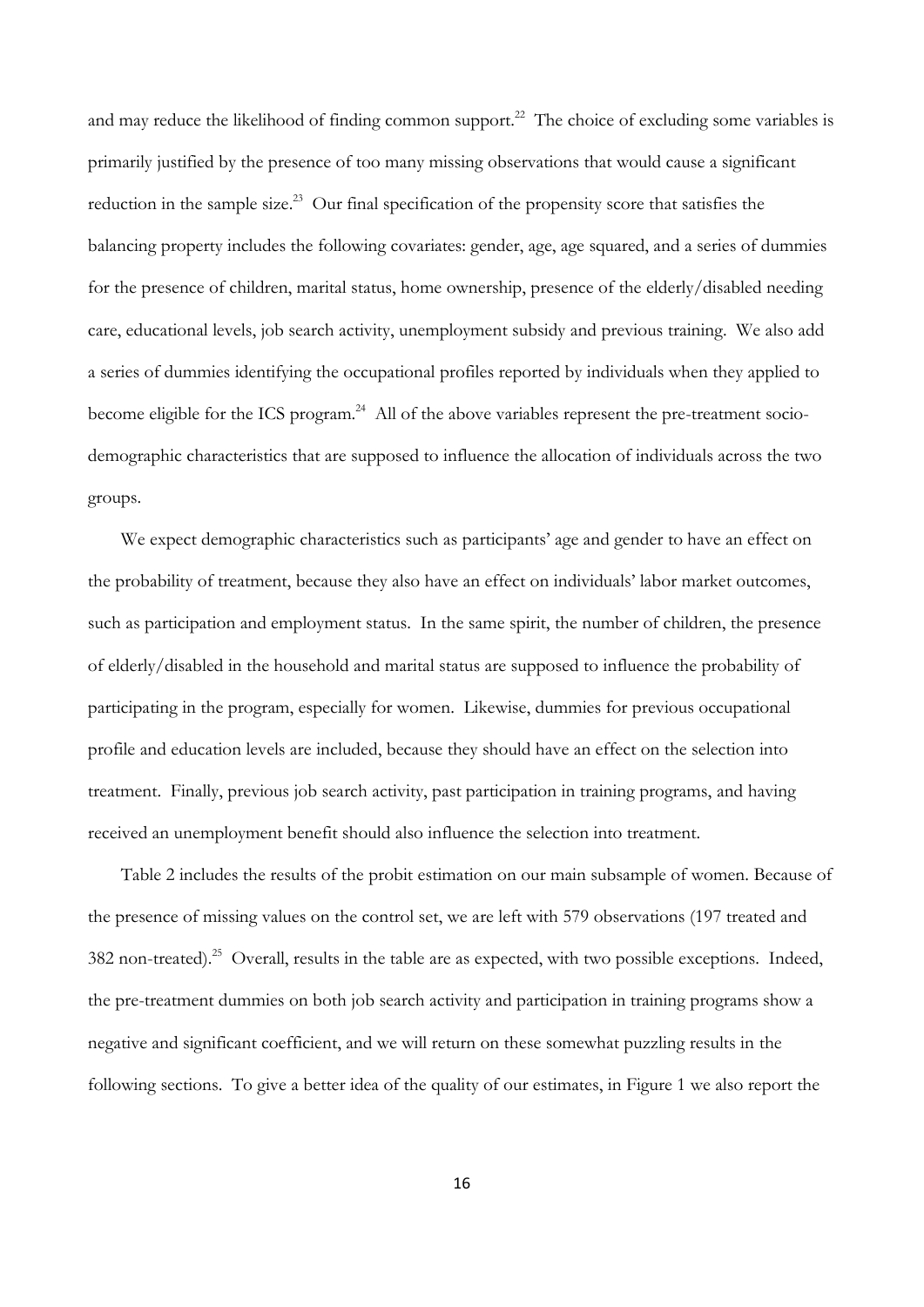distribution of these estimated propensity scores. This distribution clearly shows that the overlap assumption is satisfied, because the propensity scores' distribution of the treated clearly overlaps the region of the propensity scores of the non-treated.

Below, we discuss the results for the effect of the ICS policy on employment and income obtained by applying the kernel matching method to different samples, together with their corresponding quality measures. We claim that the kernel matching method is the most appropriate in this context, because the calculation of the outcome includes the highest possible number of matched non-treated. In particular, when treated and non-treated samples are not large, as in our case, this method enables us to obtain efficient estimates of the policy's effect.<sup>26</sup>

#### **4.2 Main results**

As mentioned above, the direct aim of the program was to integrate unemployed individuals into the labor market. In other words, we first check whether this policy has caused an increase in the probability of acquiring and keeping a job for the pool of participants, using a standard binary outcome variable to measure workers' employment status following the termination of the program. Second, as is typical in the literature, we also estimate the effect of the ICS program on participants' incomes. For the latter dependent variable, we do not have access to administrative data on income and exploit the additional information at the self-reported level of net monthly disposable income.<sup>27</sup> Note that unlike the employment status analysis, many interviewed individuals refused to answer specific questions about their income, which explains the observed reduction in the sample size of both the treated and the control groups.

To set the scene, before focusing on the subsample of women, we investigate the overall effect of the ICS policy and show the results obtained on the full (men and women) sample. In row I of Table 3, we report the estimates of the ATT of our two possible outcomes: employment and income. Considering the full sample of ICS participants, our results suggest a 42% higher probability of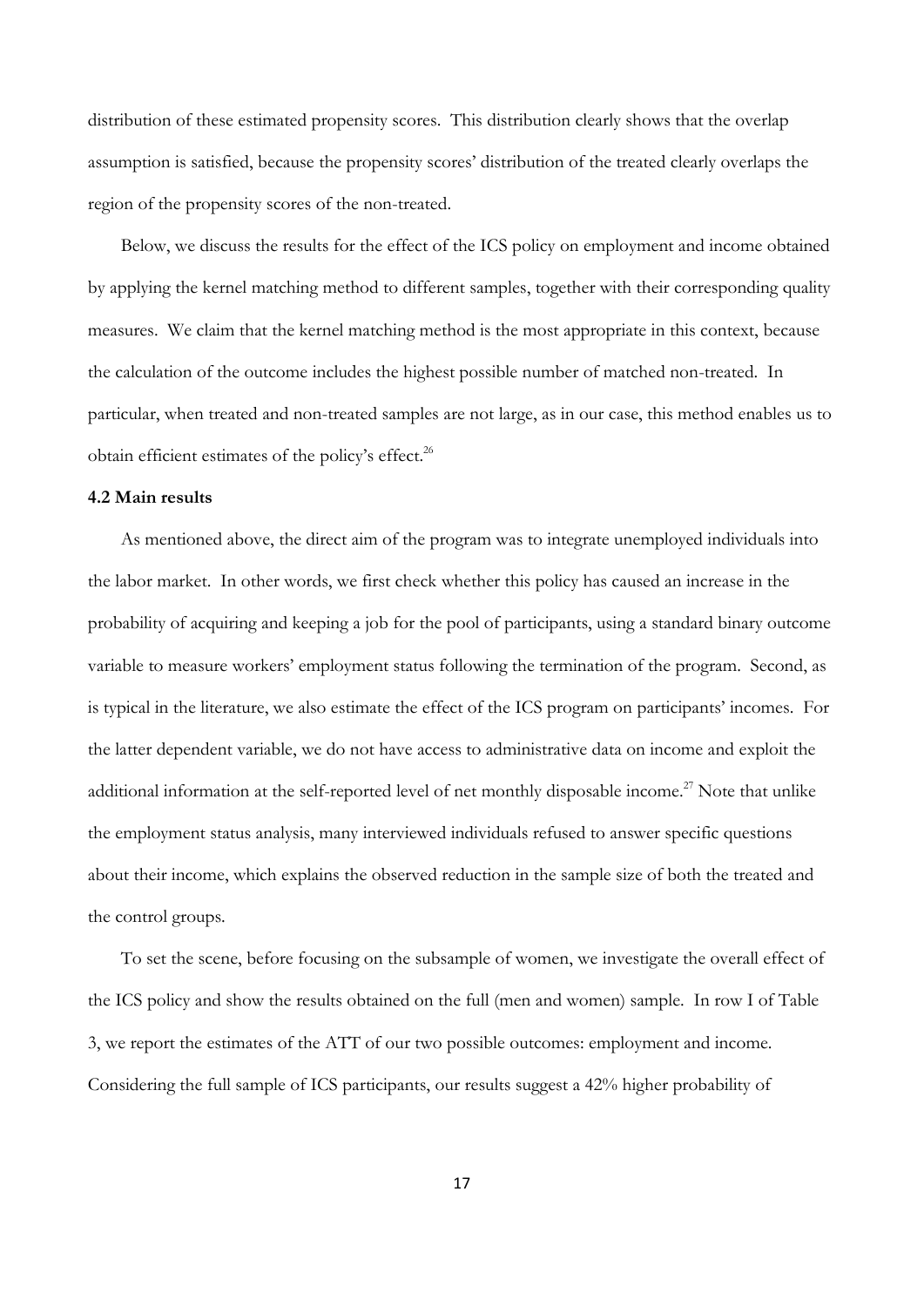employment for participants than non-participants. Similarly, the analysis also suggests a 403-euro increase in average monthly earnings for participants compared to non-participants with identical observable characteristics. The matching quality for this sample is analyzed in Table 4, which includes the mean standardized bias and the pseudo-R2 after matching. That table reveals that the resulting pseudo-R2 from the propensity score estimation is low, suggesting a successful match.<sup>28</sup> In general, Table 4 shows reassuring values for both income and employment in most of the subsamples analyzed. Thus, unless necessary, we do not further discuss this issue.

Moreover, because the eligibility criteria for the two gender groups are different, below we appropriately divide the sample by gender. Even if the two subsamples results are not entirely comparable, it is nevertheless interesting to investigate possible gender differences in program outcomes. Given the *a priori* characteristics of our subsamples, we may find either higher or lower effects. As discussed above, we may expect to find higher effects for women for various reasons: a higher elasticity of women's labor supply, higher reservation wages, and previous evidence related to areas such as Sardinia, where women have low participation in the labor market. However, recent findings in the literature also suggest that ALMPs may be more effective for individuals from more disadvantaged categories.<sup>29</sup> In the case of the ICS program, to become eligible for the program, men (unlike women) were required to belong to genuinely disadvantaged categories, and thus we cannot predict whether the effect is higher for women or for (disadvantaged) men.

Overall, even if the difference of the estimated effects between the two groups is not statistically different from zero, the analysis suggests a larger effect of the program for women: the results reported in rows II and III of Table 3 show a 43% higher probability of employment for women and a 40% higher probability for men.<sup>30</sup> Likewise, income levels for women are higher than for men, with the difference between treated individuals in the two groups being approximately 50 euros. Again, all of the estimated effects are statistically significant at conventional levels. However, the matching quality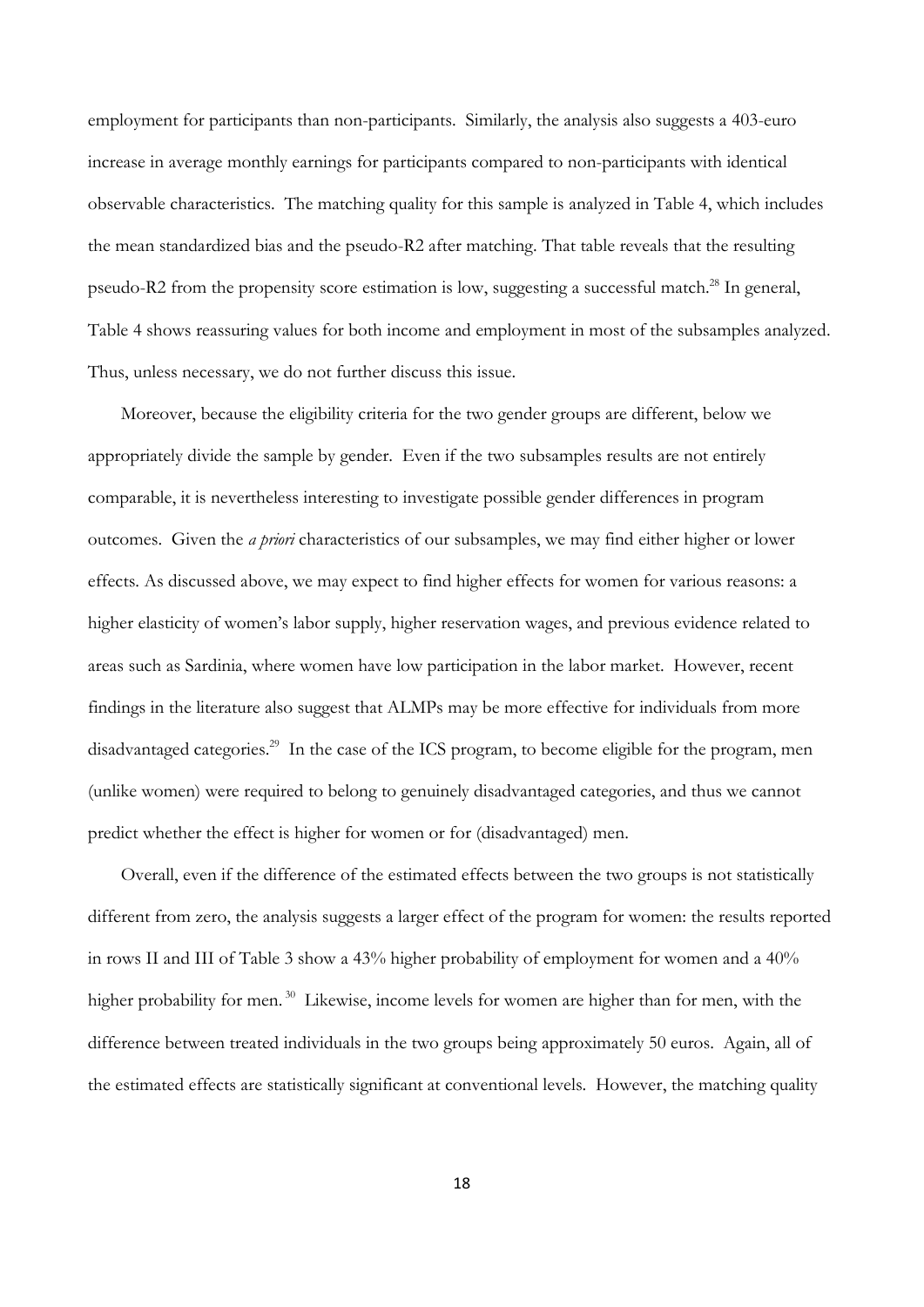for the small sample of men, as reported in Table 4, is less satisfying and the results must be interpreted with caution.

Accordingly, from now on we specifically focus on the group of women that constitutes approximately 75% of our full sample and further investigate whether we find different effects for different subgroups. Because all unemployed women were eligible for the ICS program, our female sample is significantly heterogeneous in terms of, for example, educational attainments and experience levels. Therefore, we may expect some relevant differences depending on the type of (female) individuals who benefit from participation, and we perform the full estimation procedure previously described for different female subgroups of low/high education and younger/older individuals. As found above for the male-female case, the estimated differences between these groups are not statistically significant. Still these results offer some useful suggestions.

We first divide the sample into less (lower secondary school) and more (upper secondary or above) educated individuals. In the descriptive section of the paper, we emphasize the relative importance of highly educated female workers in the sample, and we first checked whether there were any differences in the effect of the policy related to different levels of education. We find (see rows IV and V, Table 3) that less-educated women benefit relatively more from the ICS program: the estimated effect on the probability of being employed is equal to 45% versus approximately 40% for women with upper secondary or tertiary educations. When considering income levels, we find that women with lower levels of education earn an average of 420 euros per month, approximately 50 euros more than morequalified workers. This pattern is not surprising, because the ICS policy was mainly targeted towards more-disadvantaged groups, and similar results have been found in the literature (see Caliendo and Kunn, 2011).

Second, we consider different age groups. In this case (see rows VI and VII of Table 3), we find that the effect of the policy on the probability of being employed is increasing in age: participants under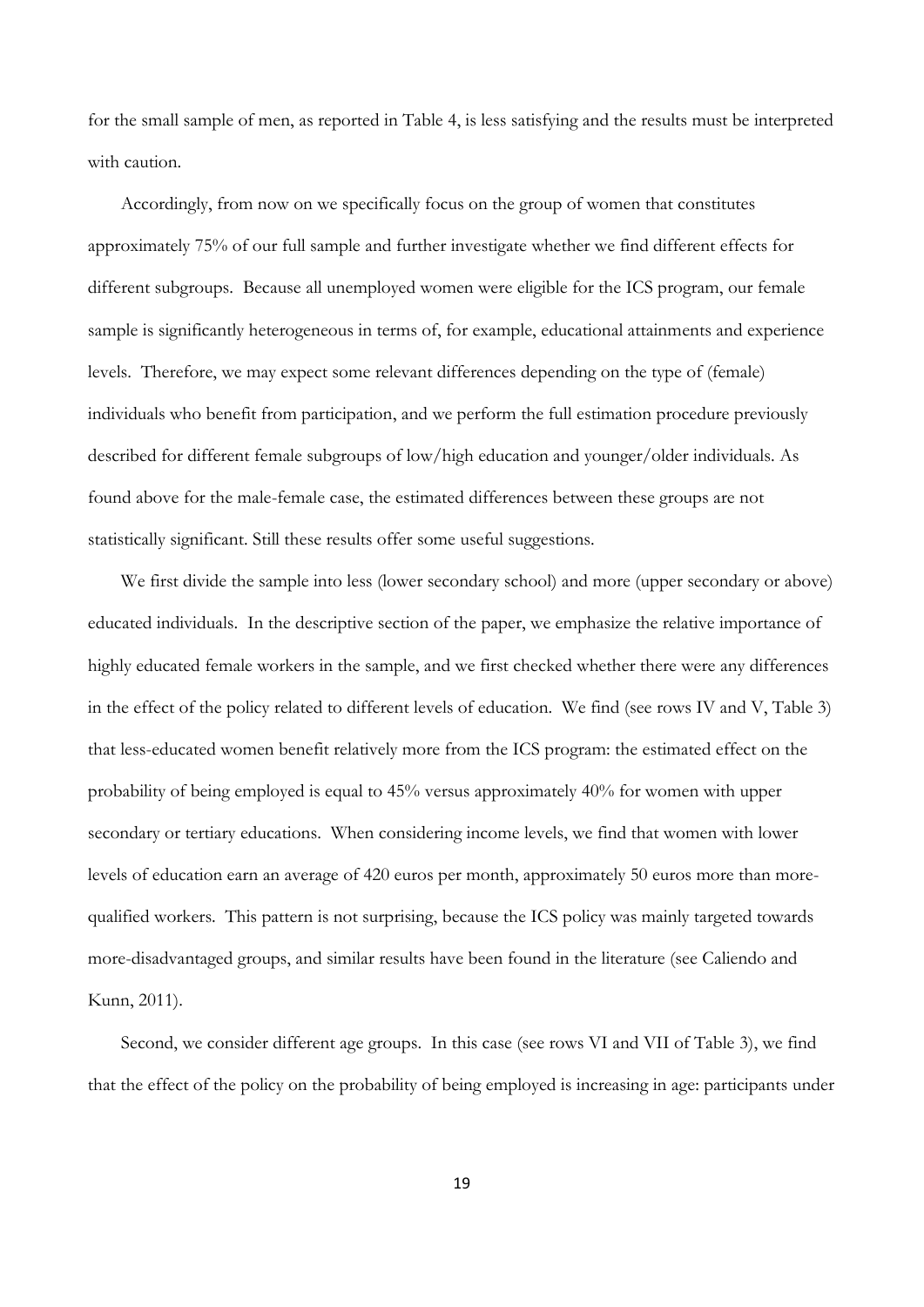30 years of age have an approximately 37% higher employment probability than non-treated individuals, whereas this effect increased to 42% for participants in the age group equal to or older than 30. There are various possible explanations for this result. On the one hand, because age is a proxy for labor market experience, this result may indicate that the ICS program was relatively more effective for more experienced women who were out of the labor market for some reason, possibly because their reservation wage or outside option was higher (this could be the case for women with children). On the other hand, this group of workers could be more disadvantaged in terms of labor market opportunities, possibly because their human and search capital was largely depreciated and thus, the ICS policy reached its target of increasing their opportunities in the labor market.

Finally, in rows VIII and IX of Table 3, we report estimates of the policy effect dividing the sample between the two waves of the policy implementation that we described in previous sections. As noted above, the first wave of the ICS program was launched in 2006 but due to long delays in all bureaucratic procedures, a significant number of firms dropped out of the program. A second call was then launched in 2007 and more matching of workers with firms was performed. Thus, across beneficiaries we have two groups of people who entered (and ended) the program during two different periods. Consequently, the results for the two waves may be interpreted as a short-term effect (second wave) and a medium-term effect (first wave) of the ICS policy. The effect of the policy in the first wave is significantly lower than that estimated for the second wave: former participants in the program have a 33% higher probability to remain employed compared to non-participants whereas, as expected, the estimated short-term effect (second wave) is higher and equal to 47%. Unlike the other groups comparisons, we find that the difference in estimated effects between the first and the second wave is statistically significant. This suggests that the effect of the policy tends to fade out over time, and it raises doubts about the possibility of even smaller long-term effects.

20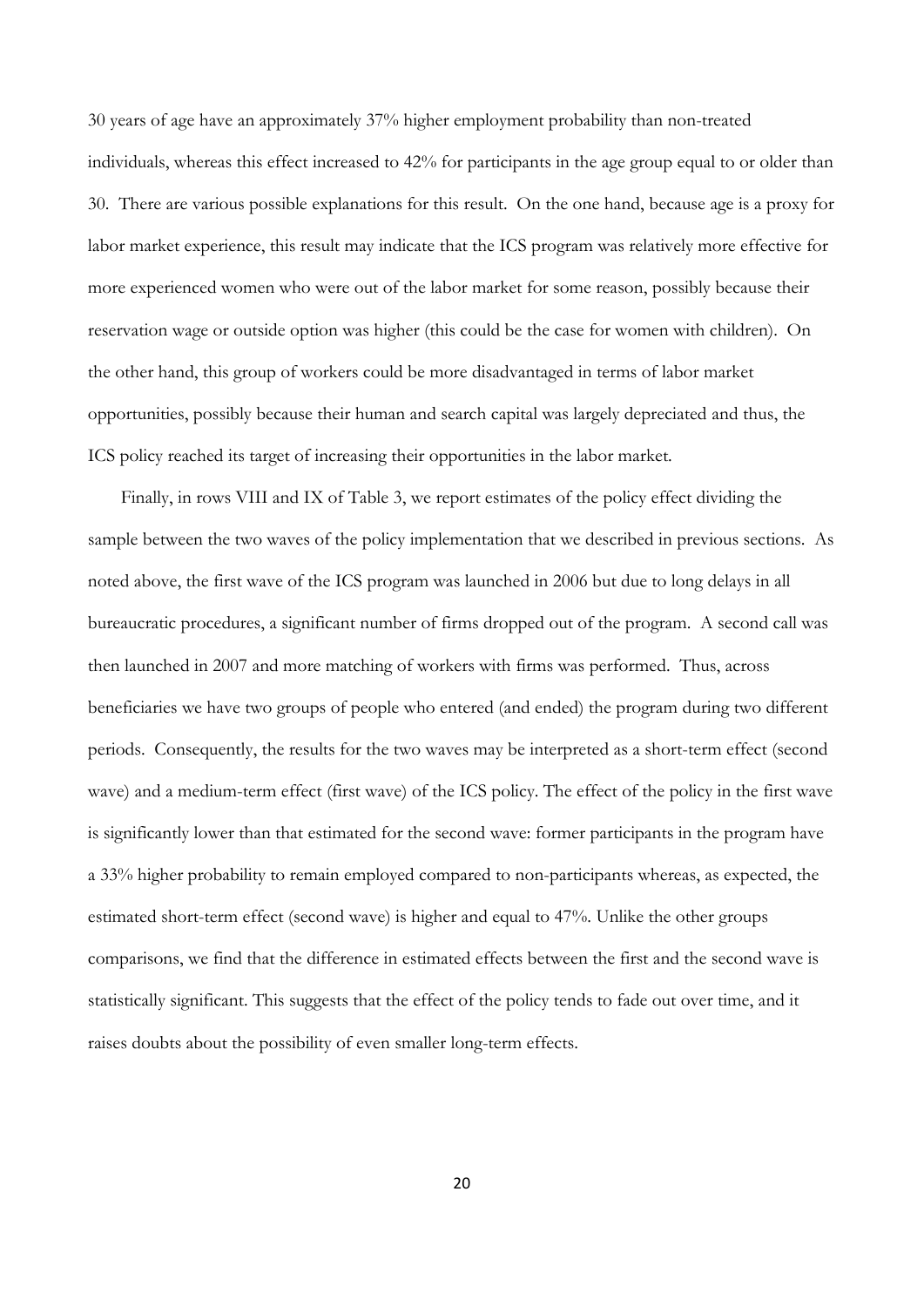Overall, the magnitude of these effects is substantial but neither uncommon nor new in this literature, especially when considering the effect of employment subsidies to private firms on the probability of being employed. Indeed, similar results have been found in different contexts and countries and suggest the effectiveness of such types of interventions.<sup>31</sup>

Our full set of results is robust to the use of alternative matching estimators: we performed the same analysis using nearest neighbors and radius matching estimators and find no significant change in estimated effects. Results using radius matching are shown in Table  $5^{32}$ 

#### **4.3 Further results: informal search channels and informal employment**

So far, the estimated effects of the policy across all samples have been interpreted in the standard way, that is, as the probability that treated individuals can transform their unemployment status into a salaried position. However, this is likely to tell us only part of the story. Below, we explore another complementary (and not necessarily alternative) explanation and examine whether this policy has also served as a tool to allow the conversion of informal employer-employee agreements into formal employment relationships in an area characterized by high unemployment levels.

Aggregate cross-country data show that with the exception of Greece, Italy has the largest shadow economy (in percentage of official GDP) of all industrialized countries: in 2007, its percentage was estimated at 22.3%, whereas the average value for the 21 OECD countries was below 14%. Furthermore, this phenomenon is highly heterogeneous across regions, with Southern areas, such as Sardinia, having shares that approximately twice those observed in the North.<sup>33</sup> The same pattern is observed for unemployment rates, which for the past three decades have been three to four times higher in Southern Italy than in Northern Italy. The observed high incidence of informal work in Italy (and Sardinia) is explained by both the absence of a universal system with adequate levels of unemployment benefits and the presence of high hiring costs.<sup>34</sup> Below, we therefore investigate whether this has been also the case for the ICS policy.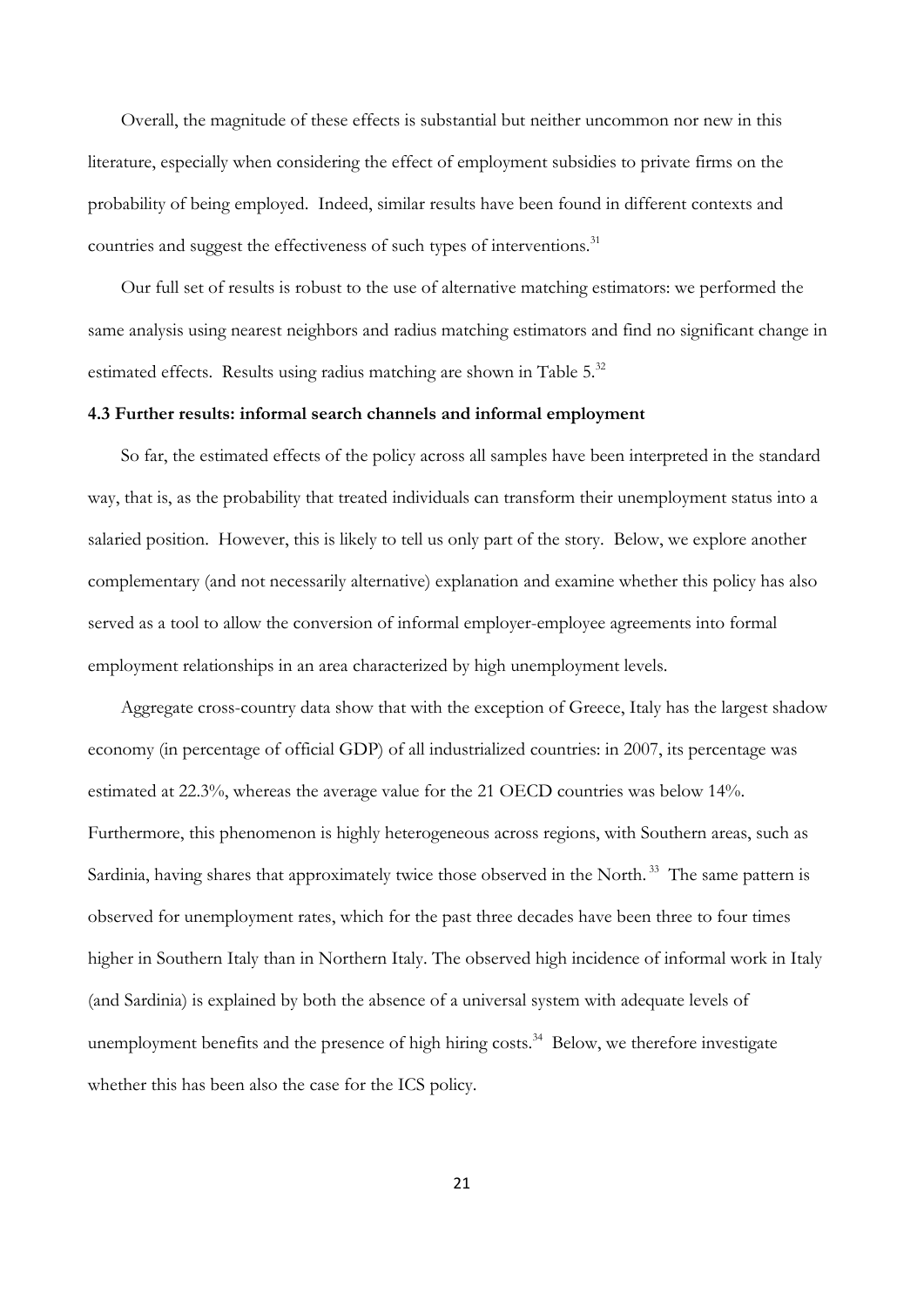Suggestions that our estimated policy effects are likely to be not only new matches but also transitions from informal to formal employment are discussed in the previous sections. In particular, in the descriptive section we see that, with respect to the non-treated sample, the percentage of beneficiaries that declared an active job search before the treatment is significantly lower, and results from the propensity score reported in Table 2 confirm this, showing a negative and significant coefficient of job search activity on the probability of receiving treatment. Second, beneficiaries also received less training, and this evidence is largely consistent with the idea that treated individuals were less active in job-searching (and training) activities, because they already had one. Third, as noted in Section 3.2, we find clear-cut evidence that participants in the ICS program are more likely to search for a job using informal methods such as personal contacts, friends and relatives, and also to use this search channel exclusively. Again, this is consistent with the presence of previous informal employment because the informal economy is often based on verbal and illegal contracts and necessarily must be more likely to exploit social relationships based on trust than to use formal agreements.

Following previous recent studies, we further investigate this issue and examine the characteristics of those workers who rely more on informal contacts when searching for a new job; we estimate a probit model in which the dependent variable is a dummy that takes the value of one if the individual has answered using informal channels, that is, "personal contacts, friends and relatives", to find a job. We include a standard set of covariates: age, educational attainments, previous unemployment benefits, previous training, home ownership, marital status, presence of children and professional qualifications. Results on both the full sample (models 1 and 2) and the female subsample (models 3 and 4) , reported in Table 6, are consistent with the evidence found in previous similar empirical analysis.<sup>35</sup> Unlike other studies, we also introduce in our set of controls a dummy on previous contact with the firm (models 2 and 4). More specifically, we use the answers to the question "Before being hired, did you have the chance to collaborate with the firm that hired you?" The idea was for this question to capture the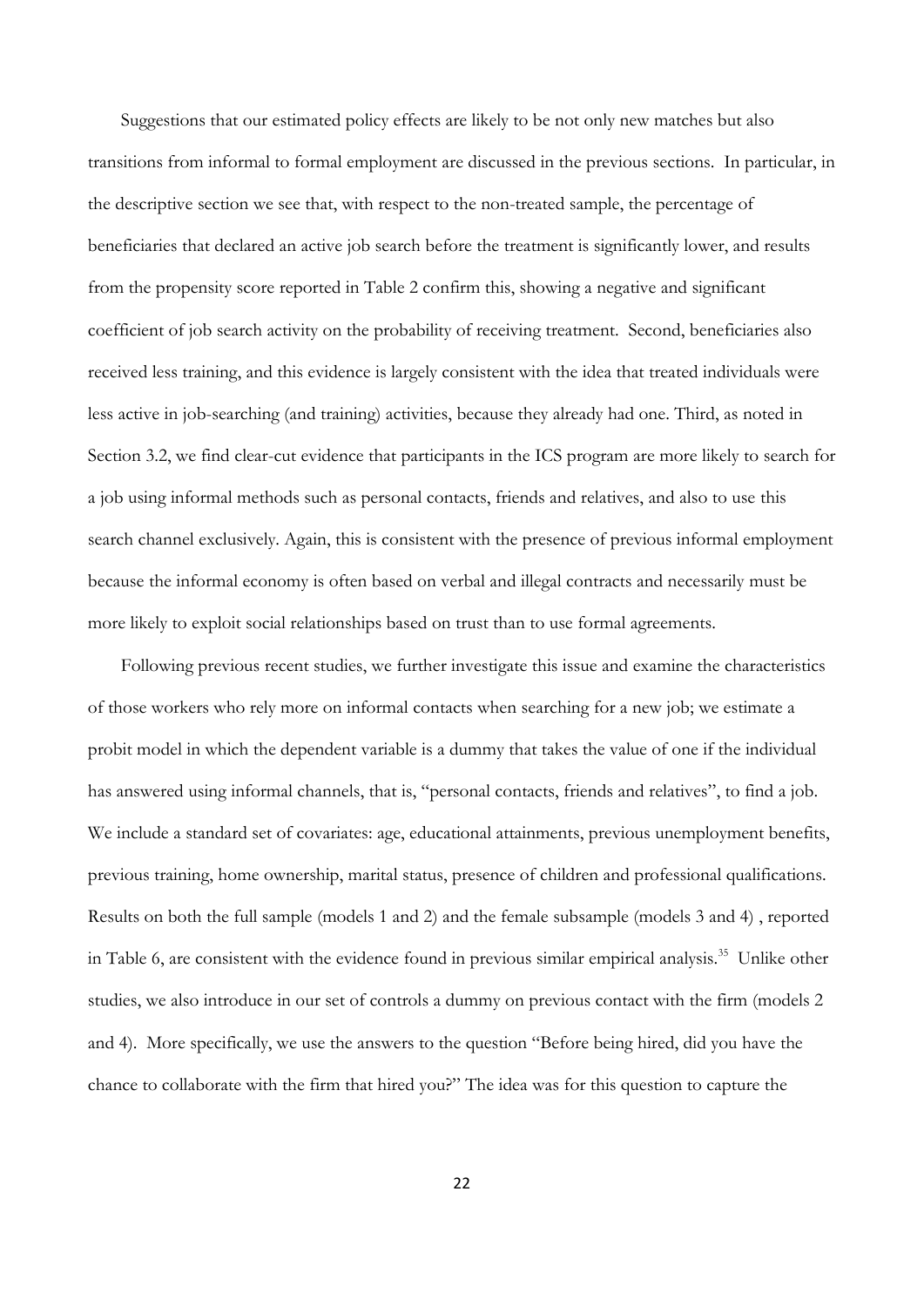presence of previous connections and possibly, previous black-market agreements between workers and firms. This may also explain why almost 20% of the sample did not answer this question: they were worried about signaling the presence of a previous illegal agreement.<sup>36</sup> As expected, our proxy for informal employment shows a positive and significant coefficient. Overall, our results are also consistent with the evidence found in the literature on social capital.<sup>37</sup> They suggest that informal contacts are used more frequently by less-educated and older individuals, who tend to use this channel exclusively.

From our descriptions in Section 3.2, we also know that the sample of treated individuals has a significantly higher probability of a previous relationship with the firm. We therefore use the possibility offered by our data and run a separate analysis to investigate the policy effects for the subsample of individuals who declared having known and collaborated with the firm before being hired from those who did not. To save space, we do not show the results here; however, they indicate that the program's effect of is associated with negative employment probabilities, at -17%. Conversely, for those who reported no previous contact with the firm that subsequently hired them, the effect is both positive and very large  $(60\%)$ .<sup>38</sup>

A second possibility offered by our data is the ability to exploit the data separately for the sample of individuals who used the program's employment services versus the sample of workers hired directly by the firm (*chiamata nominativa*). In fact, it was impossible for firms to select a specific worker through the employment services offered by the ICS program, whereas this was possible in the latter case. This result implies the potential presence of transitions from informal to formal employment only in the second case. Unfortunately, unlike those selected through the option of *chiamata nominativa*, worker selection through the employment services is rare; all of the matches occurred during the first wave of the ICS program and thus, results could also be driven by medium- versus short-term effects. Nevertheless, our analysis suggests that faced with the choice between a public placement service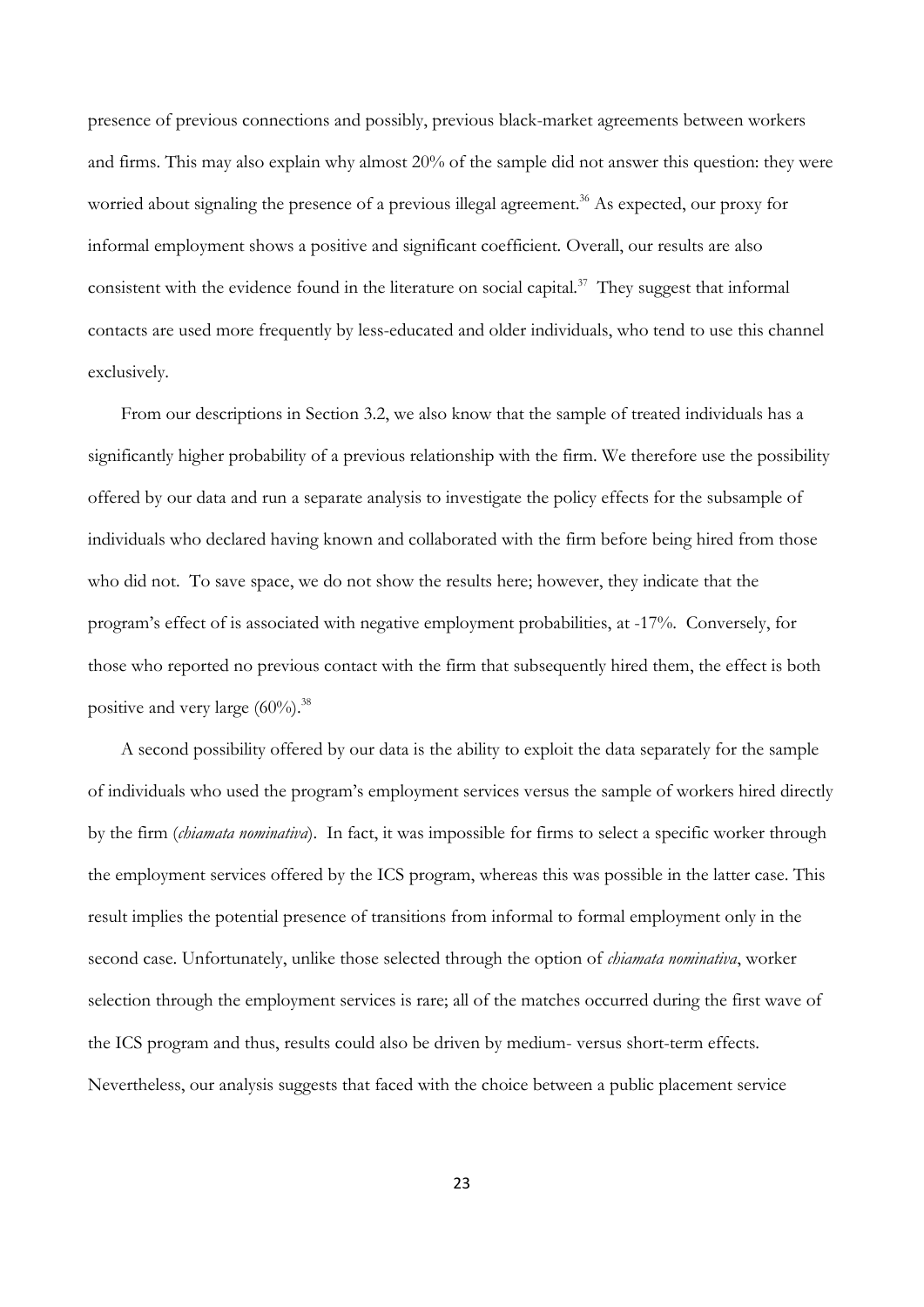offered by the regional government or choosing from a list of eligible unemployed workers selected from the previous (informal) agreements, the vast majority of firms choose the second option,<sup>39</sup> and the option of *chiamata nominativa* might also have crowded out the process of job creation. In fact, it is likely that (at least some of the) firms benefited from the employment subsidy to (re)hire workers who already worked for them under either temporary or informal contracts.<sup>40</sup>

Overall, our results are consistent with the idea that the hiring subsidies offered by the ICS program have decreased hiring costs for firms and that the latter took advantage of this possibility, at least in part, to convert previous informal (black market) agreements into formal employment contracts. It is also possible that policy makers saw this as a potential (and positive) side effect of the program. In this case, our analysis implies that the ICS policy has been inefficiently designed. Indeed, the expensive public employment and training services offered by the program, although useful for the unemployed, were unnecessary for undeclared workers. This also raises concerns about the long-term effects of the policy because firms may have primarily exploited temporarily reduced labor costs for individuals who were already working—they did not create new jobs. However, due to small sample size problems, all of these results need to be taken with a grain of salt and are more suggestive than they are conclusive.

#### **5 Conclusions**

In this paper, we study the labor market effects of a policy intervention (ICS) that was recently implemented in the Italian region of Sardinia. The intervention was administered by the regional government and had the objective of increasing the probability of employment for specific disadvantaged groups of workers. It consisted of a range of different actions, such as counseling, placement services and employment subsidies for private firms, the latter being the main intervention that was finally implemented.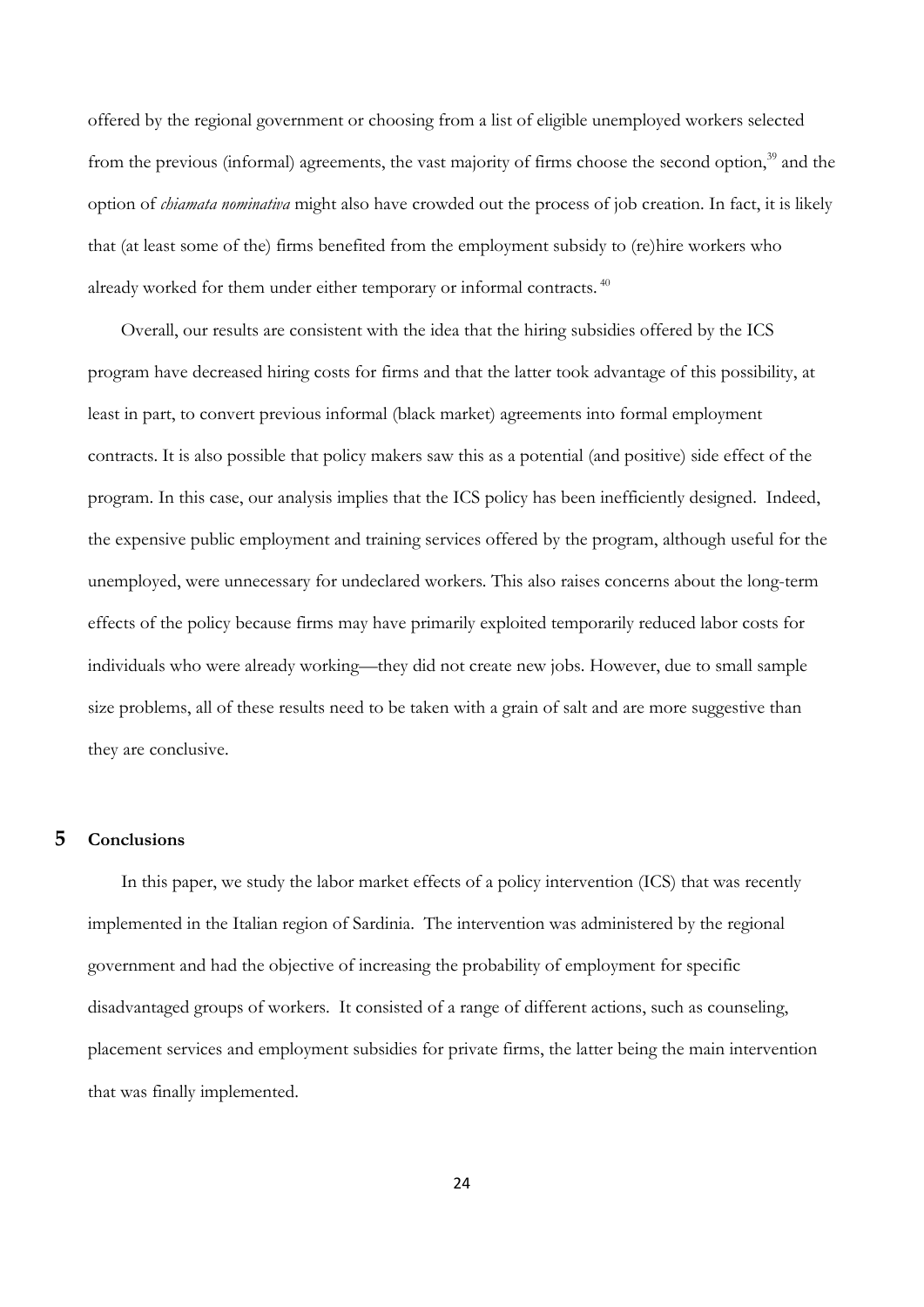The ICS program can be seen as a pilot (at least for some parts) of a comprehensive labor market reform currently under discussion in the Italian Parliament. First, because its characteristics, the implementation of this program may offer some useful lessons. More specifically, the failure of the program's matching services provides a warning about the inefficiencies of the Italian public employment services and their possible consequences in terms of policy effectiveness. Likewise, the program's hiring subsidy is similar to the social security break for new employees introduced in the 2015 Italian draft budgetary plan: there are high expectations for this national subsidy boosting labor demand in 2015.<sup>41</sup> Overall, although the differences between the regional hiring subsidy analyzed here and the national subsidy make direct comparison difficult, the results reported in this study can nevertheless offer some guidance to infer the effects of these future interventions.<sup>42</sup>

We estimate the effects of this policy using standard propensity score methods and focus on the sample of women, which constitutes approximately 75% of our total sample. First, our estimates indicate that the ICS policy increased the probability of female participants acquiring a job by about 43% and that effects are generally stronger for the women than for the men in our sample. This result is in line with other findings in the literature and suggests that women may significantly benefit from participating in this type of program. However, comparability between the two samples is reduced by the different eligibility criteria required of men versus women. Unlike women, to be eligible to participate in the program men had to belong to genuinely disadvantaged categories. Thus, because the literature suggests that ALMPs may be more effective for these categories of workers, it is likely that our estimates represent a lower boundary of real gender differences.

Due to these differences in eligibility criteria, we focus on the female subsample. Even considering this more homogeneous sample, we find the more disadvantaged categories showing larger policy effects. More specifically, the estimated effects are stronger for the two categories of low-educated and older female workers. Moreover, because the program was implemented in two distinct (albeit close)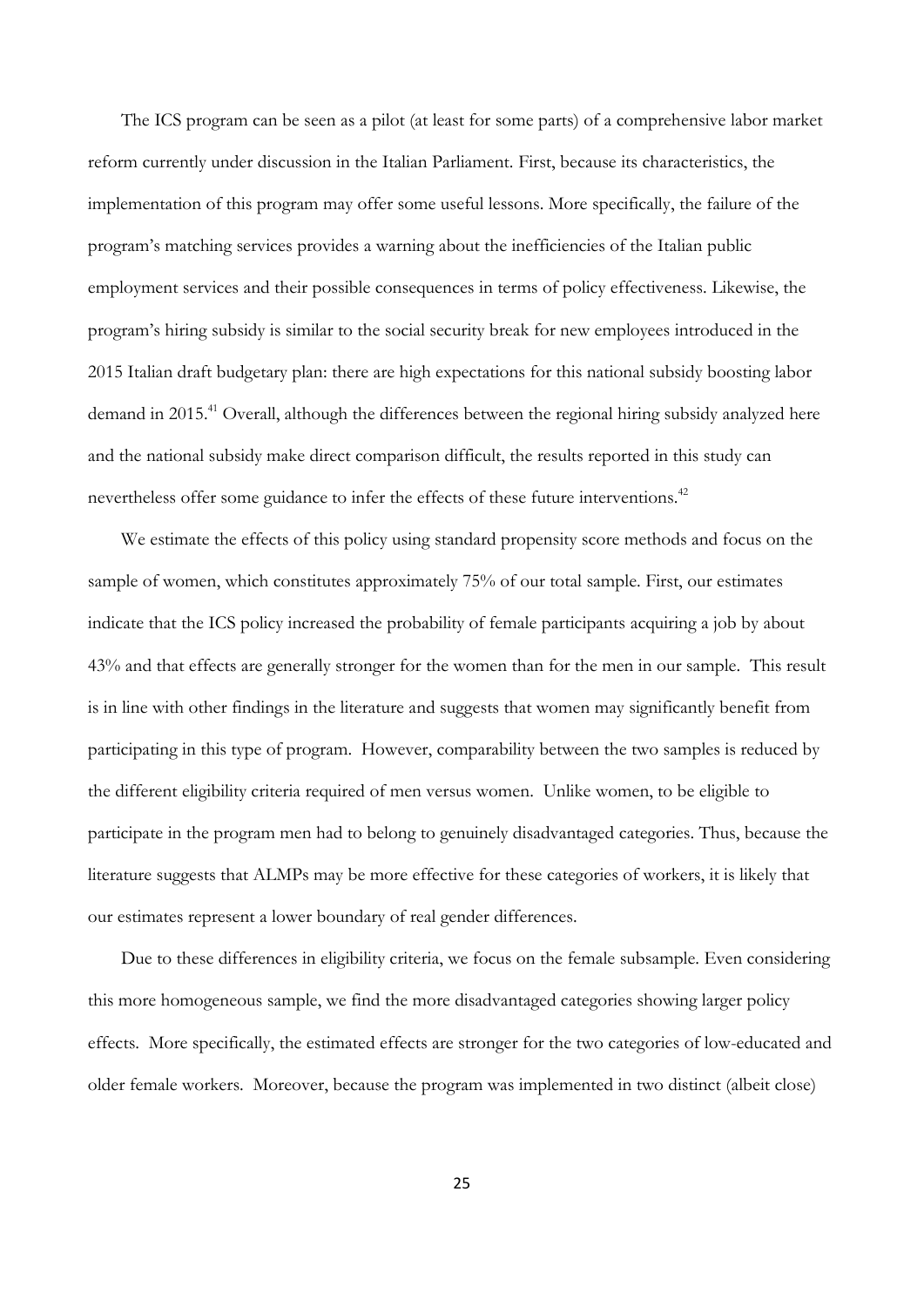periods, we have also performed a separate analysis for the two waves. In this case, we find that the estimated effect of the policy is higher for those enrolled in the second wave, which seems to suggest that the policy's effect tends to decrease over time. Thus, it is also likely that with new data for an observation window longer than the period of support we examined here, the long-term estimated effects would be significantly lower.

Moreover, using further information about the implementation of the policy, pre-treatment search activity and informal contacts between workers and firms that is usually difficult to obtain, we have attempted to reveal both the role played by informal search channels in depressed labor markets and their possible interactions with an implemented ALMP. Our data offer many clues that indicate the possibility that the ICS program has been used to convert previously informal employment agreements into formal employment relationships, and they cast some doubt upon how the ICS policy has been designed.

In sum, our primary contribution is threefold. First, we provide some direct empirical evidence on the effects of ALMPs on women, which is particularly relevant to the debate on participation and labor-market interventions such as hiring subsidies and public employment services. Second, whereas the evaluation literature that pays particular attention to gender differences has been devoted to studies of Nordic or Central European countries, this is one of the very few studies to focus on the Southern Mediterranean area. Third, our data provide some suggestive evidence for the role played by informal agreements and family/professional ties in a depressed labor market. Together with the possibility of a follow-up interview for workers' long-term outcomes, future research avenues should further investigate the role of the informal economy in determining labor-market outcomes.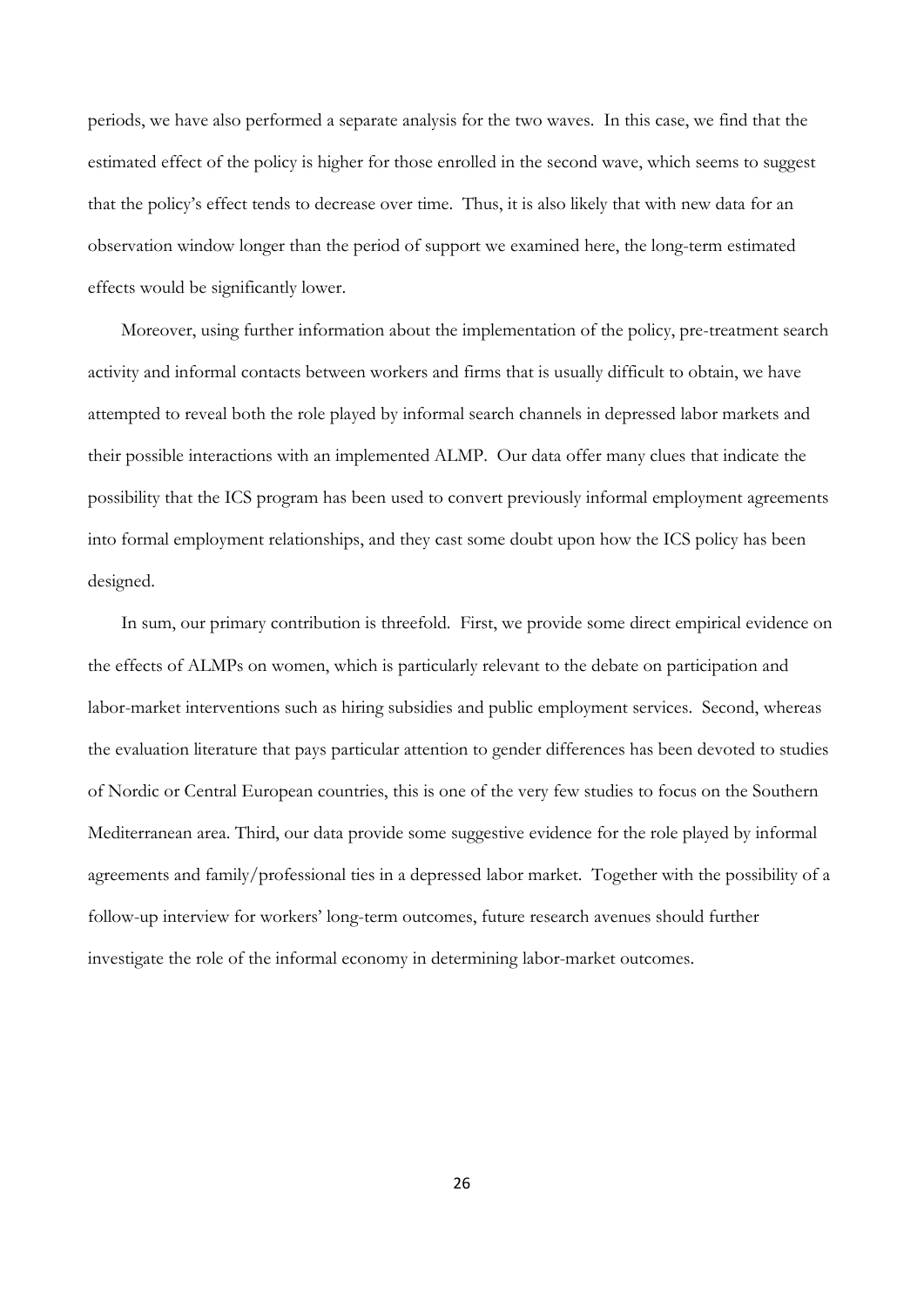#### **Endnotes**

1

<sup>1</sup> See Card et al. (2011), p. F460. The presence of effects heterogeneity between men and women is found by, among others, Kluve et al. (1999), Gerfin and Lechner (2002), and Bergemann and Van den Berg (2008). More recently, Caliendo and Kunn (2015) focus on self-employment schemes (start-up subsidies) and find a general gender gap in terms of effects of these innovative ALMPs, even though results may vary depending on the choice of the outcome variable.

<sup>2</sup> On gender differences in the Italian labor market see, among others, Sulis (2012).

<sup>3</sup> Across 307 EU NUTS2 areas, the European region with the lowest participation rate differential between men and women is Stockholm (4.5%), whereas Emilia Romagna, the Italian region with lowest differential (17%), is in 218<sup>th</sup> place. Most Southern areas are included among those regions with the highest gender differences; Puglia (306 over 307) is the worst, with a 32% difference between male and female participation rates.

<sup>4</sup> More details can be found in INSAR (2008a) and INSAR (2008b).

<sup>5</sup> See Schneider (2012). See also Bratti et al. (2005) for the effects of the lack of a formal contract on women's labor market participation in Italy, and Boeri and Garibaldi (2001) for a matching model of the shadow economy with unemployment calibrated on Italian regional and sectoral data.

<sup>6</sup> Among those eligible, the ICS program also included special disadvantaged categories such as former drug addicts and alcoholics. However, because such individuals represent a small percentage of the ICS participants and can be considered as outliers, we have excluded them from the analysis.

<sup>7</sup> A similar policy has been described by Rodriguez-Planas and Jacob (2010), who examined Romania's Employment and Relocation services.

<sup>8</sup> Firms had to provide information about their name, sector of activity, headquarters, occupational profile and number of potential workers required. Unemployed applicants had to provide information about gender, age, dwelling, preference for geographic area of work and two professional qualifications. We will return on this point in the next sections.<br><sup>9</sup> The first repeat are vided by INSAR (2008) selection that during the first were of the areasen firms requi

The first report provided by INSAR (2008) calculates that during the first wave of the program, firms received the hiring subsidy for only 242 out of the requested 1,258 job profiles (the numbers are 344 out of 952 during the second wave). The main reasons for the high firm-dropout rate observed in the first wave listed in the report are the following: 1) the long

delays of the bureaucratic procedures; 2) the skill mismatch between labor demand and supply; and 3) a reassessment made by firms about their financial ability to hire additional workers.

<sup>10</sup> More precisely, 10,408 applications to participate in the program were received, but 2,453 did not satisfy the admission criteria.

<sup>11</sup> The administrative dataset shows that the 27 dropouts quit the program immediately after receiving the proposal. From discussions with the staff that implemented the program, we see that in most cases, the dropouts found a job before receiving the ICS offer, but had not notified the regional administration. We exclude them from the analysis.

<sup>12</sup> During the interview process, approximately 10% of the sample (48 individuals) refused to grant an interview, and 25 arranged a later contact with the interviewer but they failed to appear. Moreover, 188 did not respond, and 127 were associated with an incorrect telephone number. Excluding both these individuals and the 27 dropouts, our interviewed sample consists of 462 treated individuals, with a response rate of 54%.

<sup>13</sup> The locking-in effect arises when a program evaluation is conducted at a point at which individuals still receive the treatment. To obtain unbiased results, the observation window should be longer than the period of support.

<sup>14</sup> We exclude all beneficiaries that enrolled in the program starting in May 2008. We also performed the analysis to include the 161 workers whose employment subsidy period was not yet (or had only recently) finished. Not surprisingly, we find larger effects and we interpret these results as plagued by upward bias due to locking-in effects.

<sup>15</sup> A very similar approach can be found in Rodriguez Planas and Jacob (2010).

<sup>16</sup> Considering the initial sample of 1,419 individuals, during the interview process, 338 (24% of the total sample) refused to grant an interview, 104 did not appear at the telephone appointment, 246 did not respond, and an incorrect telephone number was associated with 173 contacts. For our control group, we therefore have 558 observations and a response rate of 39.3%.

<sup>17</sup> For more on Italian educational attainments, see Di Liberto (2008).

<sup>18</sup> In most cases, the mean values reported in Table 1B are based on a smaller sample size because a significant number of individuals refused to answer some of these questions.

<sup>19</sup> As we will explain in the next section, we were not able to include all of these variables in the propensity score, because the number of observations drops substantially.

<sup>20</sup> For more details, see Caliendo and Kopeinig (2008).

 $21$  On this point, see Heckman et al. (1997) and Heckman et al. (1999).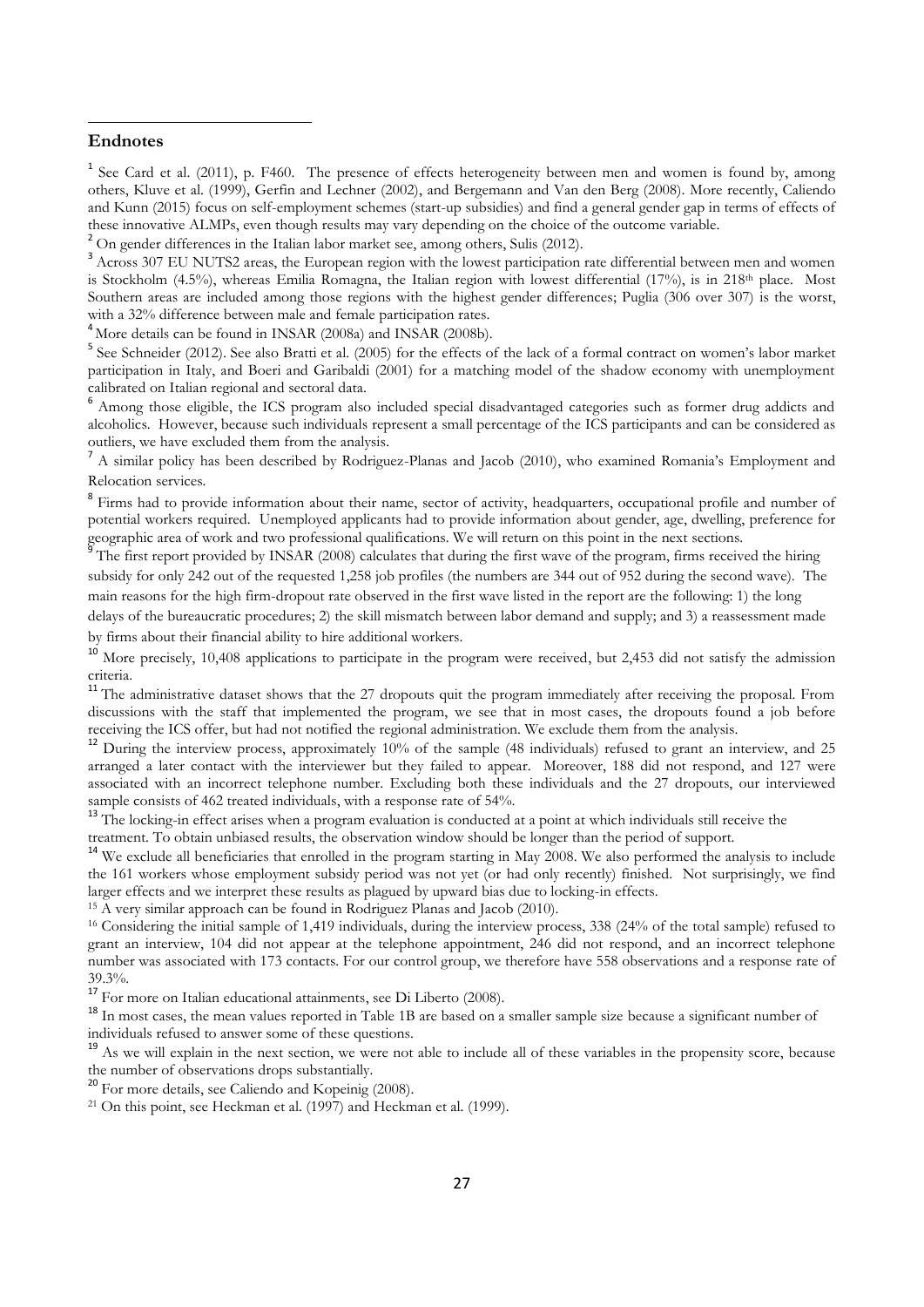<sup>22</sup> See Caliendo and Kopening (2008) for the advantages and disadvantages of over-parametrization. See also Khandker et al. (2010) and Byrson et al. (2002) for recommendations against over-parametrized models.

<sup>23</sup> This is the case for variables related to previous job offers (169 individuals refused to answer) and previous job experiences. We have 281 missing observations (of which 235 relate to the female subsample). We also exclude the job search methods variables: including them does not change the results, but only worsened the quality of the match.

<sup>24</sup> Area dummies are not included because, as noted in the previous sections, non-treated individuals match the distribution of participants in terms of the geographic area of residence. Nevertheless, including them does not change the main results.

<sup>25</sup>The initial female subsample was comprised of 643 observations (222 treated and 421 non-treated). Results for the alternative samples are available upon request.

<sup>26</sup> More specifically, we apply an Epanechnikov Kernel with a bandwidth of 0.06. Bootstrapped standard errors have been calculated based on 200 replications. To improve the quality of the matches, estimates are performed imposing the common support condition in the estimation of the propensity score. See Becker and Ichino (2002) and Caliendo and Kopeinig (2008).

<sup>27</sup> More precisely, we do not have access to administrative data on income and we collected data using answers to the following question: "At present, what is your net monthly income (include unemployment benefit)?" In doing so, we obtained a measure of disposable income that includes both wage and non-wage income. On this point, see Lechner and Melly (2007).

28 A mean standardized bias below 5% denotes the success of the matching approach. For more on this issue, see Caliendo and Kopeinig (2008).

<sup>29</sup> See for example, Caliendo and Kunn (2011) and Rodriguez-Planas (2010).

1

<sup>30</sup> We have performed the equality tests for non-matched samples with the assumption of unknown and unequal variances and computing the p-values following the procedure described in Huber, M. Lechner, M. and Steinmayr A. (2014). On this, see also Caliendo and Kunn (2015).

<sup>31</sup> For example, these results are in line with those obtained by Rodriguez Planas (2010), who finds that in Romania (Table 9 of her paper), participants in a similar labor market program had a probability that was from 32 to 57% higher of being employed than non-participants. Sianesi (2004) finds similar results for Sweden. Gerfin and Lechner (2002) find a probability equal to approximately 10% for Switzerland.

<sup>32</sup> Results using nearest neighbor matching are available upon request

<sup>33</sup> See Schneider (2012) for cross-country data and Eurispes (2012) for details on Italian regions.

<sup>34</sup> Hiring costs are affected by high taxes, red tape, poor-quality government services and strict employment regulations. See OECD, *Employment Outlook*.

<sup>35</sup> See Ponzo and Scoppa (2011) and Cappellari and Tatsiramos (2011).

<sup>36</sup> We are aware that this is an imperfect proxy of this phenomenon: as noted in Section 3.2, we could not further verify whether workers and firms already had a previous informal employment relationship because a direct question to this issue had a rejection rate of more than 90%.

<sup>37</sup> ".... [T]he effect of social capital is more pronounced among less educated people, who need to rely more on trust because of their limited understanding of contracting mechanisms." Guiso et al. (2004), p. 527.

<sup>38</sup> Unfortunately, missing values significantly reduce the sample size: even including both women and men, in the control group we are left with only 31 observations. Thus, these results need to be viewed with caution. Furthermore, results do not significantly change if we exclude men from the analysis, and we also find almost identical but non-significant results when using income as outcome variable.

<sup>39</sup> See Fougere et al. (2009) and Van den Berg and Van der Klaauw (2006) for papers studying the interactions between formal and informal search channels. See Loriga and Naticchioni (2012) for a study dealing with the role of Italy's public employment services.

<sup>40</sup> We thank an anonymous referee for useful comments on this part of the analysis. See Section 2 for more details on the two types of matching processes.

<sup>41</sup> We thank a referee for suggesting this point. The aim of this reform is to improve the governance and effectiveness of active labor market policies in Italy, strengthening social security through a wide unemployment benefits program and improving training and job-finding services. The potential gains of planned interventions in the area of ALMPs are particularly promising, but the improved functioning of public services is a long-awaited precondition.

<sup>42</sup> The new 2015 national employment subsidy is more generous than that examined in this study. Indeed, the former can last for (a maximum of) three years, whereas the ICS subsidy examined in this paper lasts only one year.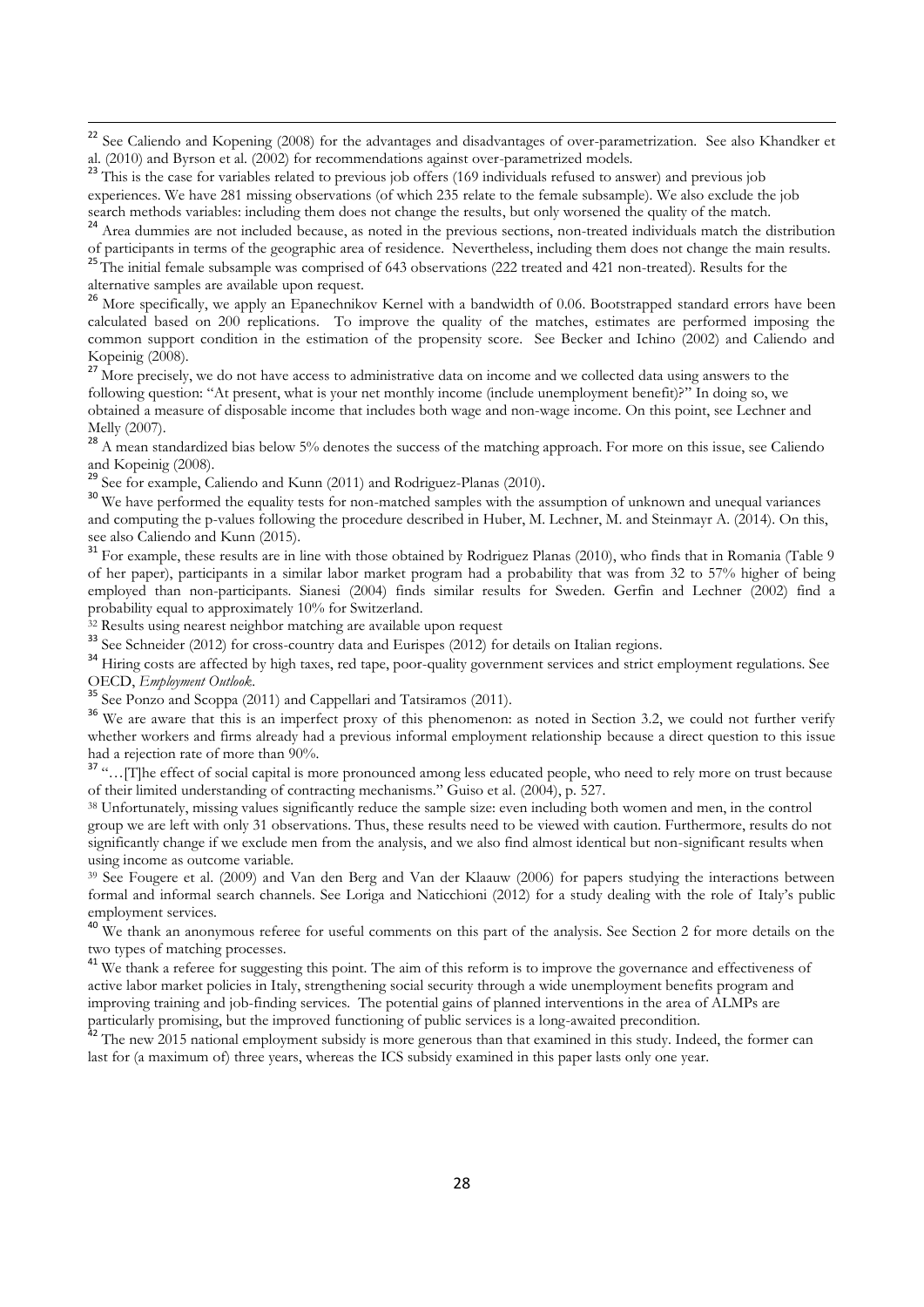### **References**

Becker, S. O., Ichino A., (2002) Estimation of average treatment effects based on propensity scores. Stata Journal 2(4): 358-377.

Bergemann, A. & G.J. van den Berg (2008) Active Labor Market Policy Effects for Women in Europe: A Survey. Annales d'Economie et de Statistique 91/92: 377-399.

Boeri, T. and Garibaldi, P. (2001) Shadow Activity and Unemployment in a Depressed Labor Market, mimeo, Bocconi University.

Bratti M., Del Bono E. and Vuri D. (2005) New Mothers' Labor Force Participation in Italy: The Role of Job Characteristics. Labour 19(s1): 79-121.

Byrson A., R. Dorsett and S. Purdon (2002) The use of Propensity Score Matching in the Evaluation of Labor Market Policie., Department of Work and Pensions Working paper No.4.

Caliendo M. and Kopeinig S. (2008) Some Practical Guidance for the Implementation of Propensity Score Matching. Journal of Economic Surveys. 22(1): 31-72.

Caliendo, M. and Kunn, S., (2011) Start-up subsidies for the unemployed: Long-term evidence and effect heterogeneity. Journal of Public Economics. 95(3-4): 311-331.

Caliendo, M. and Kunn, S., (2015) Getting Back into the Labor Market: The Effects of Start-Up Subsidies for Unemployed Females. forthcoming in Journal of Population Economics.

Cappellari, L. and Tastiramos, K. (2011) Friends' Networks and Job Finding Rates. IZA discussion paper No. 5240

Card D., Kluve J. and Weber A., (2011) Active Labor Market Policy Evaluations: A Meta-Analysis. Economic Journal. 120(548): F452-F477.

Del Boca D. (2005) Editorial Foreword. Labour. 19(s1): 1-4.

Dehejia, R., Wahba, S., (2002) Propensity score matching methods for nonexperimental causal studies. The Review of Economics and Statistics. 84(1): 151–161.

Di Liberto A., (2008) Education and Italian Regional Development. Economics of Education Review. 27 (1): 94-107.

Eurispes, (2012), L'Italia in nero. Rapporto sull'economia sommersa, Roma.

Fougère, D., Pradel, J. and Roger, M. (2009) Does the public employment service affect search effort and outcomes?. European Economic Review. 53(7): 846-869.

Gerfin, M. and Lechner M. (2002) A Microeconometric Evaluation of the Active Labor Market Policy in Switzerland. Economic Journal. 112(482): 854-893.

Gerfin, M., Lechner, M. and Steiger, H., (2005) Does subsidised temporary employment get the unemployed back to work? An econometric analysis of two different schemes. Labor Economics. 12(6): 807-835.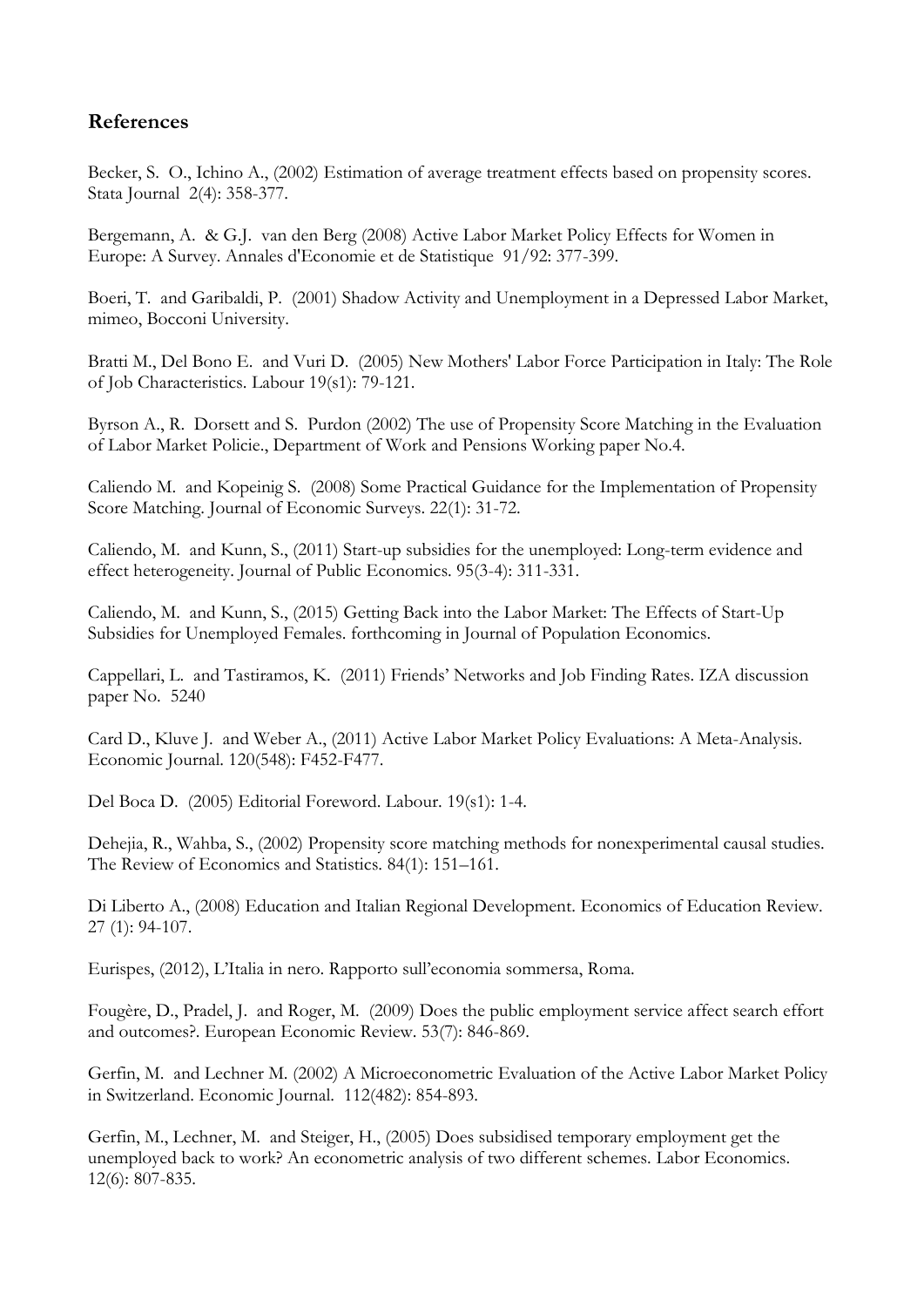Guiso, L., Sapienza, P., and Zingales, L. (2004) The Role of Social Capital in Financial Development. American Economic Review. 94(3): 526-556.

Heckman, J.J., Ichimura, H. and Todd P. (1998) Matching as an Econometric Evaluation Estimator. Review of Economic Studies. 65(2): 261-94.

Heckman, J.J., Lalonde, R.J. and Smith, J.A. (1999) The economics and econometrics of active labor market programs. In O. Ashenfelter and D. Card (eds), Handbook of Labor Economics, North-Holland, Amsterdam.

Huber, M. Lechner, M. and Steinmayr A. (2014) Radius matching on the propensity score with bias adjustment: tuning parameters and finite sample behavior. Forthcoming in Empirical Economics.

INSAR (2008a), Il progetto ICS, Interventi di Coesione Sociale, INSAR, Regione Autonoma della Sardegna, Cagliari.

INSAR (2008b), http://www.regione.sardegna.it/j/v/28?s=1&v=9&c=88&c1=88&id=3229. Accessed 4 Dec 2014.

Khandker S., Koolwal G. and H. Samad (2010) Handbook on Impact Evaluation. The World Bank.

Killingsworth, M.R. and J.J. Heckman (1986), Female labor supply: A survey, in O. Ashenfelter and R. Layard (eds), Handbook of Labor Economics, North-Holland, Amsterdam.

Kluve, J., Lehmann, H. and Schmidt, C. M., (1999) Active Labor Market Policies in Poland: Human Capital Enhancement, Stigmatization, or Benefit Churning?. Journal of Comparative Economics. 27(1): 61-89.

Lalive R., van Ours J. and Zweimüller J., (2008) The Impact of Active Labor Market Programmes on The Duration of Unemployment in Switzerland. Economic Journal. 118(525): 235-257.

Lechner, M. and Melly, B. (2007) Earnings Effects of Training Programs, IZA Discussion Papers 2926.

Leigh, A. (2010) Informal care and labor market participation. Labor Economics. 17(1): 140-149.

Loriga, S., and Naticchioni, P. (2011) Short and long term evaluations of Public Employment Services in Italy. Applied Economics Quarterly. 57.3: 201-229.

Norton, E. C., 2000. Long-term care, in: A. J. Culyer & J. P. Newhouse (eds), Handbook of Health Economics, ed. 1, vol. 1, pp. 955-994.

OECD, Employment Outlook, various years.

OECD, Education at a Glance*, 2012.* 

Ponzo, M. and Scoppa, V. (2010) The use of informal networks in Italy: Efficiency or favoritism?. The Journal of Socio-Economics. 39(1): 89-99.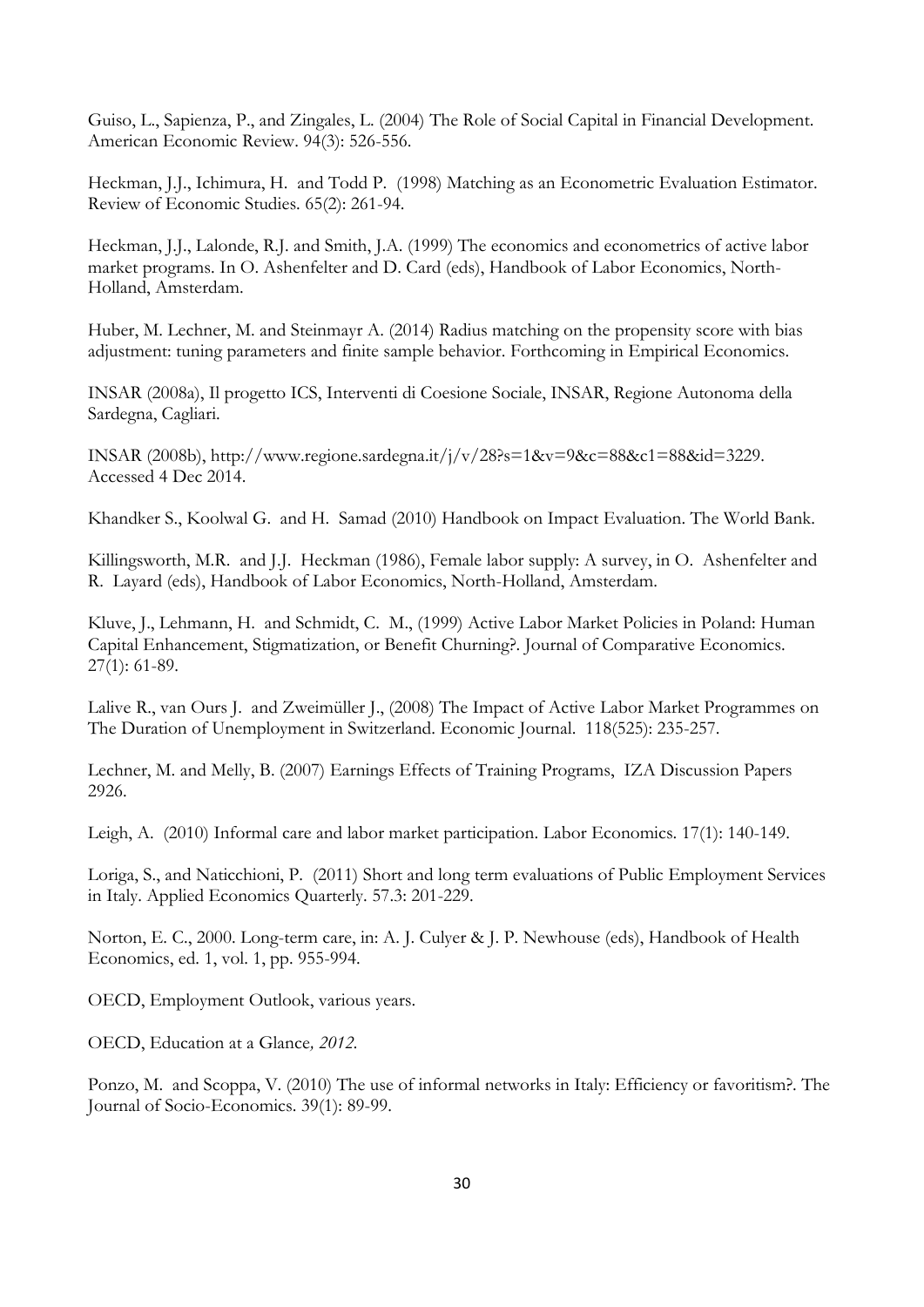Rodriguez-Planas, N. (2010) Channels through which public employment services and small-business assistance programs work. Oxford Bulletin of Economics and Statistics. 72 (4): 458–485.

Rodriguez-Planas N. and Jacob B. (2010) Evaluating active labor market programs in Romania. Empirical Economics. 38: 65-84.

Rosenbaum, P., and D. Rubin, (1983) The central role of the propensity score in observational studies for causal effects. Biometrika. 70(1): 41-55.

Roy, A.D. (1951) Some Thoughts on the Distribution of Earnings. Oxford Economic Papers. 3: pp.135-146.

Rubin, D. (1974) Estimating Causal Effects of Treatments in Randomized and Non-randomized Studies. Journal of Educational Psychology. 66: 688-701.

Schneider, F. (2012) The Shadow Economy and Work in the Shadow: What Do We (Not) Know?. IZA Discussion Paper no. 6423.

Sianesi B. (2004) An Evaluation of the Swedish System of Active Labor Market Programs in the 1990s, The Review of Economics and Statistics. 86: 133-155.

Smith J. A., Todd P. E. (2005) Does matching overcome LaLonde's critique of nonexperimental estimators?. Journal of Econometrics. 125: 305–353.

Sulis G. (2012) Gender Wage Differentials in Italy: A Structural Estimation Approach. Journal of Population Economics. 25 (1): 53–87.

Van den Berg G. J. and Van der Klaauw B. (2006) Counseling and Monitoring of Unemployed Workers: Theory and Evidence from a Controlled Social Experiment. International Economic Review. 47(3): 895-936.

World Economic Forum (2011), The Global Gender Gap Report 2011, Geneva.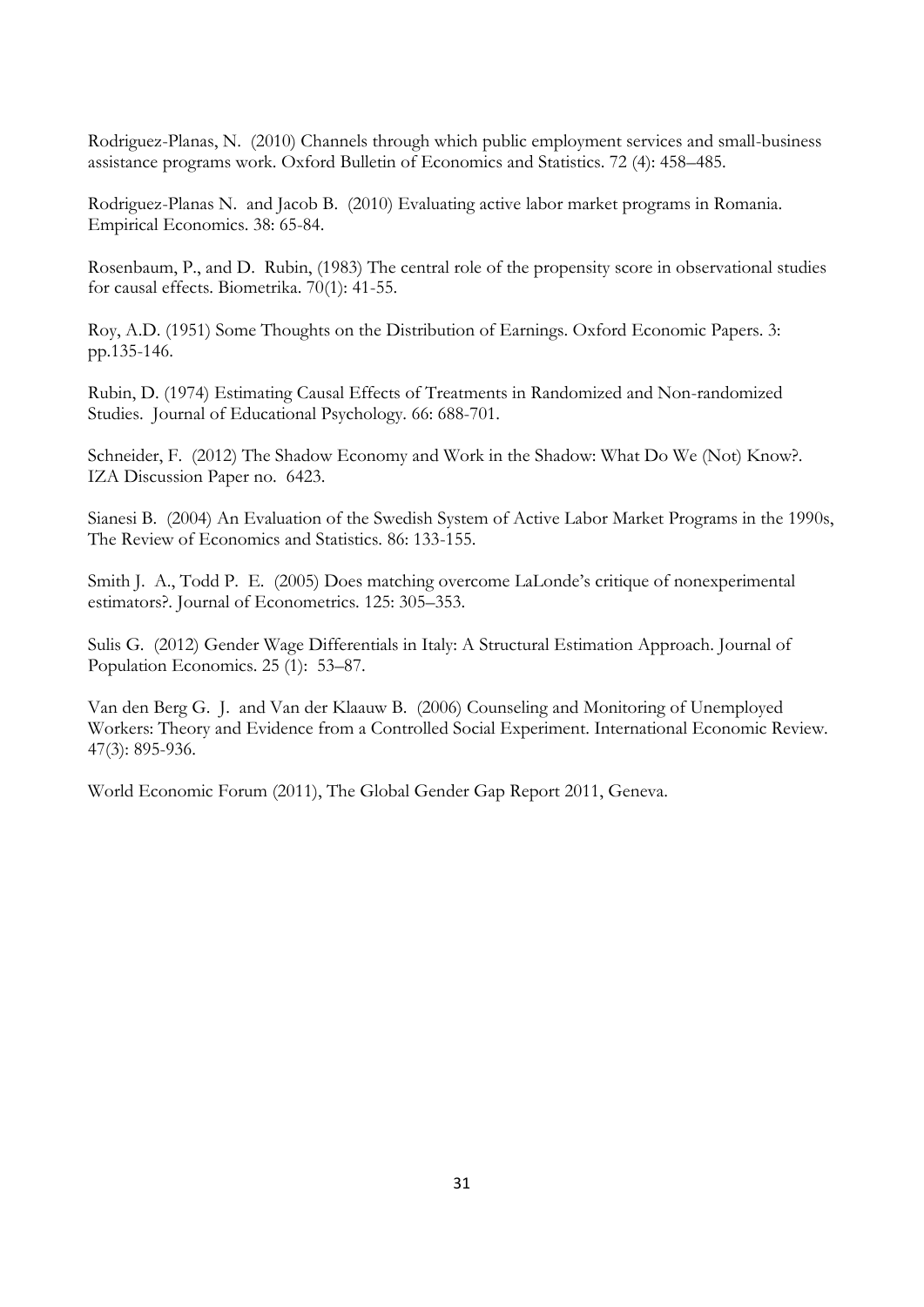#### **Appendix: Figures and tables**

#### **Table 1A. Descriptive statistics: Demographics Values in percentage**

|                                         |                      | Full sample          | Female subsample     |                      | Male subsample       |                      |
|-----------------------------------------|----------------------|----------------------|----------------------|----------------------|----------------------|----------------------|
|                                         | <b>ICS</b><br>Policy | Non-<br>participants | <b>ICS</b><br>Policy | Non-<br>participants | <b>ICS</b><br>Policy | Non-<br>participants |
| Main demographics                       |                      |                      |                      |                      |                      |                      |
| Female                                  | 73.8                 | 75.5                 |                      |                      |                      |                      |
| Age (in years)                          | 32.7                 | 33.5                 | 32.1                 | 32.6                 | 34.4                 | 36.4                 |
| Family characteristics                  |                      |                      |                      |                      |                      |                      |
| Marital status single                   | 60.5                 | 66.0                 | 59.5                 | 63.9                 | 63.3                 | 72.3                 |
| Presence of children                    | 31.6                 | 31.5                 | 34.2                 | 34.0                 | 24.1                 | 24.1                 |
| Household members in need of care (yes) | $11.32***$           | 20.8***              | 12.18*               | $18.06*$             | $8.82***$            | 29.66***             |
| Home ownership                          |                      |                      |                      |                      |                      |                      |
| Yes                                     | 75.4                 | 73.7                 | 73.0                 | 73.2                 | 82.3                 | 75.2                 |
| <b>Educational attainments</b>          |                      |                      |                      |                      |                      |                      |
| Lower secondary school or less          | 35.6                 | 35.3                 | 32.0                 | 32.5                 | 45.6                 | 43.8                 |
| Upper secondary school                  | 45.9                 | 46.2                 | 46.9                 | 47.5                 | 43.0                 | 42.3                 |
| Tertiary education                      | 18.6                 | 18.5                 | 21.2                 | 20.0                 | 11.4                 | 13.9                 |
| Professional qualification              |                      |                      |                      |                      |                      |                      |
| High skills                             | 2.3                  | 3.4                  | 2.7                  | 3.3                  | 1.3                  | 3.7                  |
| Technical skills                        | 7.0                  | 9.5                  | $4.5*$               | $8.08*$              | 13.9                 | 13.9                 |
| Administrative office skills            | 36.2                 | 39.8                 | 40.1                 | 42.0                 | 25.3                 | 32.9                 |
| Retail and service                      | 29.2                 | 26.2                 | 33.3                 | 31.4                 | 17.7                 | 10.2                 |
| Artisans and farmers                    | 7.3                  | 4.8                  | 1.8                  | 2.1                  | 22.78*               | 13.14*               |
| Blue collars                            | 2.3                  | 1.6                  | 0.9                  | 0.7                  | 6.3                  | 4.4                  |
| Other unskilled (unspecified)           | 15.6                 | 14.7                 | 16.7                 | 12.4                 | 12.66*               | 21.9*                |

**Notes:** This table shows the main descriptive statistics on the socio-economic characteristics of our sample of eligible individuals. Data are differentiated both between treated (ICS Policy) and non treated (non participants), and by gender. All variables refer to the pre-treatment period. *Household members in need of care*: refers to families where at least one person needs long term care (elderly, disabled). *Professional qualifications* are self-reported. \* Indicates that the difference between treated/non treated is significant at  $10\%$ , \*\*  $5\%$ , \*\*\*  $1\%$ .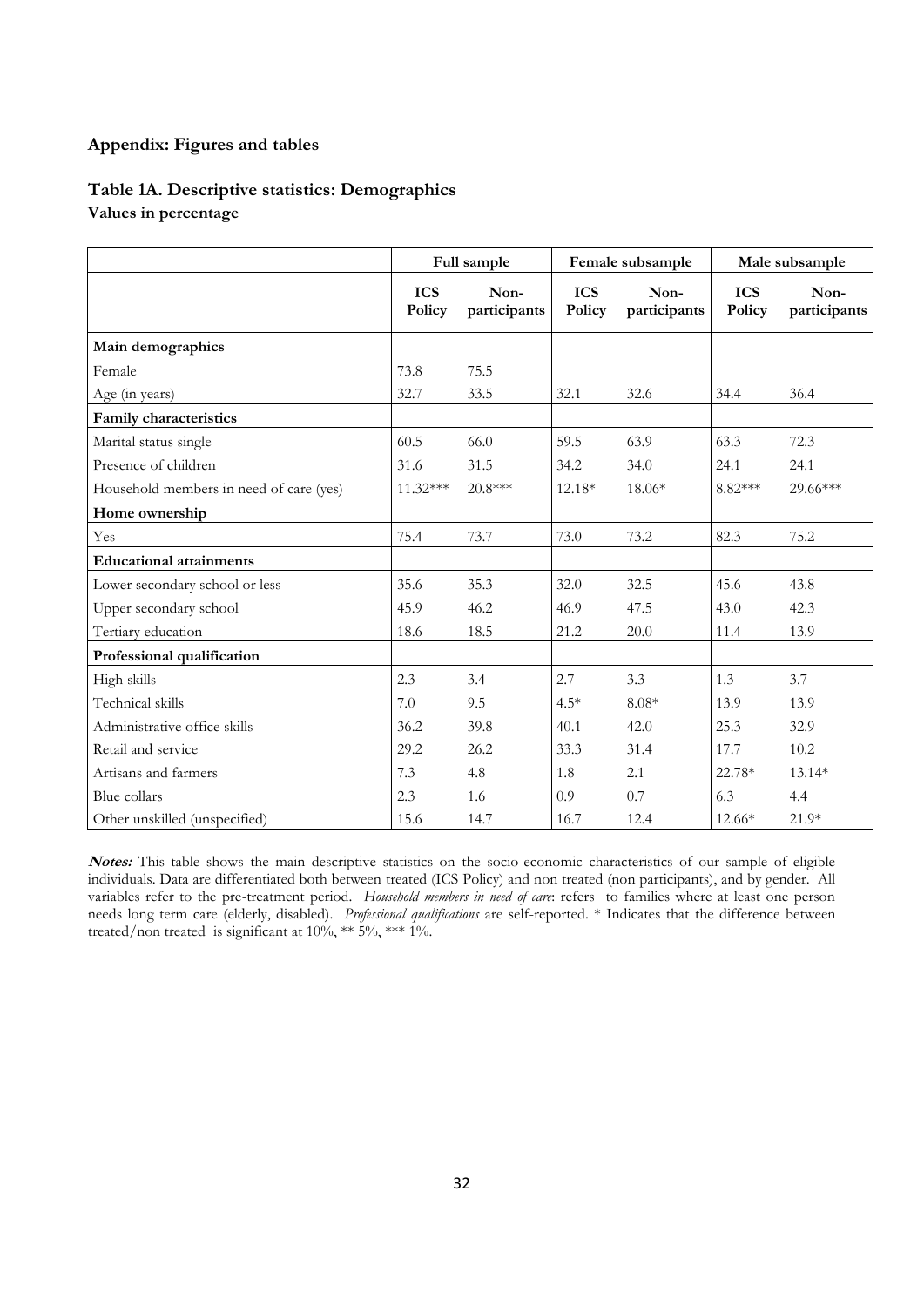### **Table 1B. Descriptive statistics: Previous employment and job search Values in percentage**

|                                                                             | Full sample          |                      | Female subsample     |                      | Male subsample       |                      |
|-----------------------------------------------------------------------------|----------------------|----------------------|----------------------|----------------------|----------------------|----------------------|
|                                                                             | <b>ICS</b><br>Policy | Non-<br>participants | <b>ICS</b><br>Policy | Non-<br>participants | <b>ICS</b><br>Policy | Non-<br>participants |
| <b>Subsidies and Training</b>                                               |                      |                      |                      |                      |                      |                      |
| Received unemployment subsidy                                               | 29.9                 | 31.4                 | 28.8                 | 27.3                 | 32.9                 | 43.8                 |
| Received training                                                           | 32.56***             | 44.62***             | 31.98***             | 45.13***             | 34.2                 | 43.1                 |
| <b>Job offers</b>                                                           |                      |                      |                      |                      |                      |                      |
| Received offers                                                             | 48.0                 | 39.9                 | 46.8                 | 39.8                 | 50.8                 | 40.2                 |
| Accepted offers                                                             | 44.76**              | 57.45**              | 45.2                 | 54.0                 | $43.75**$            | $67.35**$            |
| <b>Job Search</b>                                                           |                      |                      |                      |                      |                      |                      |
| Active job search (yes)                                                     | 72.76***             | 84.41***             | $70.27***$           | 82.9***              | 79.75*               | $89.05*$             |
| Job search methods                                                          |                      |                      |                      |                      |                      |                      |
| Public employment services                                                  | 22.37***             | 48.62***             | 21.79***             | $49.0***$            | 23.81***             | 47.54***             |
| Private employment services                                                 | 4.6                  | 5.5                  | 4.5                  | 6.0                  | 4.8                  | 4.1                  |
| Internet                                                                    | 33.33**              | 23.99**              | $32.69*$             | 24.93*               | 34.92**              | $21.31**$            |
| Personal contacts, friends and relatives                                    | 32.88***             | 15.07***             | $32.69***$           | 13.75***             | $33.33**$            | 18.85**              |
| Other                                                                       | 6.9                  | 6.8                  | 8.3                  | 6.3                  | 3.2                  | 8.2                  |
| Previous job experiences                                                    |                      |                      |                      |                      |                      |                      |
| Short term                                                                  | 49.04***             | $61.35***$           | 48.59***             | $63.16***$           | 50.0                 | 56.7                 |
| Permanent                                                                   | 38.94***             | 28.38***             | $38.03**$            | 25.94**              | 40.9                 | 34.6                 |
| Irregular                                                                   | 12.0                 | 10.3                 | 13.4                 | 10.9                 | 9.1                  | 8.7                  |
| Previous network with the current employer                                  |                      |                      |                      |                      |                      |                      |
| Did you collaborate with this firm before<br>applying to the program? (yes) | $61.21***$           | $7.17***$            | $63.69***$           | 5.98***              | 52.83***             | $10.83***$           |

**Notes:** This table shows descriptive statistics on job experiences and search activity for eligible workers during the pretreatment period. Data are differentiated both between treated (ICS Policy) and non treated (non participants), and by gender. *Job search methods*: respondents could indicate two different options, ranked by importance. *Previous network with the current employer*: percentages refer to the subsample of individuals that, at the time of the interview declared they had a formal job position (through the ICS program if beneficiaries, otherwise if non beneficiaries). \* Indicates that the difference between treated/non treated is significant at 10%, \*\* 5%, \*\*\* 1%.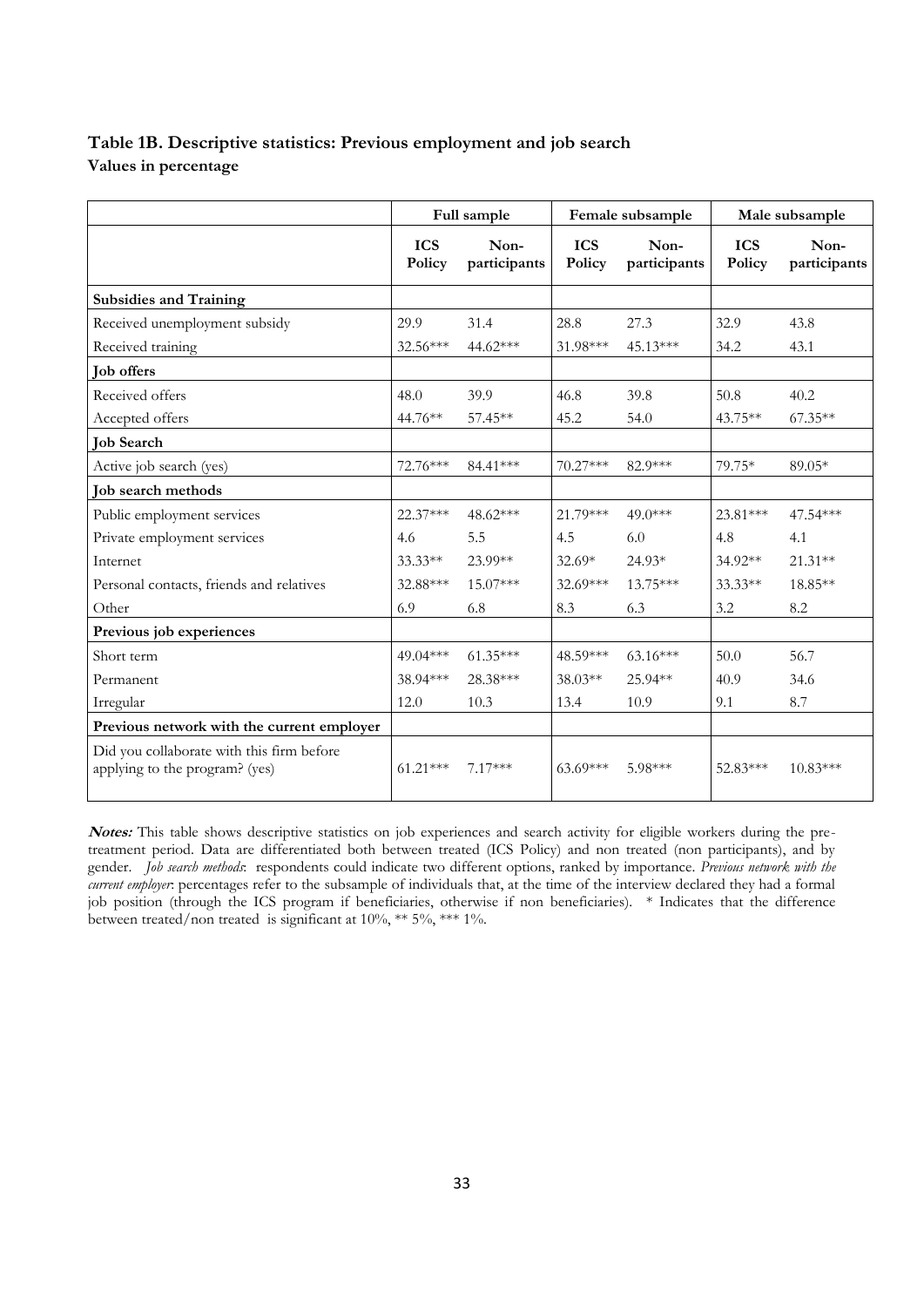### **Table 2. Propensity score estimation: ICS policy versus non-participation. Female subsample**

| <b>Variables</b>                        |             | <b>Estimates</b> |         |  |  |  |
|-----------------------------------------|-------------|------------------|---------|--|--|--|
|                                         | Coefficient | St. error        | p-value |  |  |  |
|                                         |             |                  |         |  |  |  |
| Age                                     | $-0.172$    | 0.017            | 0.306   |  |  |  |
| Age squared                             | 0.000       | 0.000            | 0.375   |  |  |  |
| Marital status single                   | 0.154       | 0.071            | 0.030   |  |  |  |
| Presence of children                    | $-0.085$    | 0.064            | 0.192   |  |  |  |
| Home ownership                          | $-0.006$    | 0.048            | 0.907   |  |  |  |
| Household members in need of care (yes) | $-0.090$    | 0.054            | 0.114   |  |  |  |
| <b>Education dummies</b>                |             |                  |         |  |  |  |
| Upper secondary school                  | 0.059       | 0.054            | 0.277   |  |  |  |
| Tertiary education                      | 0.116       | 0.072            | 0.100   |  |  |  |
|                                         |             |                  |         |  |  |  |
| Professional qualification dummies      |             |                  |         |  |  |  |
| Technical skills                        | $-0.202$    | 0.061            | 0.010   |  |  |  |
| Administrative office skills            | $-0.037$    | 0.048            | 0.433   |  |  |  |
| Retail and service                      | $-0.075$    | 0.125            | 0.574   |  |  |  |
| Other unskilled                         | 0.056       | 0.066            | 0.390   |  |  |  |
|                                         |             |                  |         |  |  |  |
| Job search activity                     | $-0.155$    | 0.052            | 0.002   |  |  |  |
| Received unemployment subsidy           | 0.004       | 0.047            | 0.936   |  |  |  |
| Received training                       | $-0.085$    | 0.042            | 0.046   |  |  |  |
|                                         |             |                  |         |  |  |  |
| Sample size                             | 579         |                  |         |  |  |  |
| Log-likelihood                          | 33.02       |                  |         |  |  |  |

**Notes:** Reporting marginal effects, see Section 3.2 for definition of variables. We focus on the subsample of women, but results on the full sample are available upon request.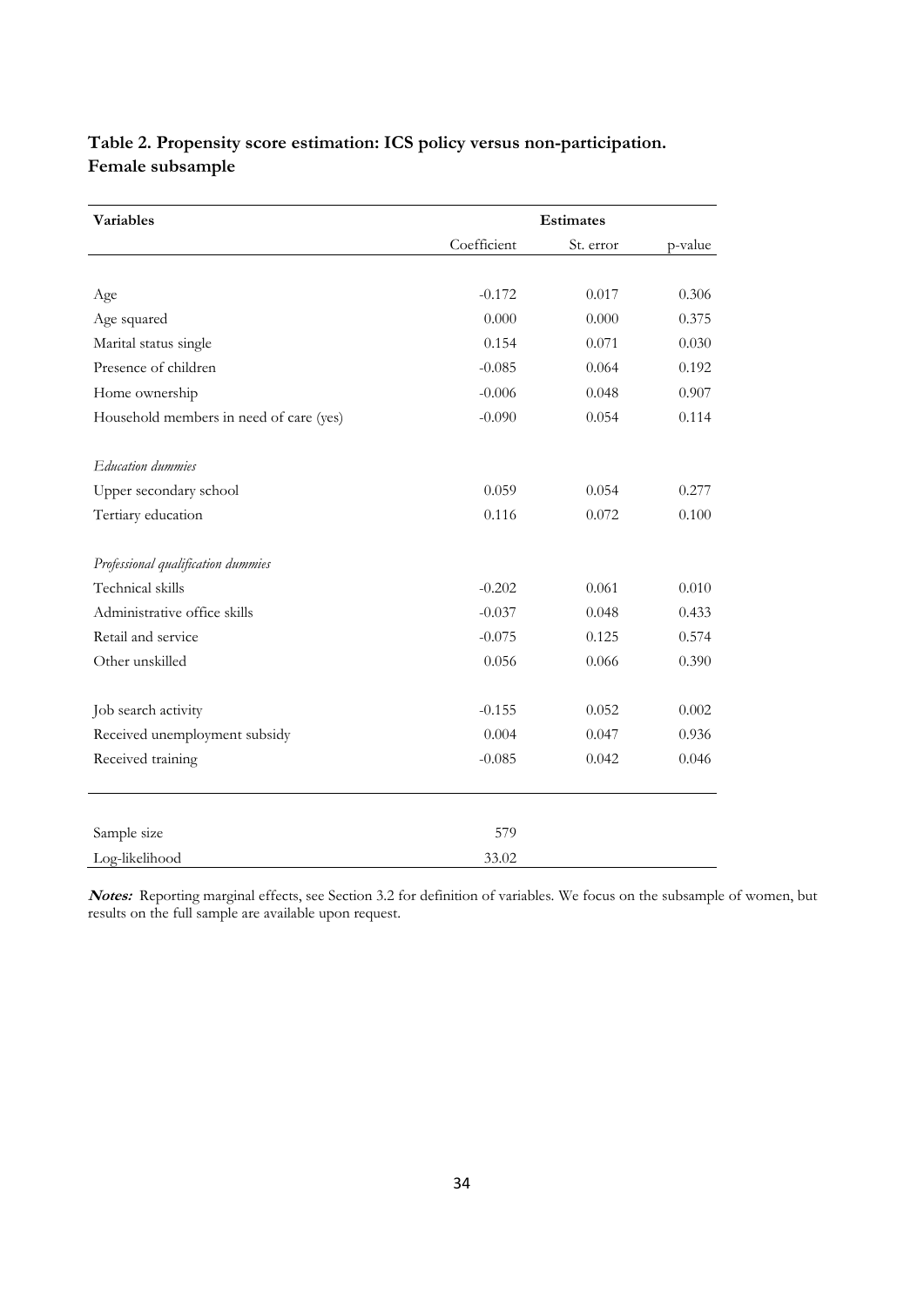### **Figure 1: Propensity score distribution**



**Notes:** These are propensity score distributions for treated and non-treated individuals based on estimations in Table 2.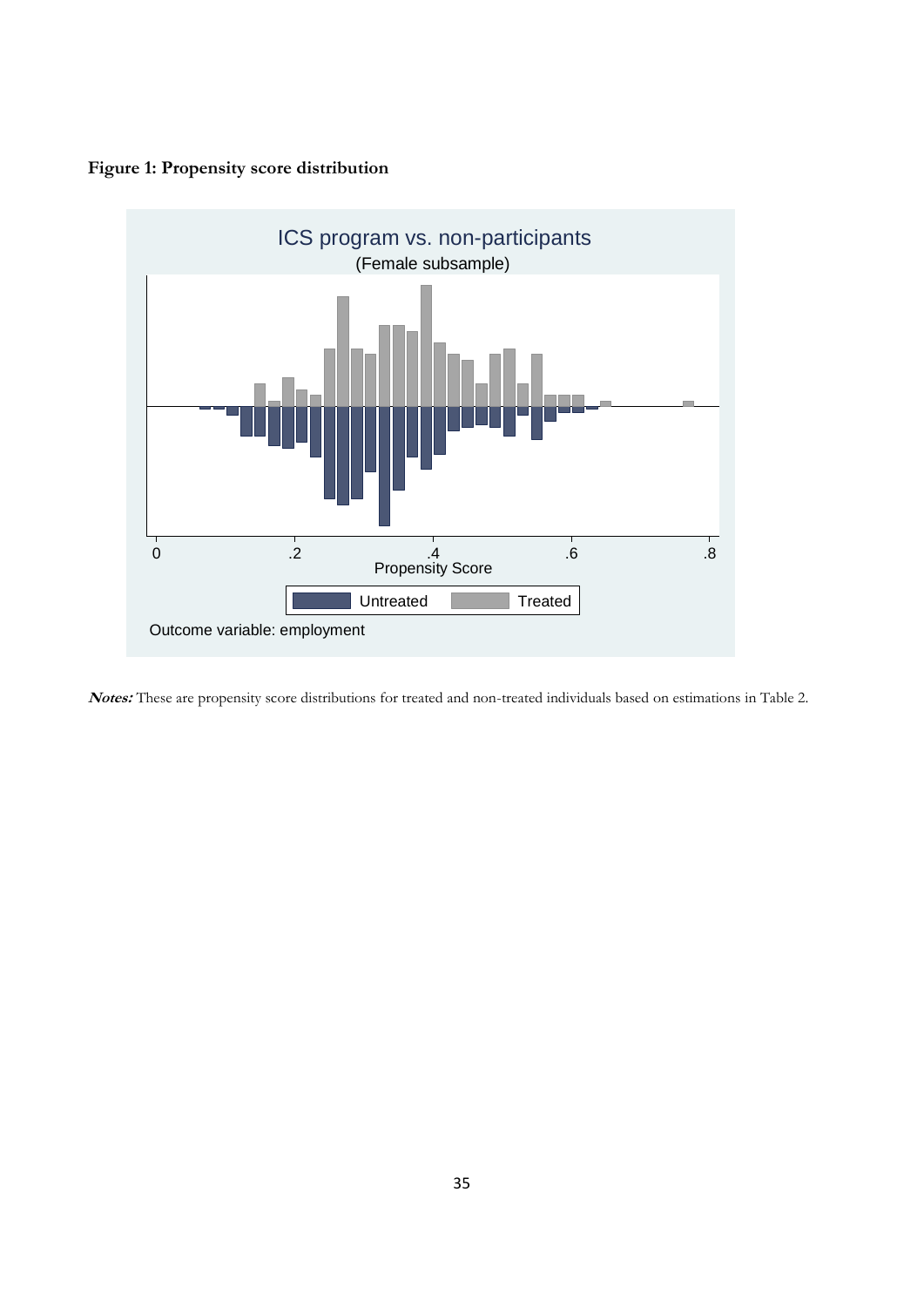|  | Table 3. Main results: kernel matching |
|--|----------------------------------------|

|        |                                   |                     |                     |            | <b>OUTCOME VARIABLES</b> |
|--------|-----------------------------------|---------------------|---------------------|------------|--------------------------|
|        | Sample specification              | # Treated           | # Controls          |            |                          |
|        |                                   | employment / income | employment / income | Employment | Income                   |
|        |                                   | 265/223             | 500/420             | 0.418      | (in euros per month)     |
| Ι      | Full sample                       |                     |                     |            | 403.6                    |
|        |                                   |                     |                     | (0.033)    | (40.9)                   |
| $I\!I$ | Male subsample                    | 68/58               | 118/97              | 0.406      | 345.5                    |
|        |                                   |                     |                     | (0.086)    | (126.6)                  |
| Ш      | Female subsample                  | 197/165             | 382/323             | 0.427      | 397.6                    |
|        |                                   |                     |                     | (0.043)    | (40.3)                   |
|        | Female subsample                  |                     |                     |            |                          |
| IV     | Low educational level             | 63/55               | 127/111             | 0.453      | 420.7                    |
|        |                                   |                     |                     | (0.088)    | (77.8)                   |
| V      | High educational level            | 134/110             | 244/203             | 0.396      | 368.9                    |
|        |                                   |                     |                     | (0.049)    | (48.6)                   |
| VI     | Younger cohort ( $\leq$ 30 years) | 89/75               | 157/133             | 0.369      | 345.3                    |
|        |                                   |                     |                     | (0.073)    | (63.5)                   |
| VІІ    | Older cohort $(> 30$ years)       | 108/90              | 225 / 190           | 0.430      | 406.9                    |
|        |                                   |                     |                     | (0.057)    | (56.7)                   |
|        | VIII First wave                   | 75/59               | 382/323             | $0.336*$   | 331.2                    |
|        |                                   |                     |                     | (0.061)    | (67.4)                   |
| IX     | Second wave                       | 122/106             | 382 / 323           | $0.468*$   | 421.7                    |
|        |                                   |                     |                     | (0.044)    | (45.5)                   |

Notes: This Table shows the resulting ATT estimates. The 2<sup>nd</sup> and 3<sup>rd</sup> columns include the sample sizes for, respectively, the treated and control groups for the two different outcomes (employment and income). Standard errors are in parentheses and are based on bootstrapping with 200 replications. We apply an Epanechnikov Kernel with a bandwidth of 0.06. *Low educational level*: this subsample refers to individuals with, at most, lower secondary school attainment levels. *High educational level* refers to individuals with upper secondary school or above. *First wave* refers to the first call of the ICS program launched in 2006. *Second wave* refers to the second call was launched in 2007 (see also section 2). We performed the equality test comparing the estimated effects of the following groups: male vs female (II vs III), low vs high educational levels (IV vs V), young vs old cohorts (VI vs VII), first vs second wave (VIII vs IX). \*Indicates that the difference of the two estimated effects is significant at the 10% level.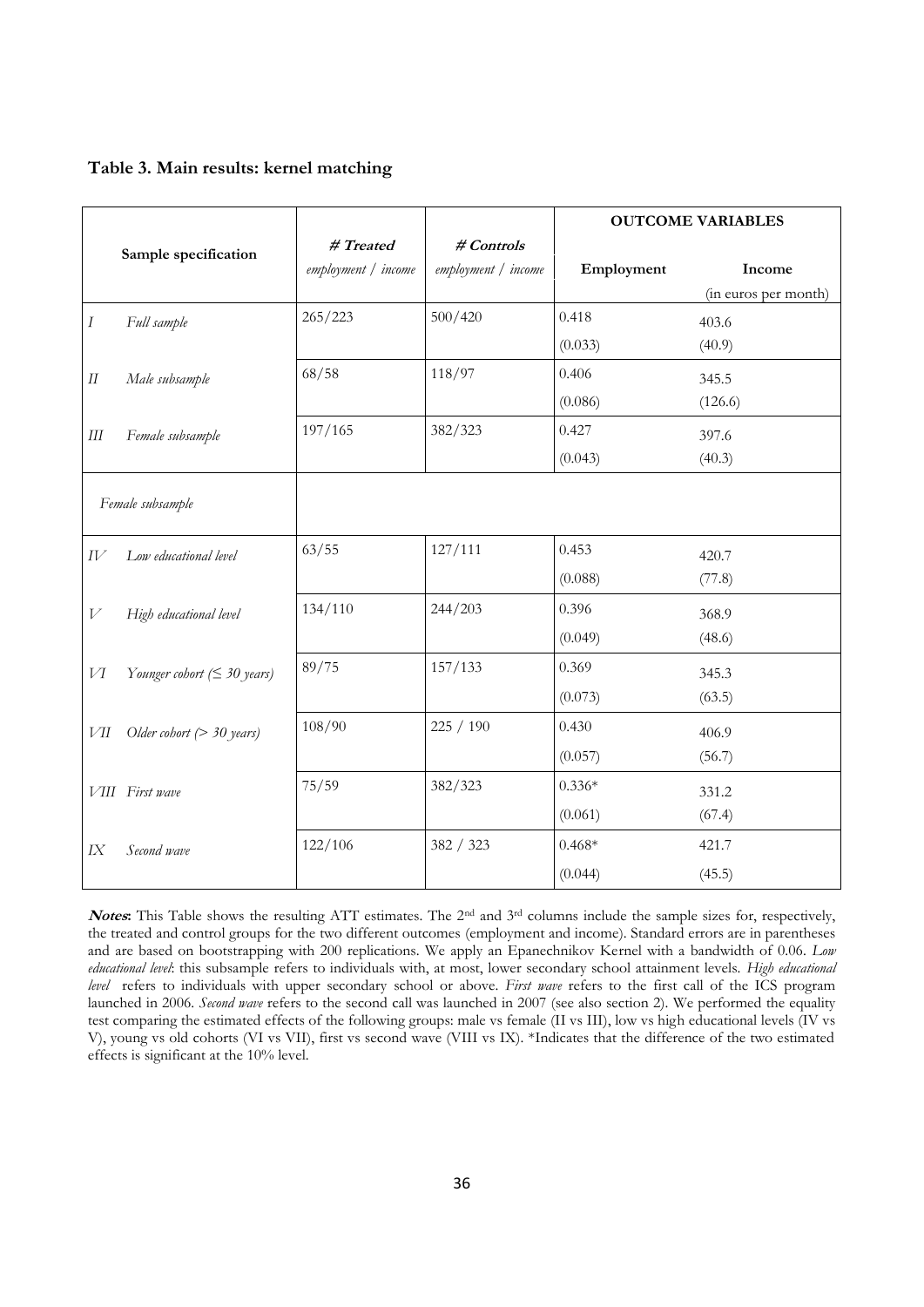|                          | Sample specification              | <b>Quality indicators (measured</b><br>after matching) | <b>OUTCOME VARIABLES</b><br>Employment | Income |
|--------------------------|-----------------------------------|--------------------------------------------------------|----------------------------------------|--------|
| $\boldsymbol{I}$         | Full sample                       | Mean standardized bias                                 | 1.75                                   | 2.74   |
|                          |                                   | Pseudo-R2                                              | 0.001                                  | 0.004  |
| $\mathcal{I}\mathcal{I}$ | Male subsample                    | Mean standardized bias                                 | 5.18                                   | 10.80  |
|                          |                                   | Pseudo-R2                                              | 0.016                                  | 0.030  |
| Ш                        | Female subsample                  | Mean standardized bias                                 | 1.59                                   | 2.54   |
|                          |                                   | Pseudo-R2                                              | 0.002                                  | 0.004  |
|                          | Female subsample:                 |                                                        |                                        |        |
| IV                       | Low educational level             | Mean standardized bias                                 | 3.28                                   | 7.10   |
|                          |                                   | Pseudo-R2                                              | 0.004                                  | 0.02   |
| V                        | High educational level            | Mean standardized bias                                 | 2.74                                   | 3.56   |
|                          |                                   | Pseudo-R2                                              | 0.002                                  | 0.005  |
| И                        | Younger cohort ( $\leq$ 30 years) | Mean standardized bias                                 | 3.68                                   | 5.34   |
|                          |                                   | Pseudo-R2                                              | 0.005                                  | 0.019  |
| VІІ                      | Older cohort ( $>$ 30 years)      | Mean standardized bias                                 | 3.41                                   | 4.36   |
|                          |                                   | Pseudo-R2                                              | 0.007                                  | 0.012  |
|                          | VIII First wave                   | Mean standardized bias                                 | 2.01                                   | 3.89   |
|                          |                                   | Pseudo-R2                                              | 0.002                                  | 0.011  |
| IX                       | Second wave                       | Mean standardized bias                                 | 2.48                                   | 3.63   |
|                          |                                   | Pseudo-R2                                              | 0.005                                  | 0.009  |

#### **Table 4. Quality of matching estimates**

**Notes**: The matching quality indicators are measured after matching. *Low educational level*: this subsample refers to individuals with, at most, lower secondary school attainment levels. *High educational level* refers to individuals with upper secondary or above. *First wave* refers to the first call of the ICS program launched in 2006. *Second wave* refers to the second call was launched in 2007 (see also section 2).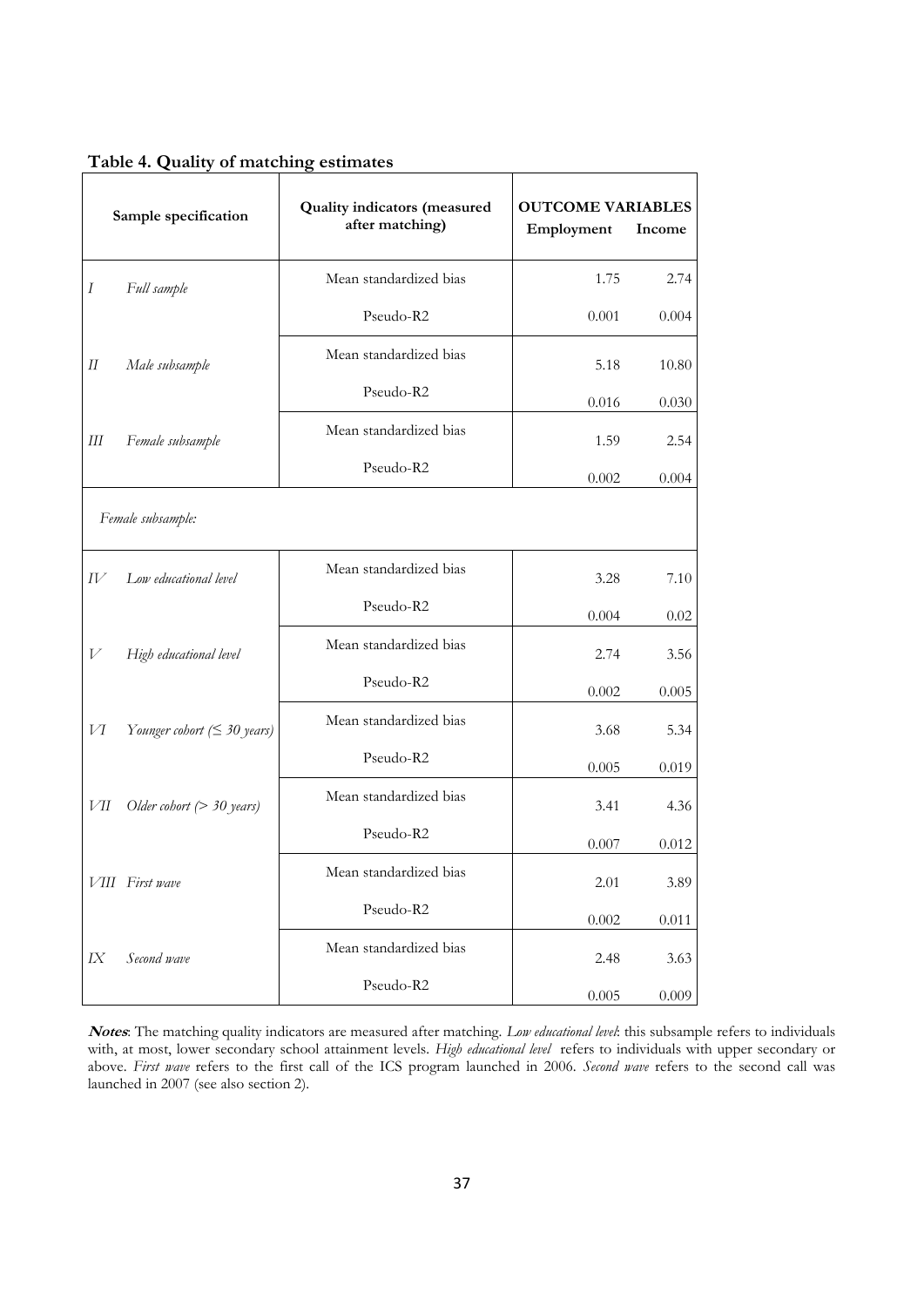| Table 5. Robustness analysis: radius matching |  |  |
|-----------------------------------------------|--|--|
|-----------------------------------------------|--|--|

|        |                                   |                   |                   |            | <b>OUTCOME VARIABLES</b> |
|--------|-----------------------------------|-------------------|-------------------|------------|--------------------------|
|        | Sample specification              | # Treated         | # Controls        |            |                          |
|        |                                   | employment/income | employment/income | Employment | Income                   |
|        |                                   |                   |                   |            | (in euros per month)     |
| Ι      | Full sample                       | 264/223           | 500/420           | 0.420      | 411.2                    |
|        |                                   |                   |                   | (0.038)    | (40.9)                   |
| $I\!I$ | Male subsample                    | 68/58             | 118/97            | 0.406      | 374.3                    |
|        |                                   |                   |                   | (0.080)    | (108.7)                  |
| Ш      | Female subsample                  | 196/165           | 382/323           | 0.421      | 388.8                    |
|        |                                   |                   |                   | (0.043)    | (42.1)                   |
|        |                                   |                   |                   |            |                          |
|        | Female subsample                  |                   |                   |            |                          |
| IV     | Low educational level             | 63/55             | 127/111           | 0.449      | 389.05                   |
|        |                                   |                   |                   | (0.076)    | (74.6)                   |
| V      | High educational level            | 134/110           | 244/203           | 0.381      | 364.3                    |
|        |                                   |                   |                   | (0.05)     | (52.3)                   |
| И      | Younger cohort ( $\leq$ 30 years) | 89/75             | 157/133           | 0.375      | 341.7                    |
|        |                                   |                   |                   | (0.064)    | (66.03)                  |
| VІІ    | Older cohort $(> 30$ years)       | 108/90            | 225/190           | 0.429      | 406.2                    |
|        |                                   |                   |                   | (0.054)    | (53.9)                   |
|        | VIII First wave                   | 75/59             | 382/323           | $0.351*$   | 332.3                    |
|        |                                   |                   |                   | (0.059)    | (66.75)                  |
| IX     | Second wave                       | 122/106           | 382/323           | $0.463*$   | 424.6                    |
|        |                                   |                   |                   | (0.044)    | (43.3)                   |

Notes: This Table shows the resulting ATT estimates. The 2<sup>nd</sup> and 3<sup>rd</sup> columns include the sample sizes for, respectively, the treated and control groups (and for the two different outcomes, employment and income). Standard errors are in parentheses and are based on bootstrapping with 200 replications. We apply a Radius-matching method (caliper of 0.1). *Low educational level*: this subsample refers to individuals with, at most, lower secondary school attainment levels. *High educational level* refers to individuals with upper secondary or above. We performed the equality test comparing the estimated effects of the following groups: male vs female (II vs III), low vs high educational levels (IV vs V), young vs old cohorts (VI vs VII), first vs second wave (VIII vs IX). *First wave* refers to the first call of the ICS program launched in 2006. *Second wave* refers to the second call was launched in 2007 (see also section 2). \*Indicates that the difference of the two estimated effects is significant at the 10% level.